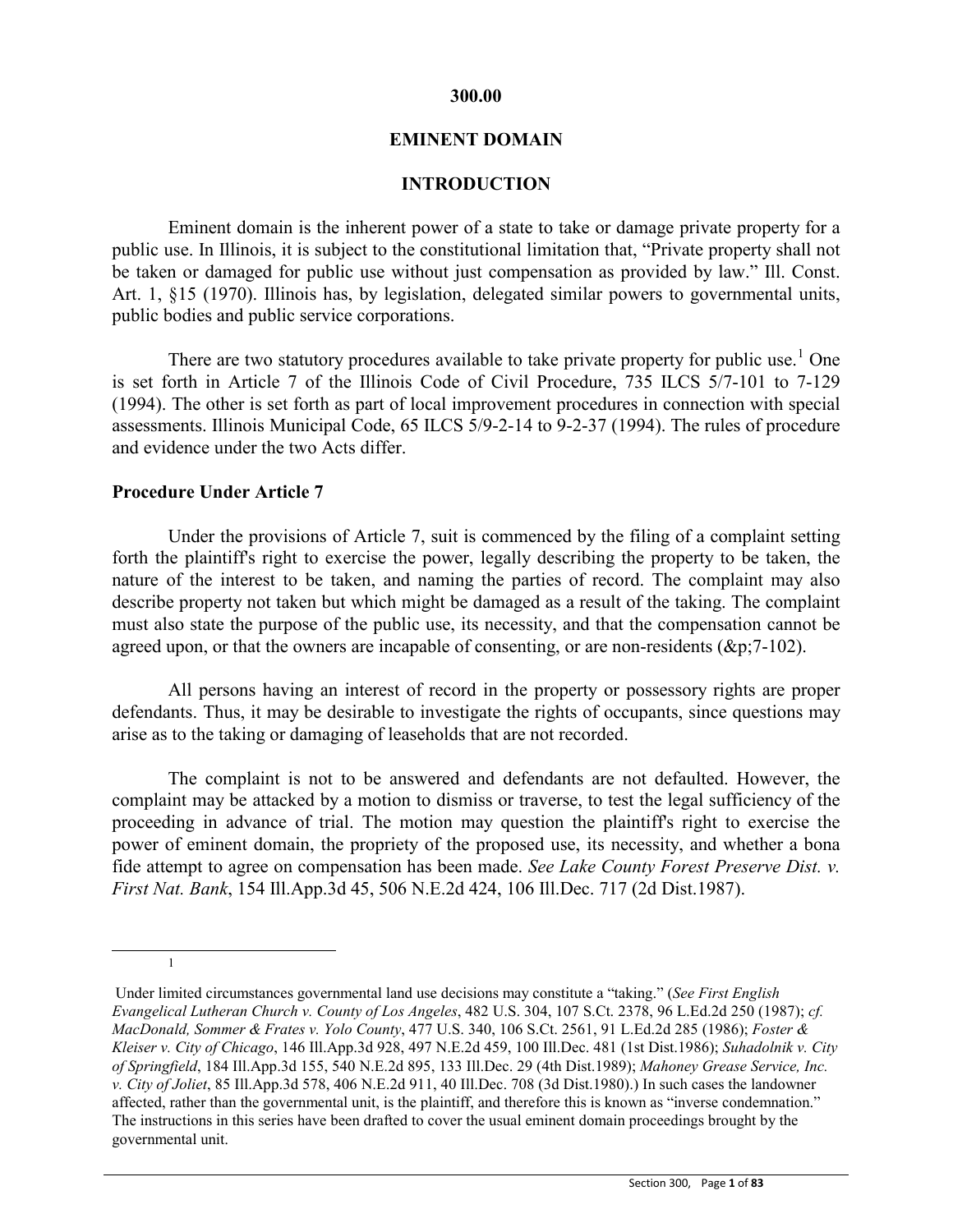Any person not made a party may become such by filing an intervening petition, setting forth that the petitioner is the owner of or has an interest in the property which will be taken or damaged by the proposed work (&p;7-124). While the statute refers only to a "person not made a party," the cases and legislative history indicate that a party defendant may also file a petition (now a counterclaim) asserting that property not described in the complaint will be damaged by the taking of the described property. *See Department of Conservation v. Franzen*, 43 Ill.App.3d 374, 381; 356 N.E.2d 1245, 1248; 1 Ill.Dec. 912, 915 (1976); *Johnson v. Freeport & M.R.R. Co.*, 111 Ill. 413, 416, 417 (1884).

As far as a jury trial is concerned, the 1870 Constitution (Art. 2, §13) provided, in pertinent part (emphasis added):

Private property shall not be taken or damaged for public use without just compensation. Such compensation, *when not made by the state* shall be ascertained by a jury, as shall be prescribed by law.

In *Department of Public Works & Bldgs. v. Kirkendall*, 415 Ill. 214, 112 N.E.2d 611 (1953), the Illinois Supreme Court was faced with the issue of whether there is a right to a jury trial in a condemnation proceeding where the compensation is to be paid by the State. The court concluded that where the sovereign state exercises its right of eminent domain, the right to a jury trial is not guaranteed by common law or the constitution nor is it required by any statute. The court also specifically said it was not holding or inferring that a jury trial would be prohibited, merely that there was no right "unless and until the General Assembly acts upon the subject." 415 Ill. at 223, 112 N.E.2d at 615.

The 1970 Illinois Constitution amended article 2, §13 of the 1870 constitution by eliminating the phrase "when not made by the state" and providing that:

Private property shall not be taken or damaged for public use without just compensation as provided by law. Such compensation shall be determined by a jury as provided by law.

Illinois Constitution of 1970, article 1, §15.

The eminent domain provisions of the Code of Civil Procedure (735 ILCS 5/7-101 et seq. (1994)), however, make a distinction between cases in which compensation is made by the state and cases in which the compensation is not made by the state. Section 7-101 provides, in relevant part (emphasis added):

Private property shall not be taken or damaged for public use without just compensation, and in all cases in which compensation is *not* made by the state in its corporate capacity . . . such compensation *shall* be ascertained by a jury, as hereinafter prescribed. *Where compensation is so made by the state* ... any party upon application *may* have a trial by jury to ascertain the just compensation to be paid.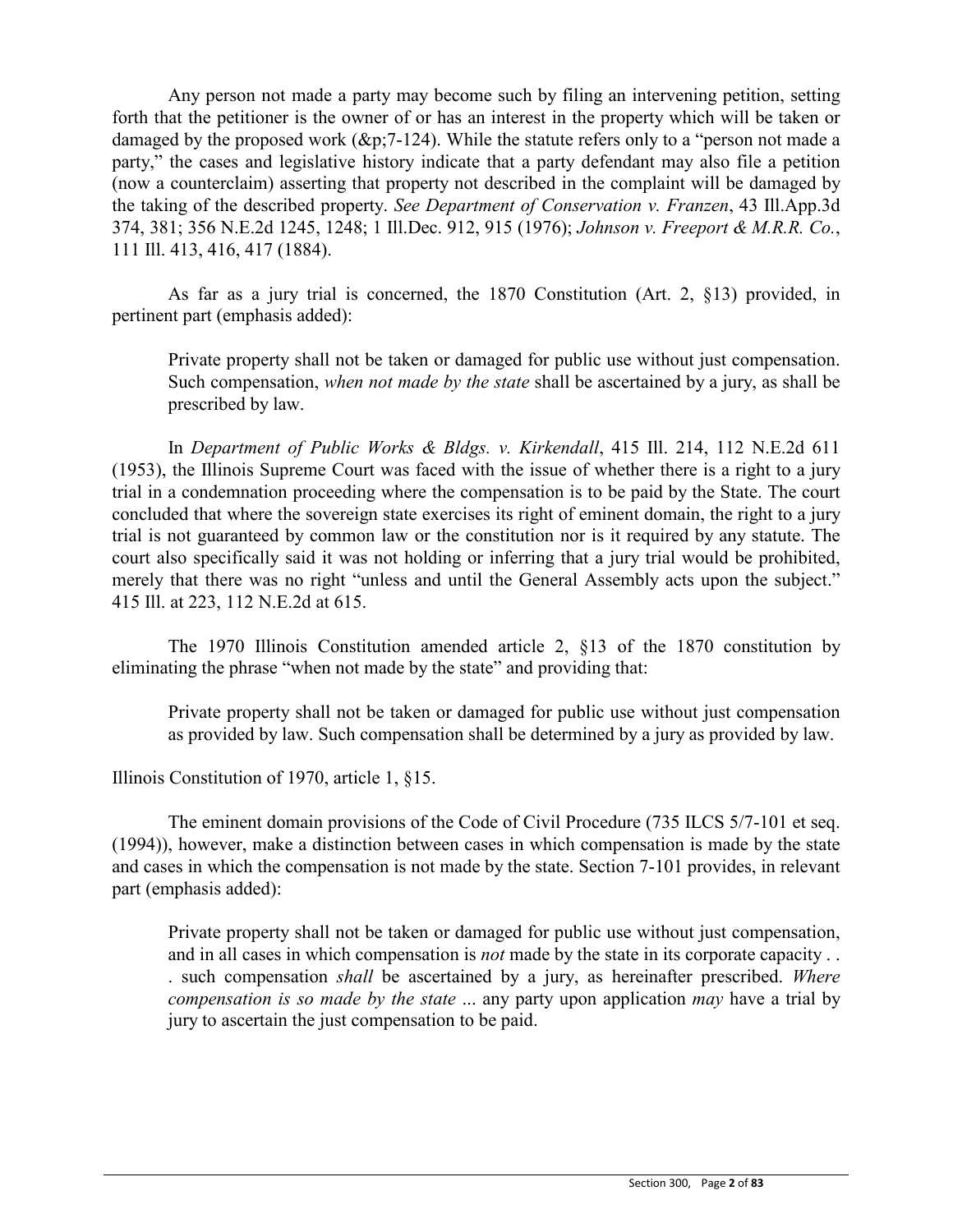# **Quick Take**

There is a special procedure concerning the taking of property by certain public bodies and for certain purposes specified in the statute (*see* 735 ILCS 5/7-103 (1994)) in which there is a preliminary hearing by the court without a jury. In that hearing the court determines an amount as preliminary just compensation. If it has not done so previously, the court passes upon the plaintiff's authority to condemn, its proper exercise of that authority, and whether the property to be taken is subject to the power of eminent domain. If the plaintiff deposits with the court the amount fixed as preliminary just compensation, the court then enters an order vesting title in the plaintiff. The preliminary just compensation deposited in court by the state may be withdrawn by the defendants, subject to a condition of reimbursement of any excess in the event that the final award of just compensation is less than the preliminary award (735 ILCS 5/7-106, 7-109, 7-123 (1994)). If the final award is greater than the preliminary compensation deposited, the condemning party must deposit the balance (§7-123) plus interest under certain circumstances (*see* §7-108 and *Department of Transp. v. Rasmus*sen, 108 Ill.App.3d 615, 439 N.E.2d 48, 64 Ill.Dec. 119 (1982); *Waukegan Port Dist. v. Kyritsis*, 128 Ill.App.3d 751, 471 N.E.2d 217, 83 Ill.Dec. 918 (1984)).

### **Trial**

There are some special rules regarding the admissibility of evidence (*see* 735 ILCS 5/7- 119 (1994)), but in general, the rules of evidence are the same as in other cases. The testimony consists mainly of opinions of persons having knowledge of values and proof of voluntary sales of similar property. The condemning body has the burden of introducing evidence as to the value of property taken. That evidence may be controverted by witnesses called for the defense. The defendants have the burden of proving that their property which is not taken will be damaged and have the further burden of introducing evidence as to the nature and extent of that damage. The burden of proceeding with the evidence and the right to open and close may shift under certain circumstances. *Department of Business & Economic Development v. Brummel*, 52 Ill.2d 538, 288 N.E.2d 392 (1972); *Department of Business & Economic Development v. Baumann*, 56 Ill.2d 382, 386-387, 308 N.E.2d 580, 582 (1974); *Department of Public Works & Bldgs. v. Roehrig*, 45 Ill.App.3d 189, 359 N.E.2d 752, 3 Ill.Dec. 893 (1976). Under §7-121, all evidence of value and the determination by the jury of just compensation must be made as of the date on which the complaint was filed. However, the property owners have the right to establish the amount of any depreciation in the value of their property which was proximately caused by the public improvement for which their property was taken. *City of Rock Island v. Moline National Bank*, 54 Ill.App.3d 853, 368 N.E.2d 1113, 11 Ill.Dec. 505 (1977). And in *Kirby Forest Industries, Inc. v. United States*lain , 467 U.S. 1, 104 S.Ct. 2187, 81 L.Ed.2d 1 (1984), the Supreme Court said that if the owner of the property is given substantially less than the market value of his property at the time of the "taking" by the government, the fifth amendment is violated. Therefore, if an owner's property appreciates substantially between the time the complaint is filed and the time that payment is tendered, it is arguable that §7-121 may be subject to qualification or exception. There are presently no Illinois appellate decisions considering the effect of the *Kirby* decision on Illinois condemnation law and practices.

Either party has the right to have the jury view the premises  $(\S 7$ -118). This is true even though there has been a substantial alteration of the premises between the date of filing the petition and the time of the jury view. *Department of Public Works & Bldgs. v. Remmerie*, 29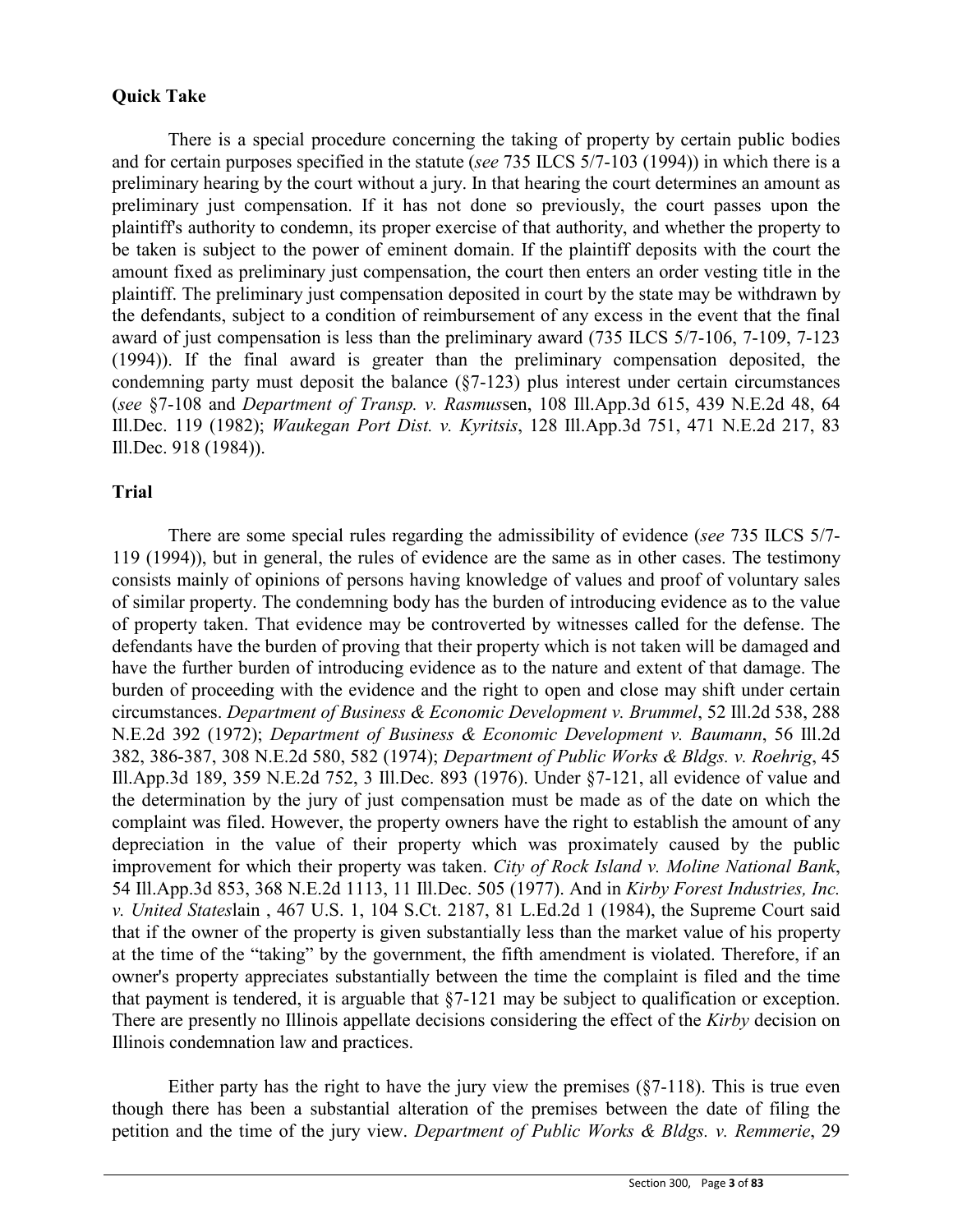Ill.2d 40, 192 N.E.2d 877 (1963). The view of the premises is in the nature of evidence and may be considered by the jury in their deliberations. *City of Chicago v. Chicago Title & Trust Co.,* 331 Ill. 322, 163 N.E. 17 (1928); *Rock Island & P. Ry. Co. v. Leisy Brewing Co.*, 174 Ill. 547, 51 N.E. 572 (1898). A verdict above the maximum or less than the minimum fixed by testimony will not be sustained. *Central Illinois Public Service Co. v. Rider*, 12 Ill.2d 326, 329; 146 N.E.2d 48, 50 (1957). The question of a petitioner's right to acquire property is one with which the jury has no concern, and it is improper to call the jury's attention to the fact that the land is being taken against the owner's will. *Waukegan Park Dist. v. First Nat. Bank*, 22 Ill.2d 238, 174 N.E.2d 824 (1961).

When the issue of apportionment is given to the jury in a proceeding involving a landlord and tenant, "it is the duty of the jury to first fix the fair cash market value of the entire property as between the petitioner and all the defendants, and then to divide the same according to the respective rights of the defendants." *Lambert v. Giffin*, 257 Ill. 152, 158; 100 N.E. 496, 499 (1913); *see also Chicago B. & Q. R. Co. v. F. Reisch & Bros.*, 247 Ill. 350, 353; 93 N.E. 383, 385 (1910); *City of Rockford v. Robert Hallen*, Inc., 51 Ill.App.3d 22, 25-26; 366 N.E.2d 977, 979; 9 Ill.Dec. 466, 468 (2d Dist.1977).

Whether the jury trial right extends to separate apportionment proceedings under 735 ILCS 5/7-123, 7-126, and 7-127, is unclear. Such separate, post-deposit apportionment proceedings are allowable because "[t]he statute does not make it mandatory that the jury shall apportion the award." *Commercial Delivery Service v. Medema*, 7 Ill.App.2d 419, 423; 129 N.E.2d 579, 580 (1st Dist.1955). No court has expressly ruled on the right to jury trial in such an apportionment proceeding. In *Chicago & N.W. Ry. Co. v. Miller*, 251 Ill. 58, 66; 95 N.E. 1027, 1030 (1911), the court found that two tenants of land taken by the railroad for a passenger station had a right to a jury trial on the assessment and awarding of damages due them from the owner of the fee. The court stated: "[s]uch a trial is a matter of right in a case of this kind." However, the right found by the supreme court to exist for the tenants was in the procedural context of the initial condemnation proceeding, not in a separate apportionment proceeding.

### **Local Improvement Proceedings**

A local improvement proceeding is instituted by the adoption of an ordinance which provides for the taking or damaging of property for a specific improvement. A petition is filed in the name of the municipality to ascertain the just compensation for the property taken or damaged, the property to be benefited by the improvement, and the amount of those benefits. Commissioners are designated to prepare a report of the assessment of the cost of the improvement (735 ILCS 5/9-2-16 and 9-2-18 (1994)).

Questions concerning the value of property taken, the damage, and the benefits are heard by a jury. The commissioners' report is prima facie evidence of the correctness of the amounts assessed.

The court, in its discretion, may allow the jury to view the premises. 65 ILCS 5/9-2-29 (1994). However, the view is not evidence. *City of Chicago v. Koff*, 341 Ill. 520, 173 N.E. 666 (1930); *Rich v. Chicago*, 187 Ill. 396, 58 N.E. 306 (1900); *Chicago v. Van Schaack Bros. Chemical Works*, 330 Ill. 264, 161 N.E. 486 (1928).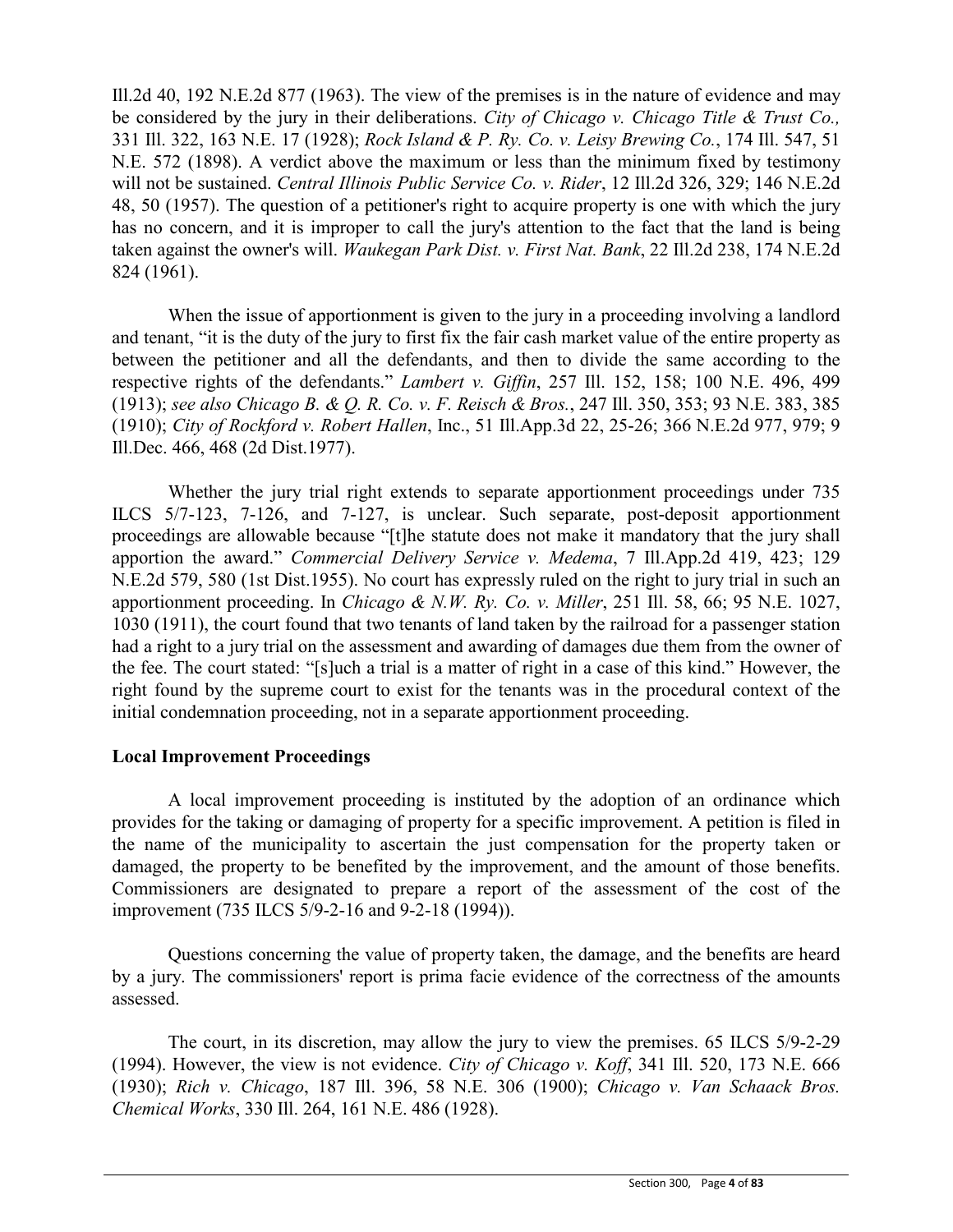### **Instructions**

The following instructions have been drafted for use under the eminent domain provisions of article 7 of the Code of Civil Procedure.

The instructions may be used in a local improvement proceeding where appropriate although they will have to be modified. For example, the local improvement proceedings still are commenced by a "petition" rather than by a "complaint" as in eminent domain proceedings. In the instructions the party filing the complaint is referred to as "plaintiff" rather than "petitioner" or "condemnor."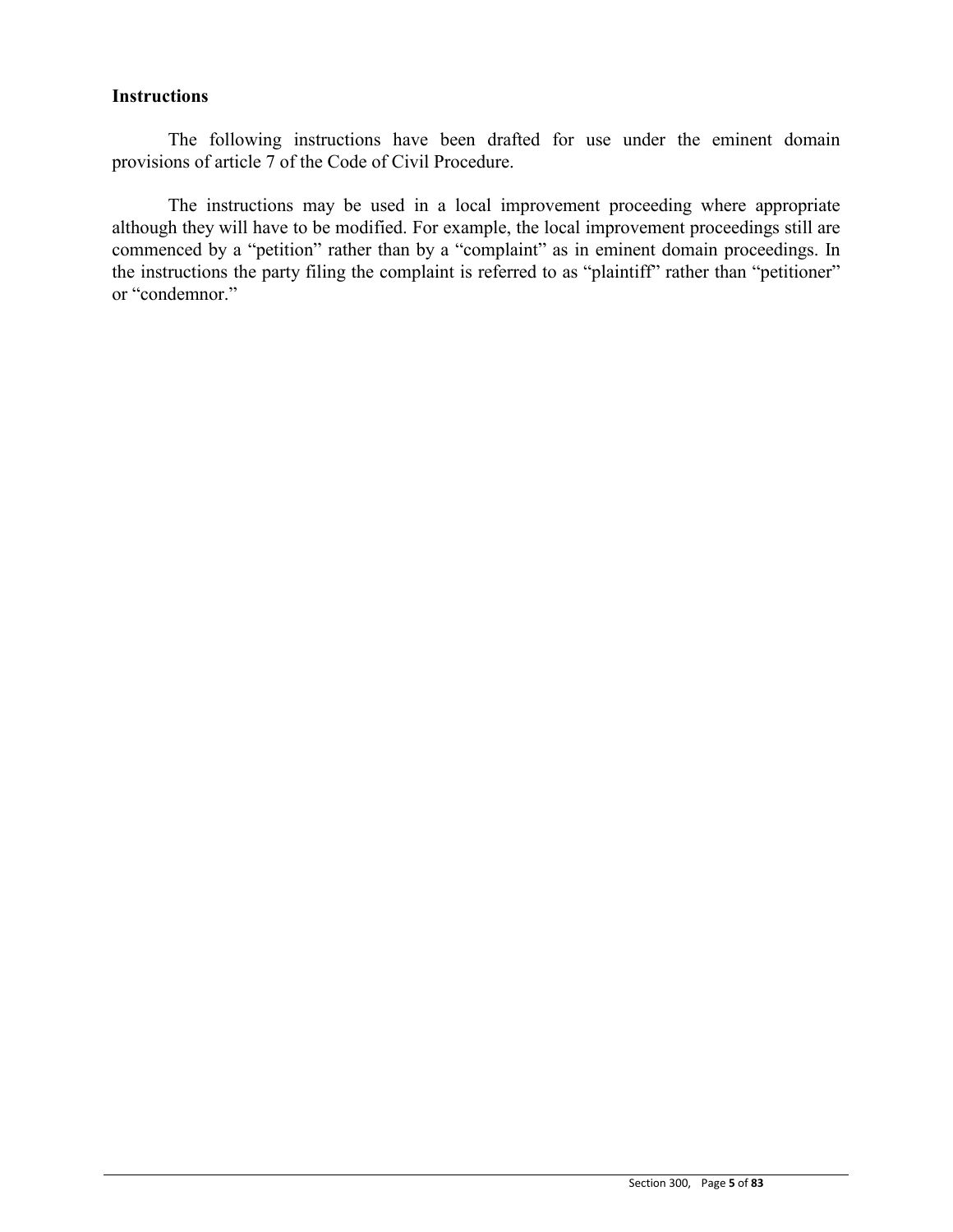### **300.01 Cautionary Instructions—Evidence to Be Considered**

Evidence consists of testimony of the witnesses, exhibits admitted by the court and your view of the property.

#### **Notes on Use**

This instruction should be used in place of the third sentence of paragraph [3], IPI 1.01. It adds the element of the jury's view of the property.

Do not use this instruction in a proceeding under the Local Improvement Act.

### **Comment**

At the request of either party to a condemnation suit, the jury shall go upon the land sought to be taken or damaged and examine it. 65 ILCS 5/9-2-29 (1994); 735 ILCS 5/7-118 (1994). The jury's view of the property is in the nature of evidence (*Union Electric Power Co. v. Sauget*, 1 Ill.2d 125, 132; 115 N.E.2d 246, 250 (1953); *Cook County v. North Shore Electric Co.*, 390 Ill. 147, 151; 60 N.E.2d 855, 856 (1945); *South Park Commissioners v. Ayer*, 237 Ill. 211, 221; 86 N.E. 704, 708 (1908); *Forest Preserve Dist. v. Kelley*, 69 Ill.App.3d 309, 317; 387 N.E.2d 368, 375; 25 Ill.Dec. 712, 719 (2d Dist.1979)), and is to be considered by the jury with the evidence in arriving at a verdict fixing the amount of compensation. City of Chicago v. Callender, 396 Ill. 371, 380; 71 N.E.2d 643, 648 (1947); Forest Preserve Dist. v. Eckhoff, 372 Ill. 391, 395-396; 24 N.E.2d 52, 55 (1939); *South Park Commissioners v. Ayer*, 237 Ill. at 211, 221; 86 N.E. at 708.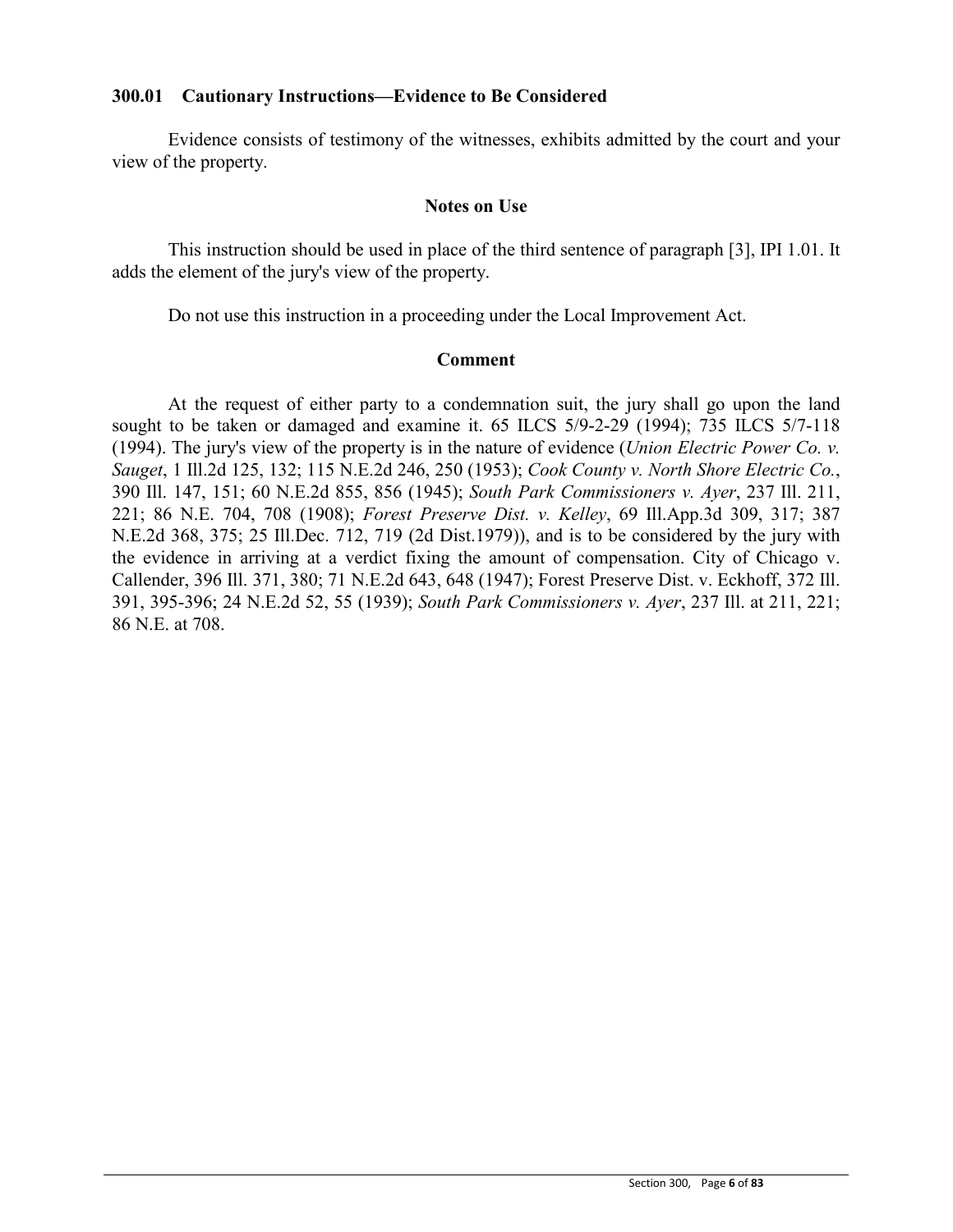# **300.02 Jurors' Use of Their Own Knowledge of Land Values**

The committee recommends that no instruction be given which states that jurors may rely upon their own knowledge of land values.

### **Comment**

The jurors may weigh the evidence and judge the credibility of the witnesses on the basis of their observations and experiences in life. That rule is covered sufficiently by IPI 2.01 and IPI 1.04. Jurors may not ignore or go outside the evidence in determining land values. *See* IPI 300.61.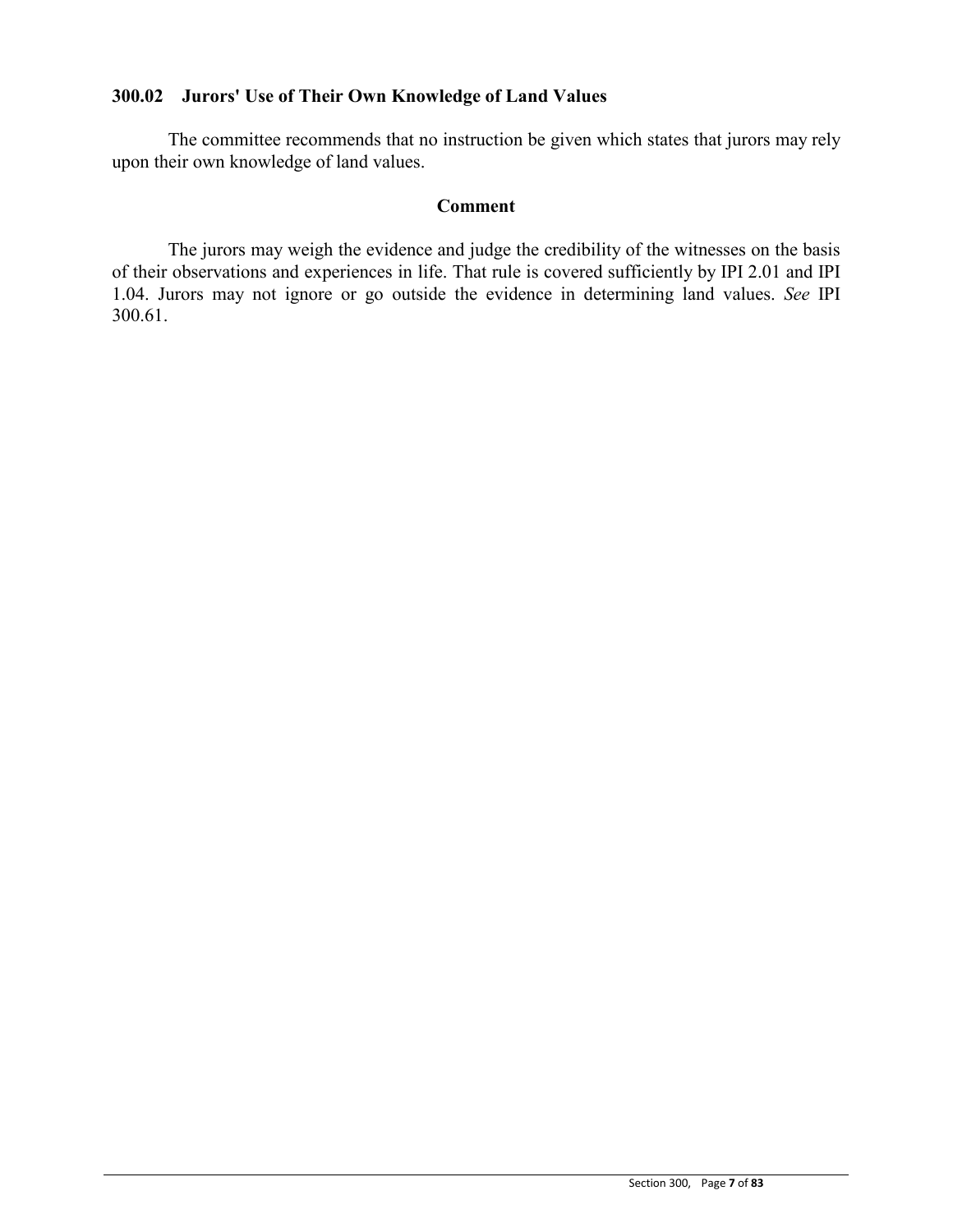### **300.03 Expert Witness**

The committee recommends that no instruction be given which comments on the weight of expert testimony.

#### **Comment**

Instructions concerning the weight to be given expert testimony are disapproved in the Comment to IPI 4.09 (former IPI 2.10), and the same principles apply in eminent domain cases. A new issue that arises in the area of eminent domain involves the Illinois courts' adoption of Rules 703 and 705 of the Federal Rules of Evidence in *Wilson v. Clark*, 84 Ill.2d 186, 417 N.E.2d 1322, 49 Ill.Dec. 308 (1981), *cert. denied,* 454 U.S. 836, 102 S.Ct. 140, 70 L.Ed.2d 117 (1981), and in *Department of Transp. v. Beeson*, 137 Ill.App.3d 908, 485 N.E.2d 511, 92 Ill.Dec. 700 (2d.Dist.1985). Evidence of sales of comparable property is admissible (*see* Comment to IPI 300.40), and thus can be relied upon by an expert witness in giving and supporting his opinion. As a result of the adoption of Rules 703 and 705, an expert witness is now also permitted to testify to, and rely upon, comparable sales *not admitted into evidence* as a basis for his or her opinion of value. *Department of Transportation v. Beeson, supra; City of Chicago v. Anthony*, 136 Ill.2d 169, 554 N.E.2d 1381, 144 Ill.Dec. 93 (1990).

The opposite party is entitled to a limiting instruction advising the jury to consider the underlying statements of comparable sales only to evaluate the basis of the expert's opinion, not as substantive evidence. *People v. Anderson*, 113 Ill.2d 1, 495 N.E.2d 485, 99 Ill.Dec. 104 (1986); *Department of Transp. v. Amoco Oil Co.*, 174 Ill.App.3d 479, 528 N.E.2d 1018, 124 Ill.Dec. 127 (2d Dist.1988). A limiting instruction should be given by the court at the time the evidence is introduced. When the jury is instructed, only Cautionary Instruction 1.01[7] should be used to remind the jury of the limited purpose of the testimony. If a limiting instruction other than IPI 1.01[7] is again given during jury instructions, it would be duplicative.

For an extensive discussion as to what underlying facts or data an expert can testify to in support of his opinion, *see City of Chicago v. Anthony, supra.*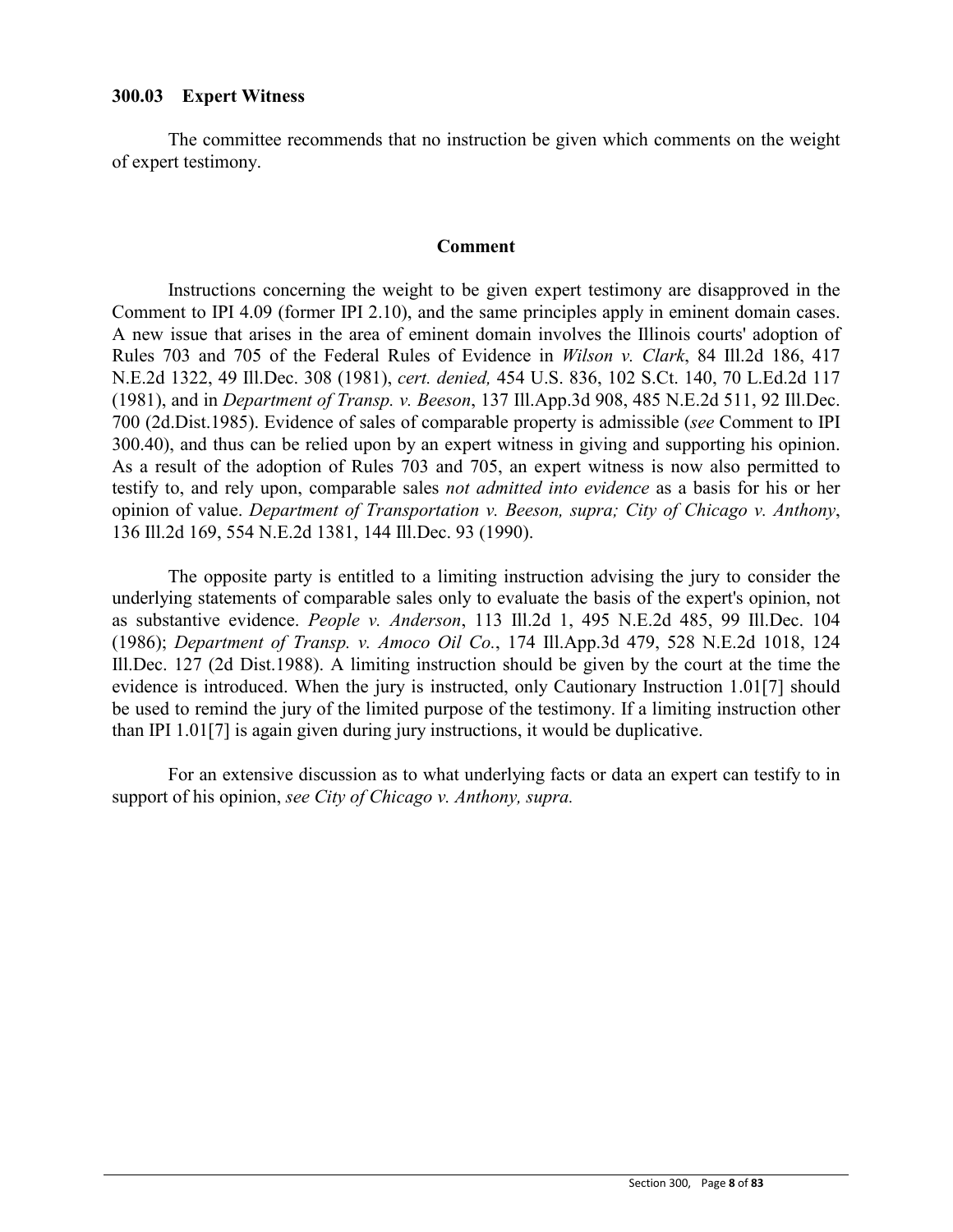### **300.04 Witnesses' Magnification or Minimization of Property Values**

The committee recommends that no instruction be given which tells the jury that they may ignore testimony which exaggerates or minimizes the value of the property.

#### **Comment**

While instructions on this point have been given and held not to be error, *e.g. Forest Preserve Dist. v. Krol*, 12 Ill.2d 139, 145 N.E.2d 599 (1957); *Jackson County v. Wayman*, 369 Ill. 123, 125; 15 N.E.2d 854, 855 (1938), it is the opinion of the committee that this type of instruction constitutes an argument on the evidence. IPI 1.01 [4] (former IPI 2.01) adequately covers the subject of credibility of witnesses.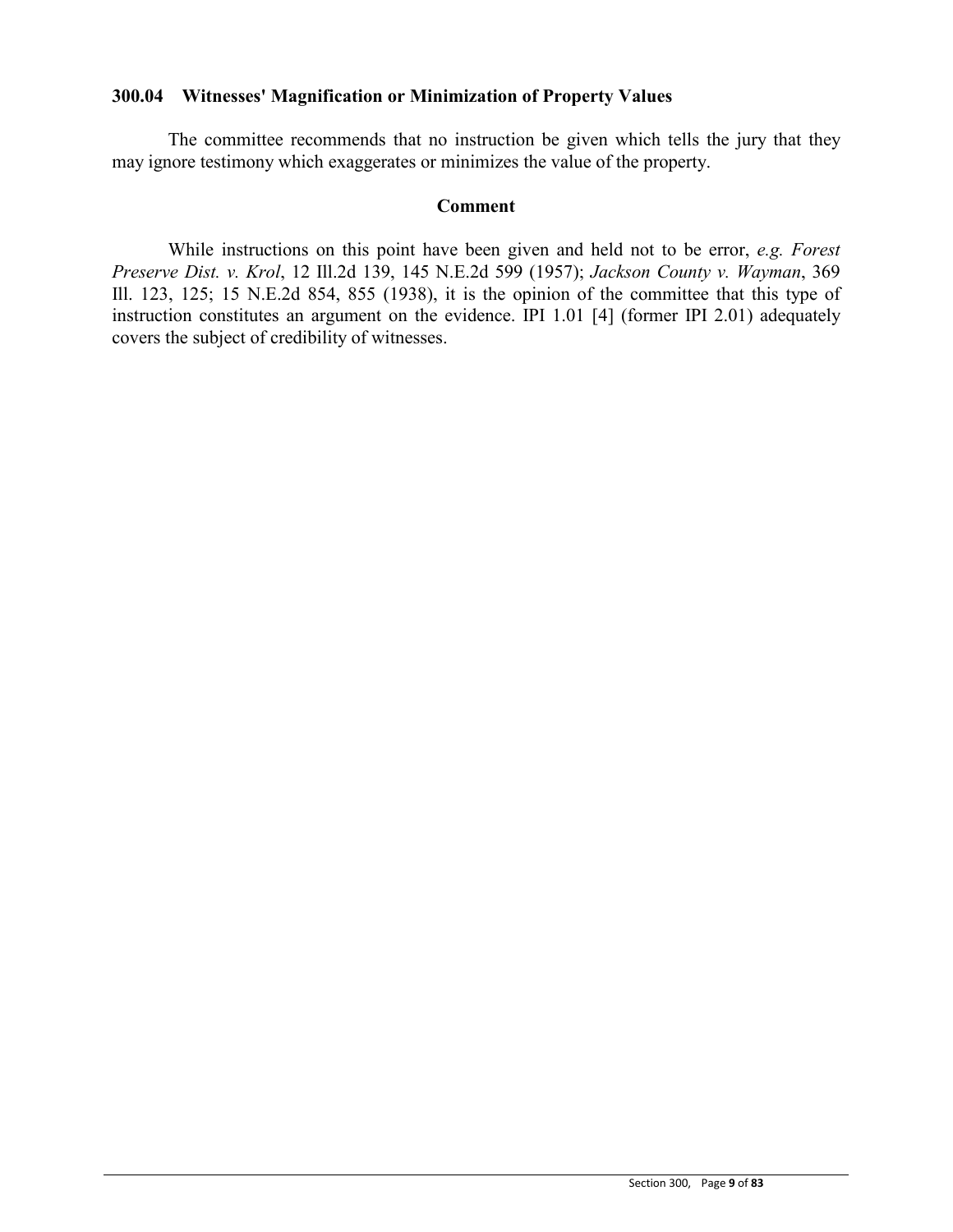## **300.05 Testimony of Owner**

The committee recommends that no instruction be given which singles out the testimony of the owner.

### **Comment**

The tests which are set forth in IPI 1.01 (former IPI 2.01) for weighing the testimony of witnesses are applicable to the witnesses of a party. The reasons for not singling out the testimony of a party are given in the comment of IPI 4.06 (former IPI 2.05).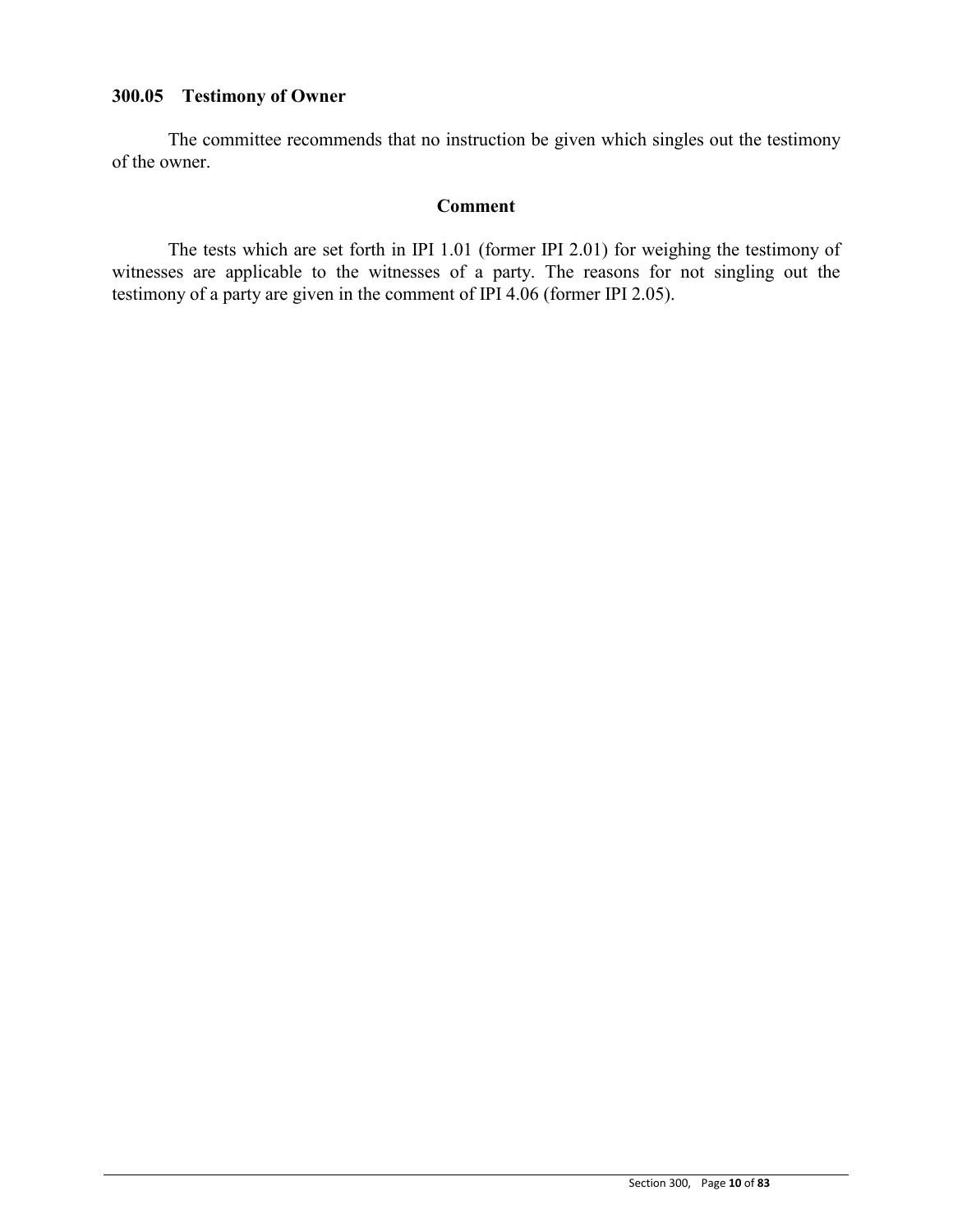### **300.10 Issues Made by Complaint—Fee Interest Taken —No Damage to Remainder Claimed**

This is a proceeding in which the plaintiff, e.g., Department of Transportation of the State of Illinois, has filed a complaint to take certain property of the defendant by exercising the power of eminent domain. Eminent domain is the power given by law to a [public body] [public service company] to take private property for a public use. The constitution of the State of Illinois provides that private property shall not be taken or damaged for public use without just compensation.

You are to decide the amount of just compensation to be paid the defendant for the property which [will be] [has been] taken.

You must not concern yourselves with the right of plaintiff to take the property or the need for the property or the wisdom of locating the proposed public use on defendant's property.

### **Notes on Use**

The past tense should be used when the property has been taken under the "Quick Take" provisions of the Eminent Domain Act, 735 ILCS 5/7-103.

#### **Comment**

Where no damage to remainder is claimed, the jury will consider and decide only the question as to what amount is just compensation to the defendant for the property which has been taken from him. Issues as to the power of the petitioner to take, or whether the taking is for a public use, are preliminary questions of law to be decided by the court. *City of Chicago v. Pridmore*, 12 Ill.2d 447, 451-452; 147 N.E.2d 54, 57 (1957); *St. Clair County Housing Authority v. Quirin*, 379 Ill. 52, 57; 39 N.E.2d 363, 365 (1942); *Department of Public Works & Bldgs. v. Lewis*, 344 Ill. 253, 260; 176 N.E. 345, 348 (1931); *Sanitary Dist. v. Johnson*, 343 Ill. 11, 16; 174 N.E. 862, 864 (1931); *Department of Public Works & Bldgs. v. Wilson & Co.*, 62 Ill.2d 131, 141- 142, 145; 340 N.E.2d 12, 17, 19 (1975); *Department of Transp. v. Association of Franciscan Father*s, 93 Ill.App.3d 1141, 1145-1148; 418 N.E.2d 36, 39-41; 49 Ill.Dec. 392, 395-397 (2d Dist.1981); *Department of Transp. v. Janssen*, 34 Ill.App.3d 244, 252; 339 N.E.2d 359, 365 (2d Dist.1975).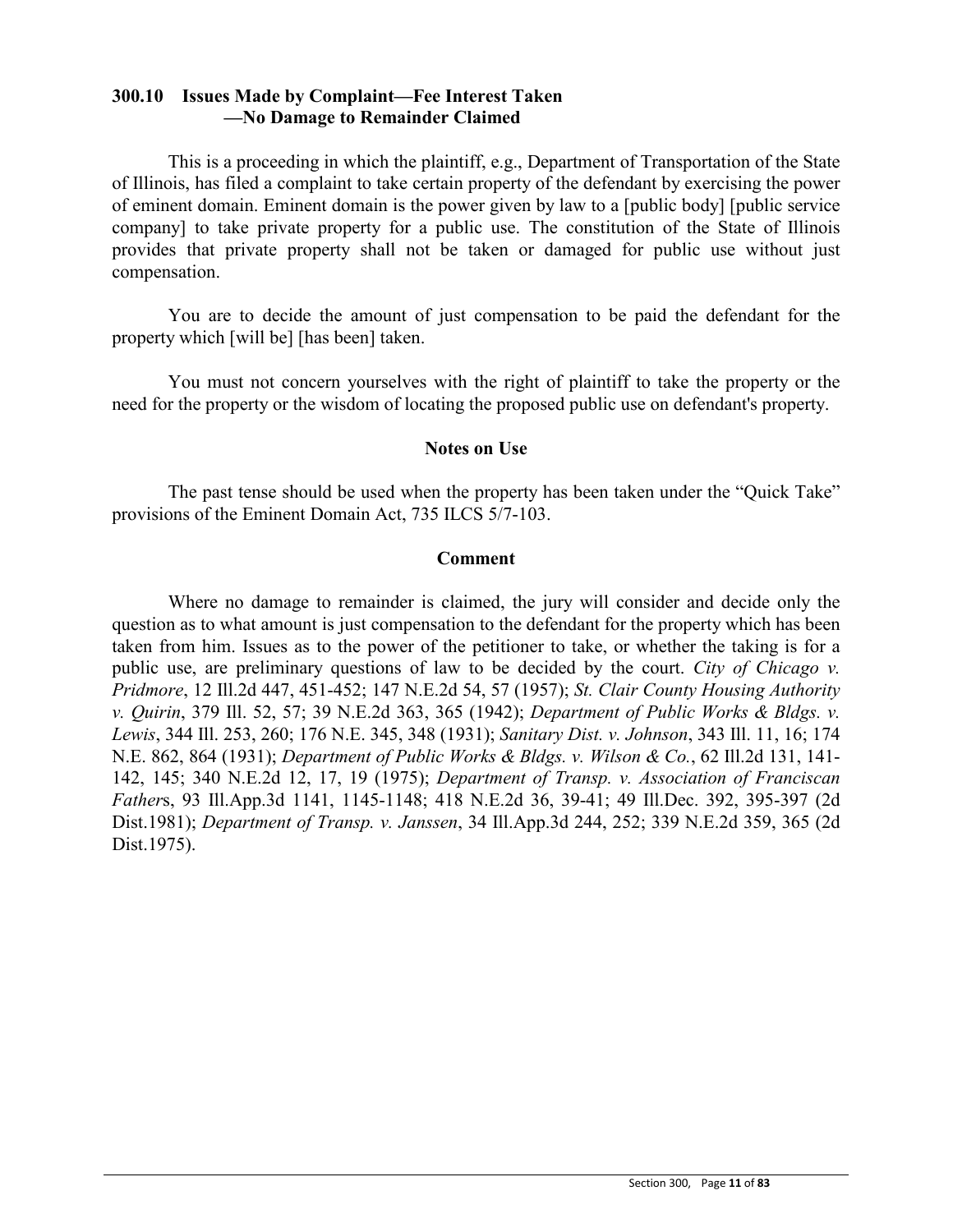# **300.11 Issues Made by Complaint and Counterclaim— Fee Interest Taken—Fact of Damage to Remainder Contested**

This is a proceeding in which the plaintiff, e.g., Department of Transportation of the State of Illinois, has filed a complaint to take certain property of the defendant by exercising the power of eminent domain. Eminent domain is the power given by law to a [public body] [public service company] to take private property for a public use. The constitution of the State of Illinois provides that private property shall not be taken or damaged for public use without just compensation.

The defendant has filed a counterclaim claiming that the remainder [will be] [has been] damaged by the taking. Plaintiff denies that there [will be] [has been] any damage to the remainder.

You are to decide the following questions:

First, what is the amount of just compensation to be paid the defendant for the property which [will be] [has been] taken.

Second, [will] [has] the remainder [be] [been] damaged by the taking and, if so, then,

Third, what is the amount of money which will reasonably and fairly compensate the defendant for that damage.

You must not concern yourselves with the right of plaintiff to take the property of the defendant or the need for the property or the wisdom of locating the proposed public use on defendant's property.

### **Notes on Use**

The past tense should be used when the property has been taken under the "Quick Take" provisions of the Eminent Domain Act, 735 ILCS 5/7-103.

IPI 300.31 should be used with this instruction.

### **Comment**

When the defendant files a counterclaim claiming damage to the remainder and the plaintiff contests the existence of any such damage, three issues are presented to the jury: (1) the amount of compensation which the defendant is entitled to recover for the property taken; (2) whether the remainder has been damaged by the taking; and, if so, (3) the extent of the damage to the remainder. *Department of Public Works & Bldgs. v. Lewis*, 344 Ill. 253, 260; 176 N.E. 345, 348 (1931); *Sanitary Dist. v. Johnson*, 343 Ill. 11, 16, 174 N.E. 862, 864 (1931); *Department of Transp. v. Association of Franciscan Fathers*, 93 Ill.App.3d 1141, 1148; 418 N.E.2d 36, 41; 49 Ill.Dec. 392, 397 (2d Dist.1981); *Department of Transp. v. Catholic Diocese of Belleville*, 63 Ill.App.3d 683, 691; 379 N.E.2d 1343, 1349; 20 Ill.Dec. 275, 281 (5th Dist.1978).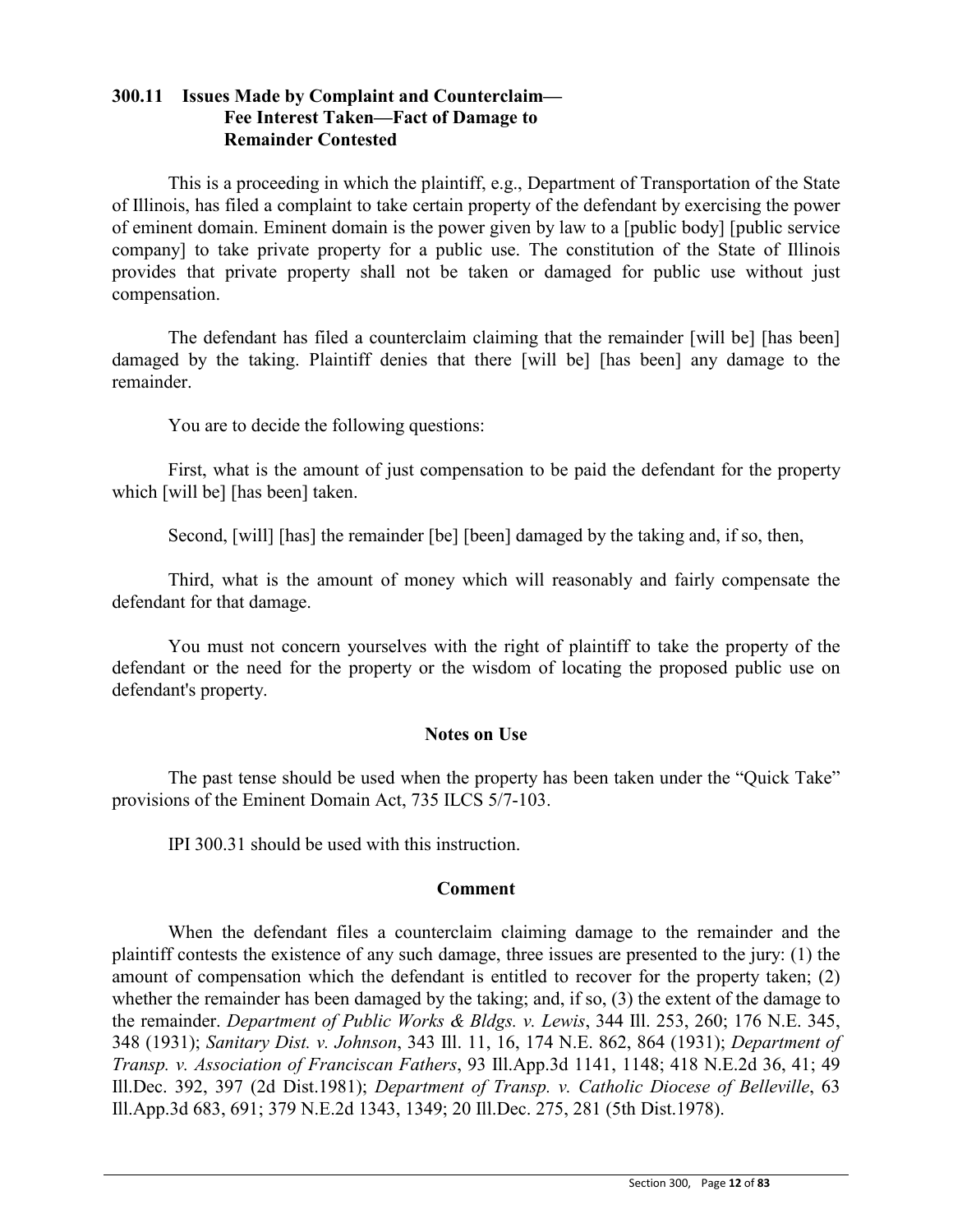This instruction was approved in *Oak Brook Park Dist. v. Oak Brook Development Co.*, 170 Ill.App.3d 221, 524 N.E.2d 213, 120 Ill.Dec. 448 (2d Dist.1988) (error to refuse instruction when plaintiff denied damage to the remainder).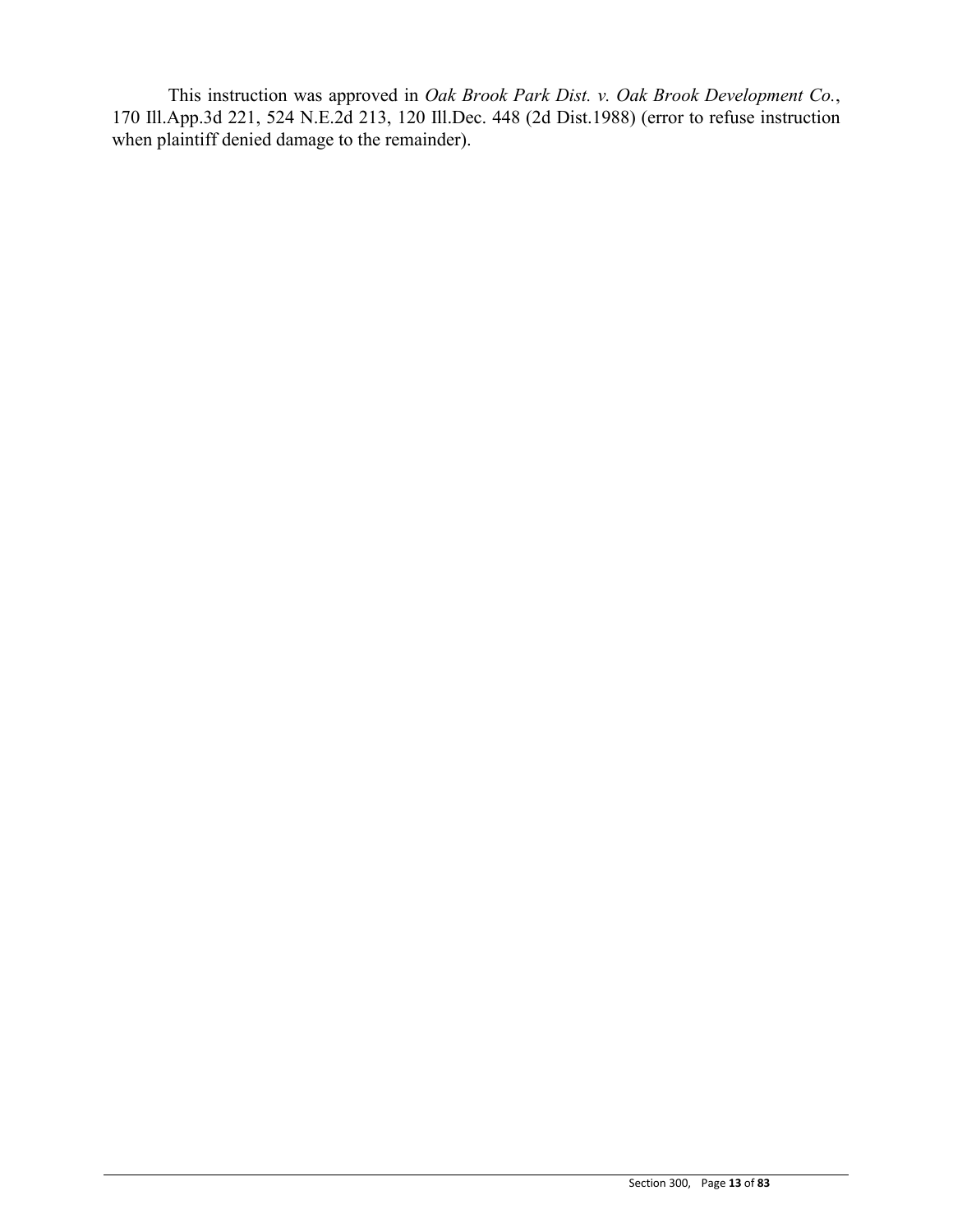## **300.12 Issues Made by Complaint and Counterclaim— Fee Interest Taken—Fact of Damage to Remainder Admitted—Amount Contested**

This is a proceeding in which the plaintiff, e.g., Department of Transportation of the State of Illinois, has filed a complaint to take certain property of the defendant by exercising the power of eminent domain. Eminent domain is the power given by law to a [public body] [public service company] to take private property for a public use. The constitution of the State of Illinois provides that private property shall not be taken or damaged for public use without just compensation.

The defendant has filed a counterclaim that the remainder [will be] [has been] damaged by the taking. Plaintiff denies damage in the amount claimed.

You are to decide the following questions:

First, what is the amount of just compensation to be paid the defendant for the property which [will be] [has been] taken.

Second, what is the amount of money which will reasonably and fairly compensate the defendant for damage to the remainder.

You must not concern yourselves with the right of plaintiff to take the property of the defendant or the need for the property or the wisdom of locating the proposed public use on defendant's property.

### **Notes on Use**

The past tense should be used when the property has been taken under the "Quick Take" provisions of the Eminent Domain Act, 735 ILCS 5/7-103 (1994).

If the plaintiff denies damages to the remainder, IPI 300.11, not 300.12, is the proper instruction. *Oak Brook Park Dist. v. Oak Brook Development Co.*, 170 Ill.App.3d 221, 524 N.E.2d 213, 120 Ill.Dec. 448 (2d Dist.1988).

### **Comment**

When the defendant files a counterclaim claiming damages to the remainder and plaintiff admits the existence of damage but contests the amount of that damage there are two issues: (1) the amount of compensation which the defendant is entitled to recover for the property taken, and (2) the amount of money which the defendant is entitled to recover for damage to the remainder. *Department of Public Works & Bldgs. v. Lewis*, 344 Ill. 253, 260; 176 N.E. 345, 348 (1931); *Sanitary Dist. v. Johnson*, 343 Ill. 11, 16; 174 N.E. 862, 864 (1931); *Department of Transp. v. Association of Franciscan Fathers*, 93 Ill.App.3d 1141, 1148; 418 N.E.2d 36, 41; 49 Ill.Dec. 392, 397 (2d Dist.1981); *Department of Transp. v. Catholic Diocese of Belleville*, 63 Ill.App.3d 683, 691; 379 N.E.2d 1343, 1349; 20 Ill.Dec. 275, 281 (5th Dist.1978).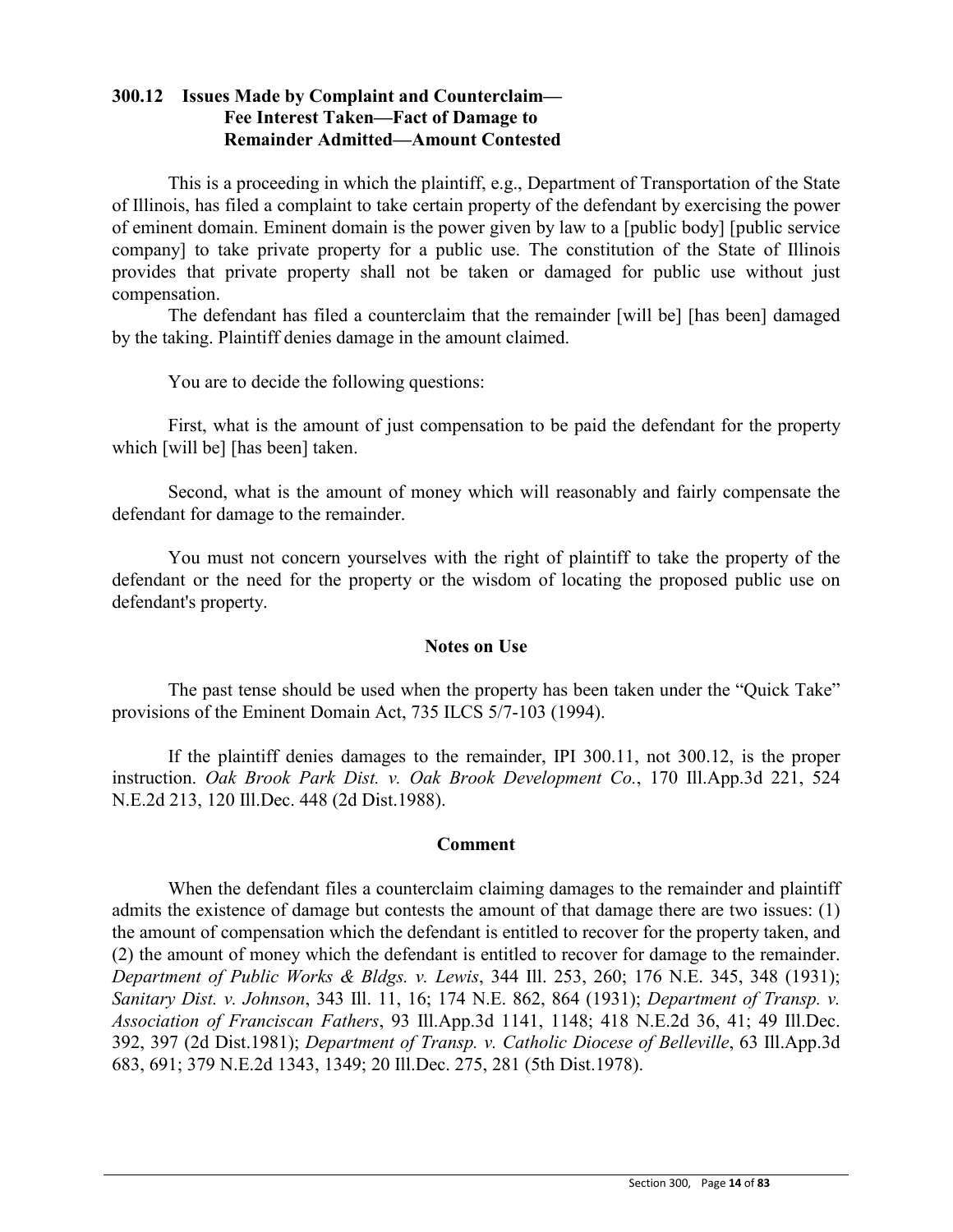# **300.13 Issues Made By Complaint Which Also Describes Remainder—Fee Interest Taken— Fact of Damage to Remainder Contested—No Counterclaim Filed**

This is a proceeding in which the plaintiff, e.g., Department of Transportation of the State of Illinois, has filed a complaint to take certain property of the defendant by exercising the power of eminent domain. Eminent domain is the power given by law to a [public body] [public service company] to take private property for a public use. The constitution of the State of Illinois provides that private property shall not be taken or damaged for public use without just compensation.

You are to decide the following questions:

First, what is the amount of just compensation to be paid the defendant for the property which [will be] [has been] taken.

Second, [will] [has] the remainder [be] [been] damaged by the taking and, if so, then,

Third, what is the amount of money which will reasonably and fairly compensate the defendant for that damage.

You must not concern yourselves with the right of plaintiff to take the property of the defendant or the need for the property or the wisdom of locating the proposed public use on defendant's property.

### **Notes on Use**

This instruction should be used in cases where the plaintiff, while not admitting the existence of damage to the remainder, nonetheless describes the remainder as well as the part taken, thereby eliminating the necessity of filing a counterclaim.

The past tense should be used when the property has been taken under the "Quick Take" provisions of the Eminent Domain Act, 735 ILCS 5/7-103 (1994).

IPI 300.31 should be used with this instruction.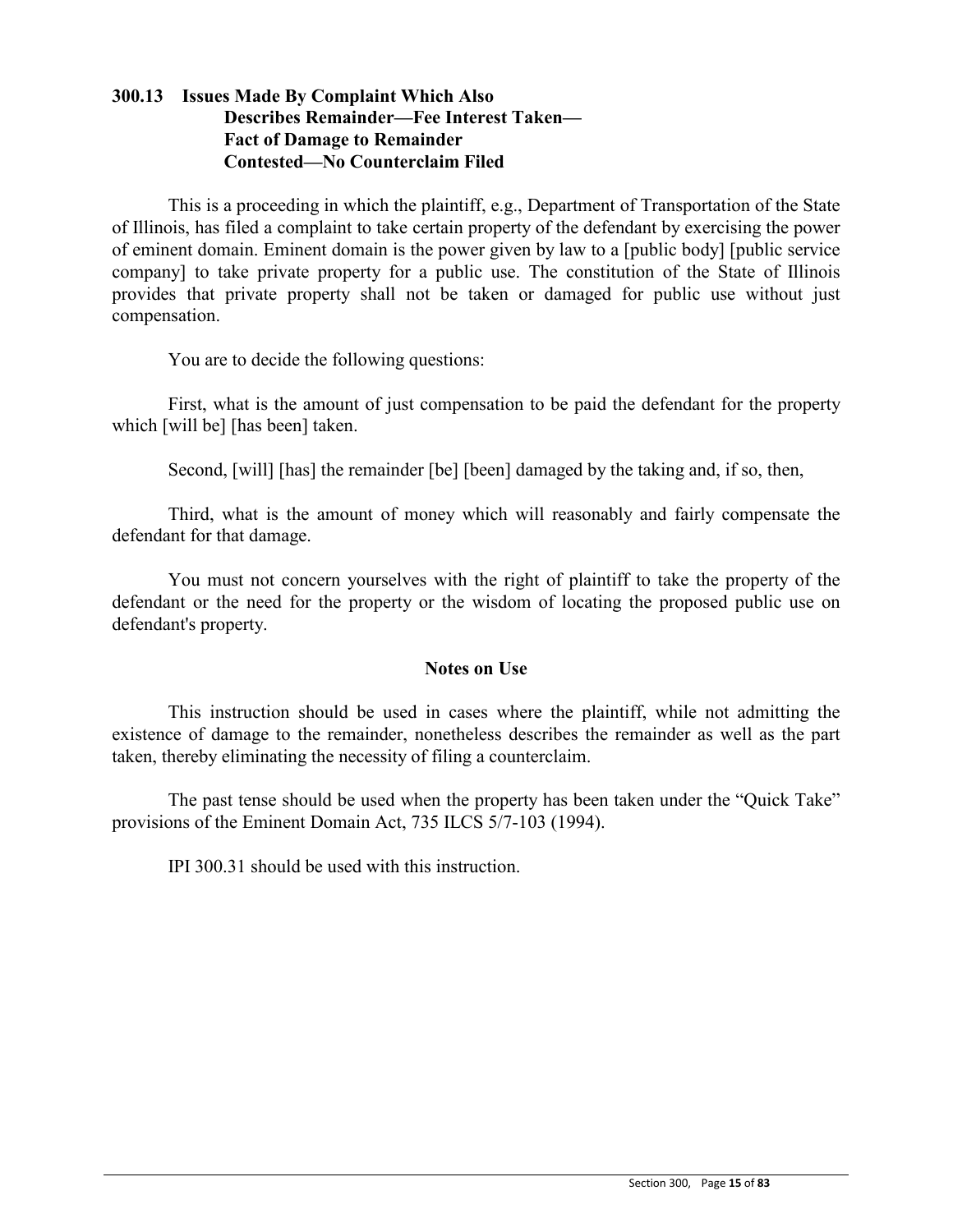# **300.14 Issues Made by Complaint Which Also Describes Remainder—Fee Interest Taken— Fact of Damage to Remainder Admitted— Amount Contested—No Counterclaim Filed**

This is a proceeding in which the plaintiff, e.g., Department of Transportation of the State of Illinois, has filed a complaint to take certain property of the defendant by exercising the power of eminent domain. Eminent domain is the power given by law to a [public body] [public service company] to take private property for a public use. The constitution of the State of Illinois provides that private property shall not be taken or damaged for public use without just compensation.

You are to decide the following questions:

First, what is the amount of just compensation to be paid the defendant for the property which [will be] [has been] taken.

Second, what is the amount of money which will reasonably and fairly compensate the defendant for damage to the remainder.

You must not concern yourselves with the right of plaintiff to take the property of the defendant or the need for the property or the wisdom of locating the proposed public use on defendant's property.

#### **Notes on Use**

The past tense should be used when the property has been taken under the "Quick Take" provisions of the Eminent Domain Act, 735 ILCS 5/7-103 (1994).

#### **Comment**

*See* Comment to IPI 300.12.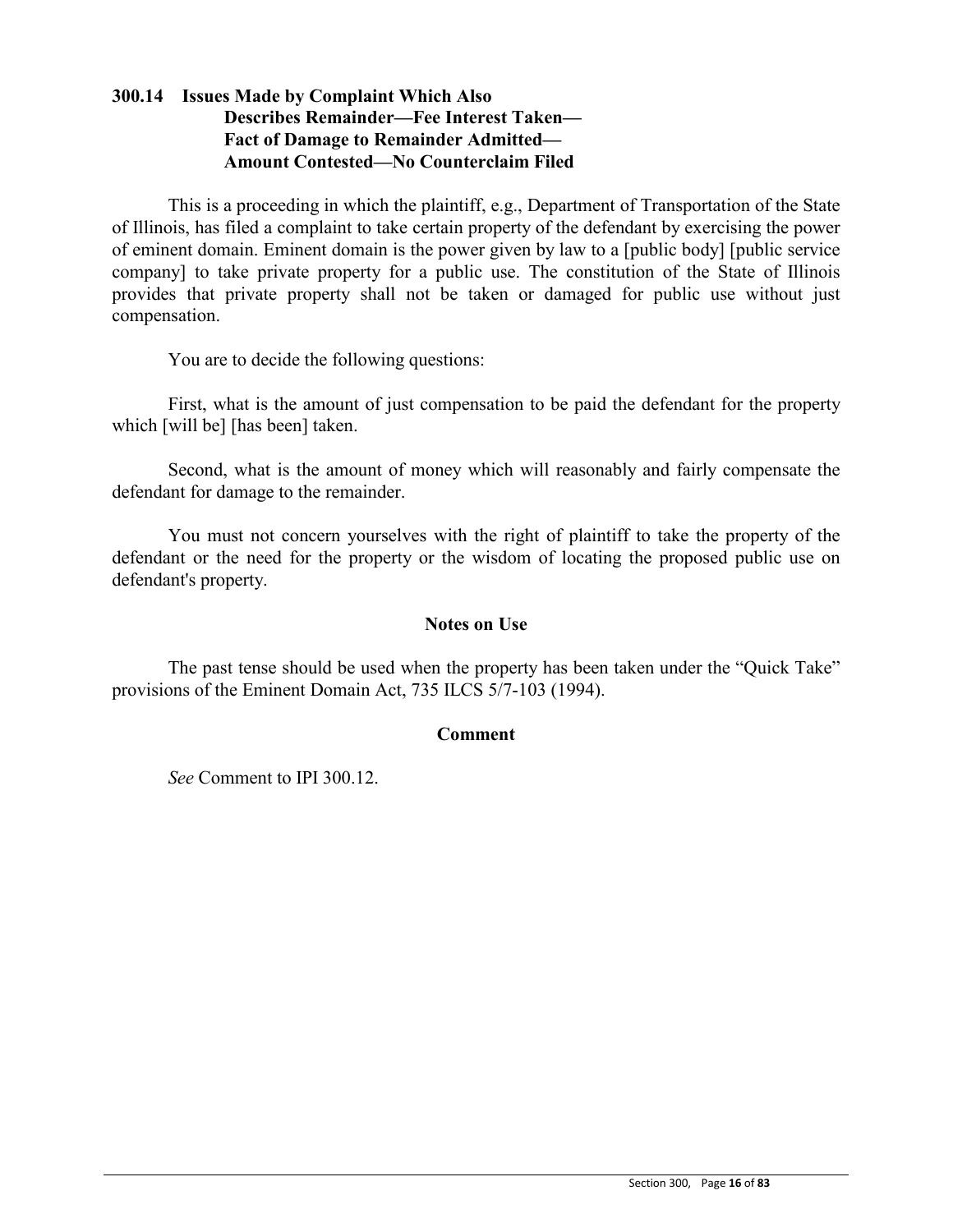# **300.15 Issues Made By Complaint—Easement Strip— Underground Pipeline or able—No Damage to Remainder Claimed**

This is a proceeding in which the plaintiff, e.g., Public Gas Company, has filed a complaint to acquire a perpetual easement to operate and maintain a e.g., pipeline across the property of the defendant, by exercising the power of eminent domain. Eminent domain is the power given by law to a [public body] [public service company] to take private property for a public use. The constitution of the State of Illinois provides that private property shall not be taken or damaged for public use without just compensation.

You are to decide the amount of money which will reasonably and fairly compensate the defendant for the damage within the easement strip caused by the presence of the easement.

You must not concern yourselves with the right of plaintif to acquire the easement, the need for the easement, or the wisdom of locating the e.g., pipeline on defendant's property.

### **Notes on Use**

For overhead electric transmission line cases *see* IPI 300.18 through IPI 300.22.

Where there is competent evidence that the easement has caused no damage, this instruction should be modified to raise the issue of whether the owner is entitled to any compensation. *Midwestern Gas Transmission Co. v. Mason*, 31 Ill.2d 340, 343; 201 N.E.2d 379, 381 (1964).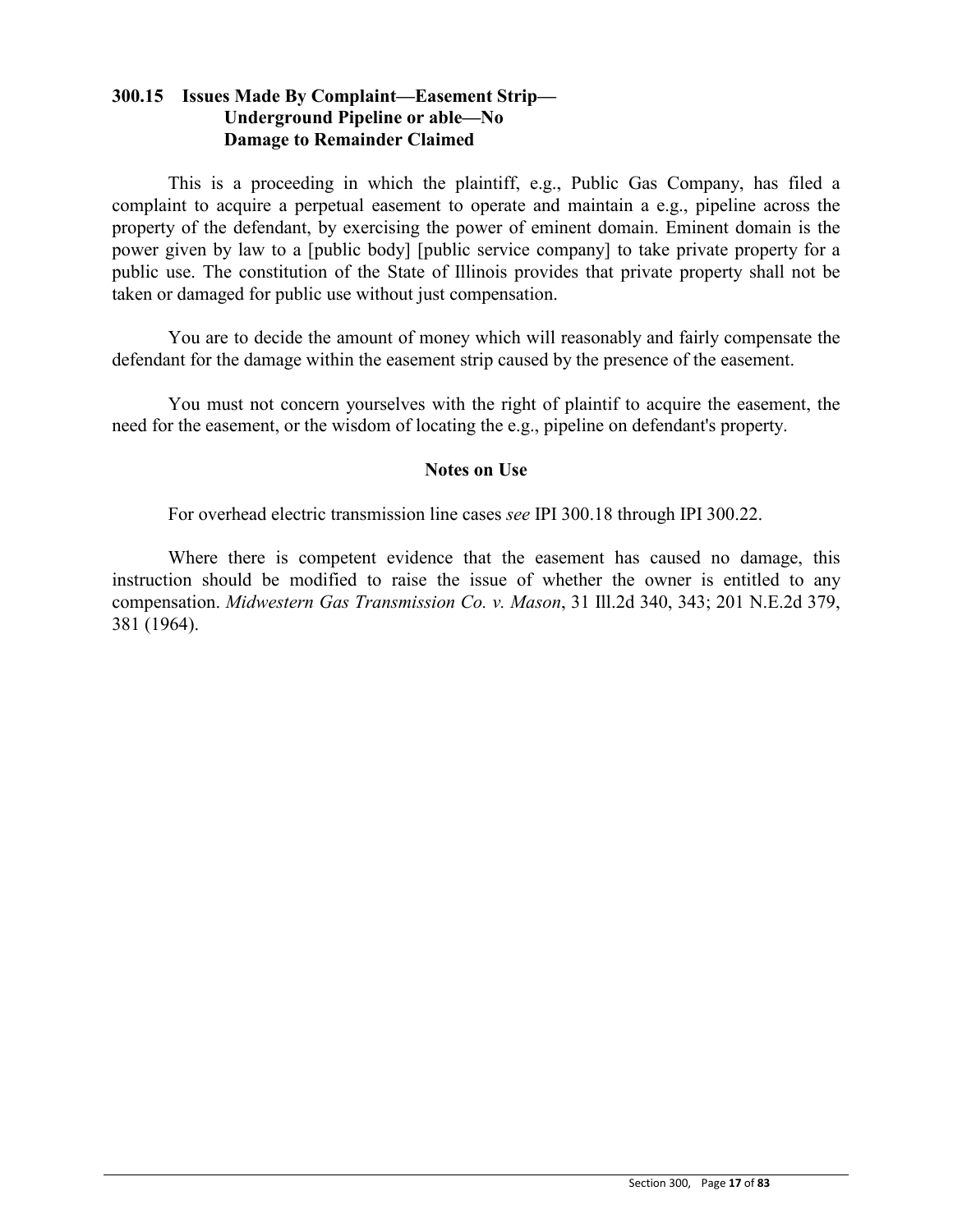# **300.16 Issues Made by Complaint and Counterclaim— Easement Strip—Underground Pipeline or Cable—Fact of Damage to Remainder Contested**

This is a proceeding in which the plaintiff, e.g., Public Gas Company, has filed a complaint to acquire a perpetual easement to operate and maintain a e.g., pipeline across the property of the defendant, by exercising the power of eminent domain. Eminent domain is the power given by law to a [public body] [public service company] to take private property for a public use. The constitution of the State of Illinois provides that private property shall not be taken or damaged for public use without just compensation.

The defendant has filed a counterclaim claiming that property outside the easement strip will be damaged by the taking. Plaintiff denies that the property outside the easement strip will be damaged.

You are to decide the following questions:

First, what is the amount of money which will reasonably and fairly compensate the defendant for the damage within the easement strip caused by the presence of the easement.

Second, will the property outside the easement strip be damaged by the presence of the easement and, if so, then,

Third, what is the amount of money which will reasonably and fairly compensate the defendant for that damage.

You must not concern yourselves with the right of plaintiff to acquire the easement, the need for the easement or the wisdom of locating the e.g., pipeline on the defendant's property.

### **Notes on Use**

IPI 300.32 should be used with this instruction.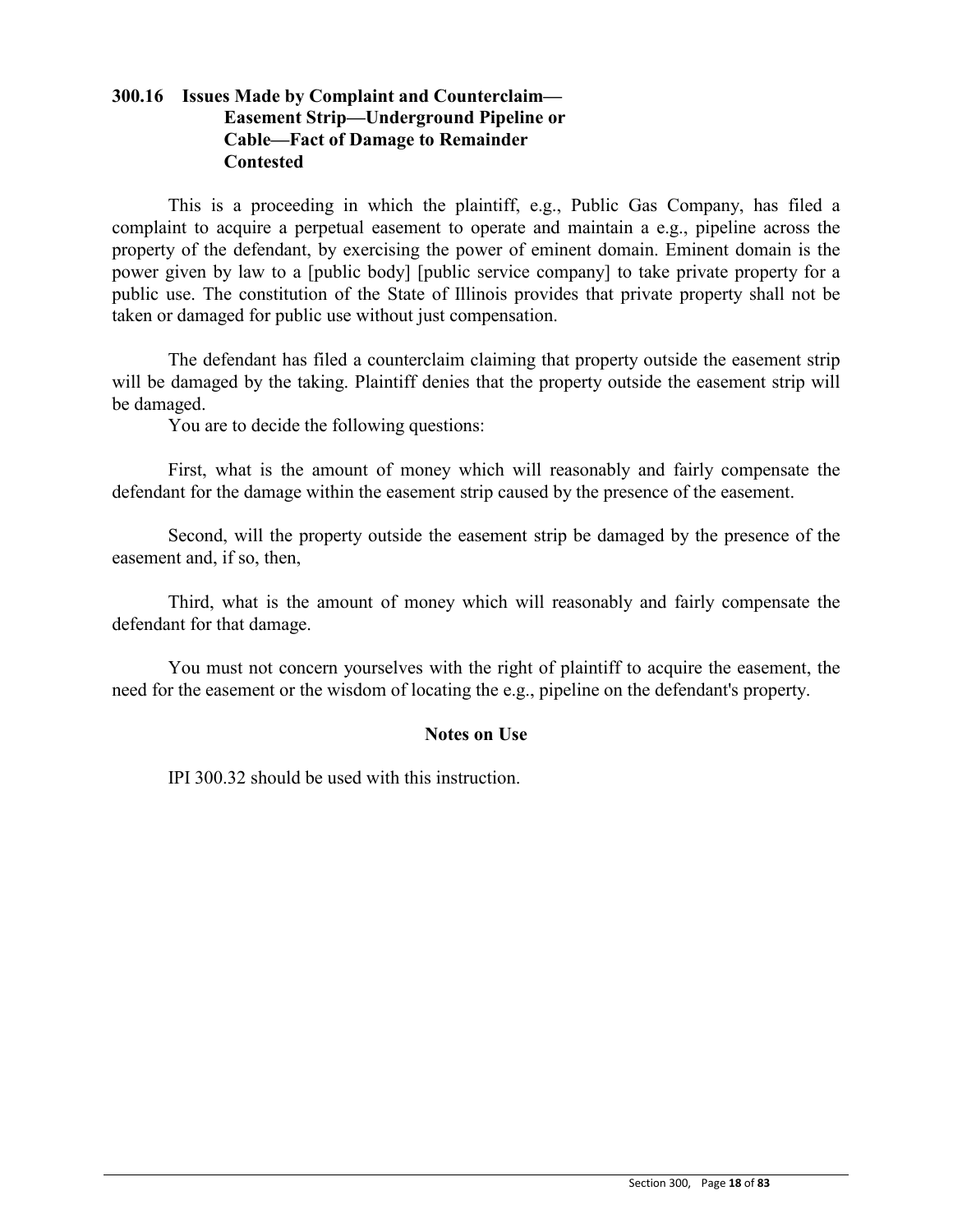## **300.17 Issues Made by Complaint and Counterclaim— Easement Taken—Fact of Damage to Remainder Admitted—Amount Contested**

This is a proceeding in which the plaintiff, e.g., Public Gas Company, has filed a complaint to acquire a perpetual easement to operate and maintain a e.g., pipeline across the property of the defendant, by exercising the power of eminent domain. Eminent domain is the power given by law to a [public body] [public service company] to take private property for a public use. The constitution of the State of Illinois provides that private property shall not be taken or damaged for public use without just compensation.

The defendant has filed a counterclaim claiming that property outside the easement strip will be damaged by the taking. Plaintiff denies damage in the amount claimed.

You are to decide the following questions:

First, what is the amount of money which will reasonably and fairly compensate the defendant for the damage within the easement strip caused by the presence of the easement.

Second, what is the amount of money which will reasonably and fairly compensate the defendant for damage to the property outside the easement strip.

You must not concern yourselves with the right of plaintiff to acquire the easement, the need for the easement or the wisdom of locating the e.g., pipeline on defendant's property.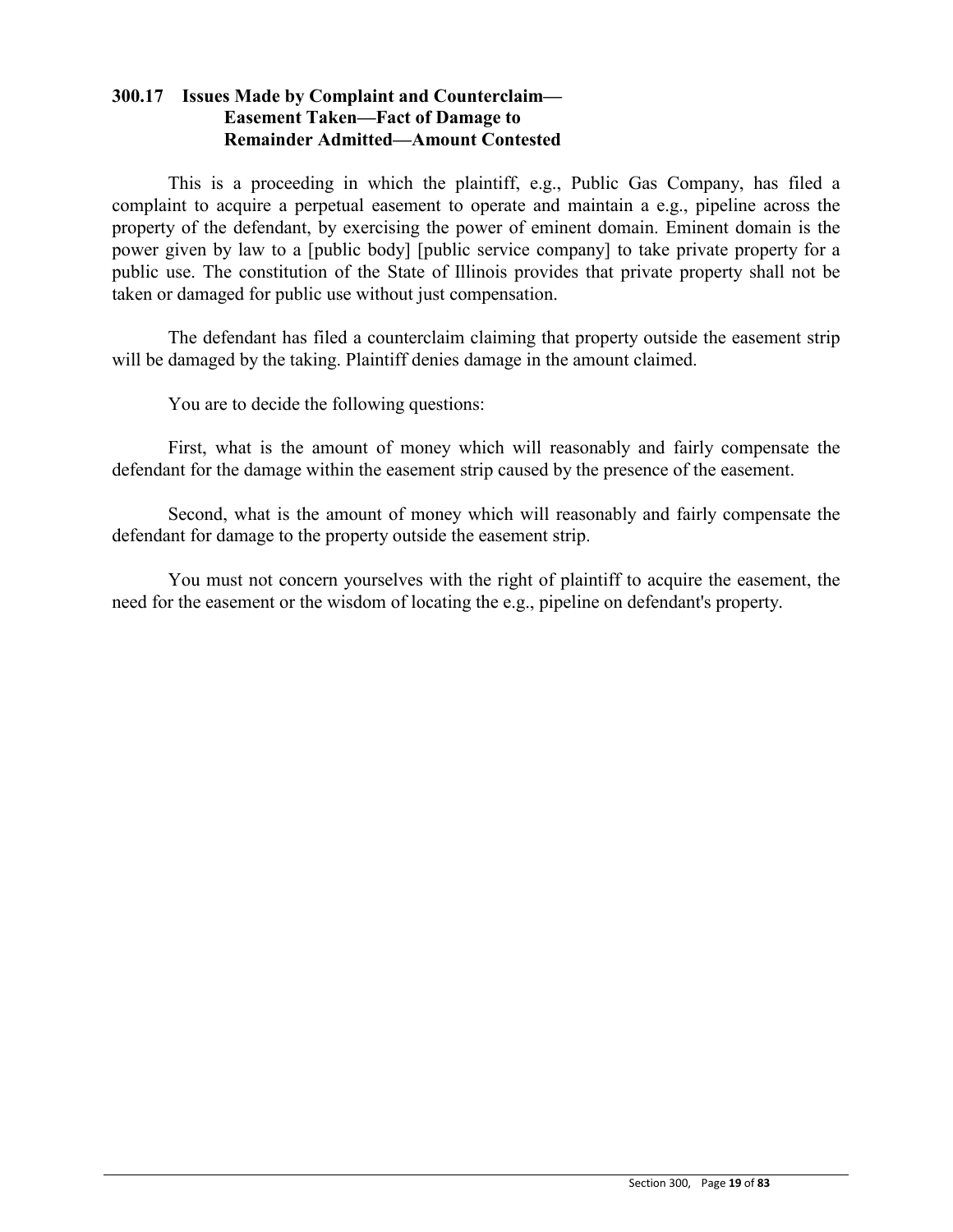# **300.18 Issues Made by Complaint—Overhead Electric Transmission Line—Fact of Damage to Easement Strip Admitted—Amount Contested—No Damage to Remainder Claimed**

This is a proceeding in which the plaintiff, e.g., Public Electric Company, has filed a complaint to acquire a perpetual easement to construct, operate and maintain an electric transmission line across the property of the defendant by exercising the power of eminent domain. Eminent domain is the power given by law to a [public body] [public service company] to take private property for a public use. The constitution of the State of Illinois provides that private property shall not be taken or damaged for public use without just compensation.

You are to decide the following questions:

First, what is the amount of just compensation to be paid the defendant for that part of [defendant, his, her, its] property which is occupied by the structures supporting the transmission line.

Second, what is the amount of money which will reasonably and fairly compensate the defendant for the damage to that part of the easement strip which is not occupied by the structures.

### **Notes on Use**

Use IPI 300.56 with this instruction. For underground wire cases, use IPI 300.15, 300.16 or 300.17.

### **Comment**

In eminent domain suits involving the erection of overhead electrical transmission lines, the following issues may have to be determined by the jury: (1) the value of the land actually occupied by the structures supporting the power line; (2) whether the land inside the easement strip which is not occupied by the structures will depreciate in value and, if it will, (3) the amount of that depreciation; (4) whether the remainder of the tract outside the easement strip will be damaged; if so, (5) the amount of that damage. *Central Illinois Public Service Co. v. Montgomery*, 81 Ill.App.2d 289, 225 N.E.2d 412 (5th Dist.1967) (abstract decision); *Central Ill. Public Service Co. v. Lee*, 409 Ill. 19, 23; 98 N.E.2d 746, 749 (1951); *Illinois Power & Light Corp. v. Barnett*, 338 Ill. 499, 505; 170 N.E. 717, 720 (1930); *Illinois Power & Light Corp. v. Parks*, 322 Ill. 313, 319; 153 N.E. 483, 486 (1926). In order that an alleged element of damage is properly considered in determining the extent of the damage suffered, the damage must be direct and proximate, and not such as is merely possible or conceivable by the imagination. *Illinois Power & Light Corp. v. Peterson*, 322 Ill. 342, 349; 153 N.E. 577, 579 (1926); *Central Illinois Public Service Co. v. Montgomery*, *supra*.

IPI 300.18 through 300.22 undertake to assist the practitioner in drafting an issues instruction tailored to a number of different circumstances which may arise in a case involving the erection of overhead transmission lines. For example, if there is no damage to the remainder claimed, IPI 300.18 or IPI 300.19 will be appropriate. IPI 300.18 would be used if damage to the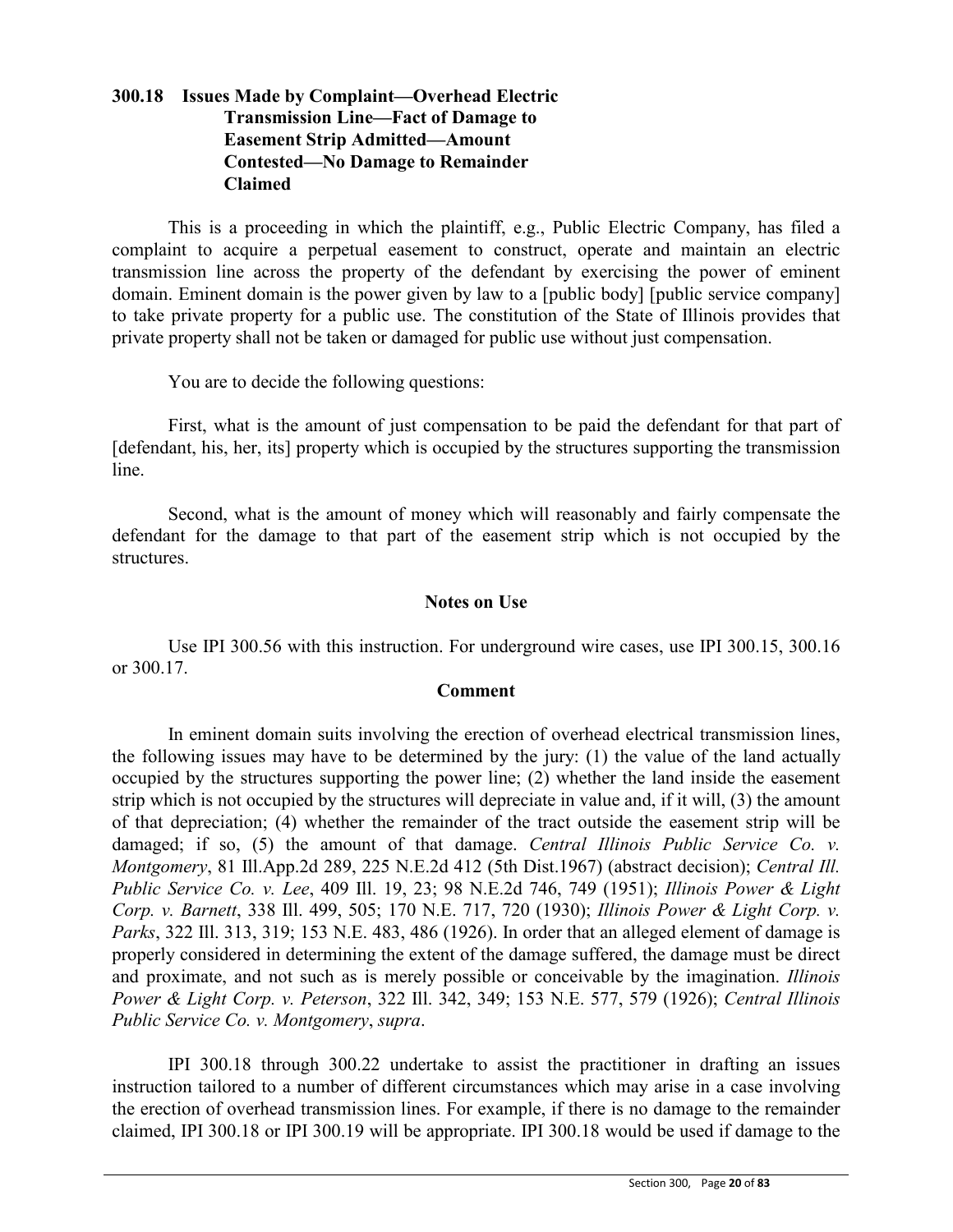easement strip is admitted, but the amount of damages is contested. Similarly, IPI 300.19 would be used if both damages to the easement strip and amount are contested. Likewise, IPI 300.20, 300.21 or 300.22 would be appropriate when damage to the remainder is claimed.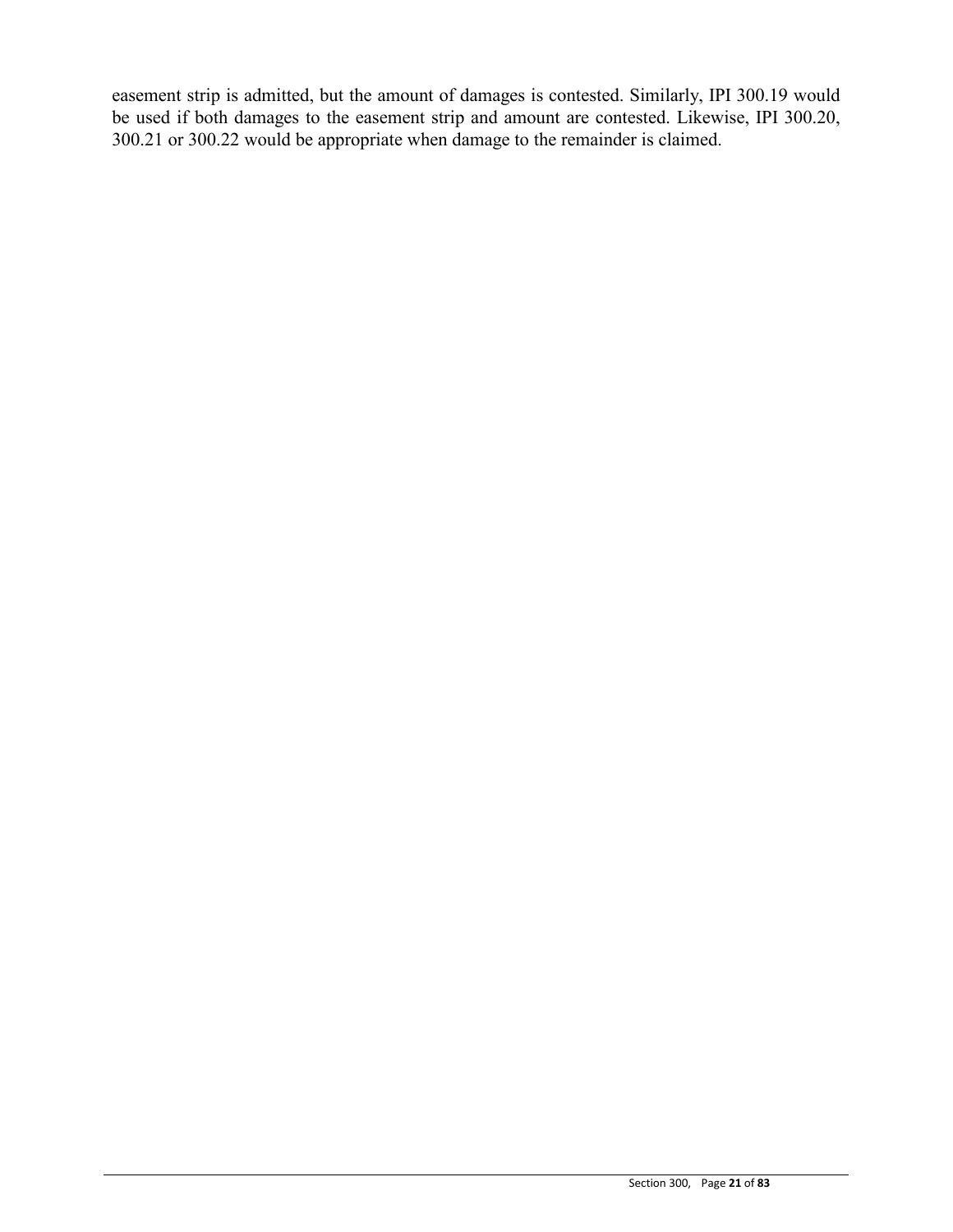# **300.19 Issues Made by Complaint—Overhead Electric Transmission Line—Fact of Damage to Easement Strip Contested—No Damage to Remainder Claimed**

This is a proceeding in which the plaintiff, e.g., Public Electric Company, has filed a complaint to take a perpetual easement to construct, operate and maintain an electric transmission line across the property of the defendant by exercising the power of eminent domain. Eminent domain is the power given by law to a [public body] [public service company] to take private property for a public use. The constitution of the State of Illinois provides that private property shall not be taken or damaged for public use without just compensation.

You are to decide the following questions:

First, what is the amount of just compensation to be paid the defendant for that part of [defendant, his, her, its] property which is occupied by the structures supporting the transmission line.

Second, will there be damage to the part of the easement strip not occupied by the structures and, if so, then,

Third, what is the amount of money which will reasonably and fairly compensate the defendant for the damage to that part of the easement strip not occupied by the structures.

You must not concern yourselves with the right of plaintiff to acquire the easement, the need for the easement, or the wisdom of locating the transmission line on defendant's property.

### **Notes on Use**

Use IPI 300.55 with this instruction.

### **Comment**

*See* Note on Use and Comment to IPI 300.18.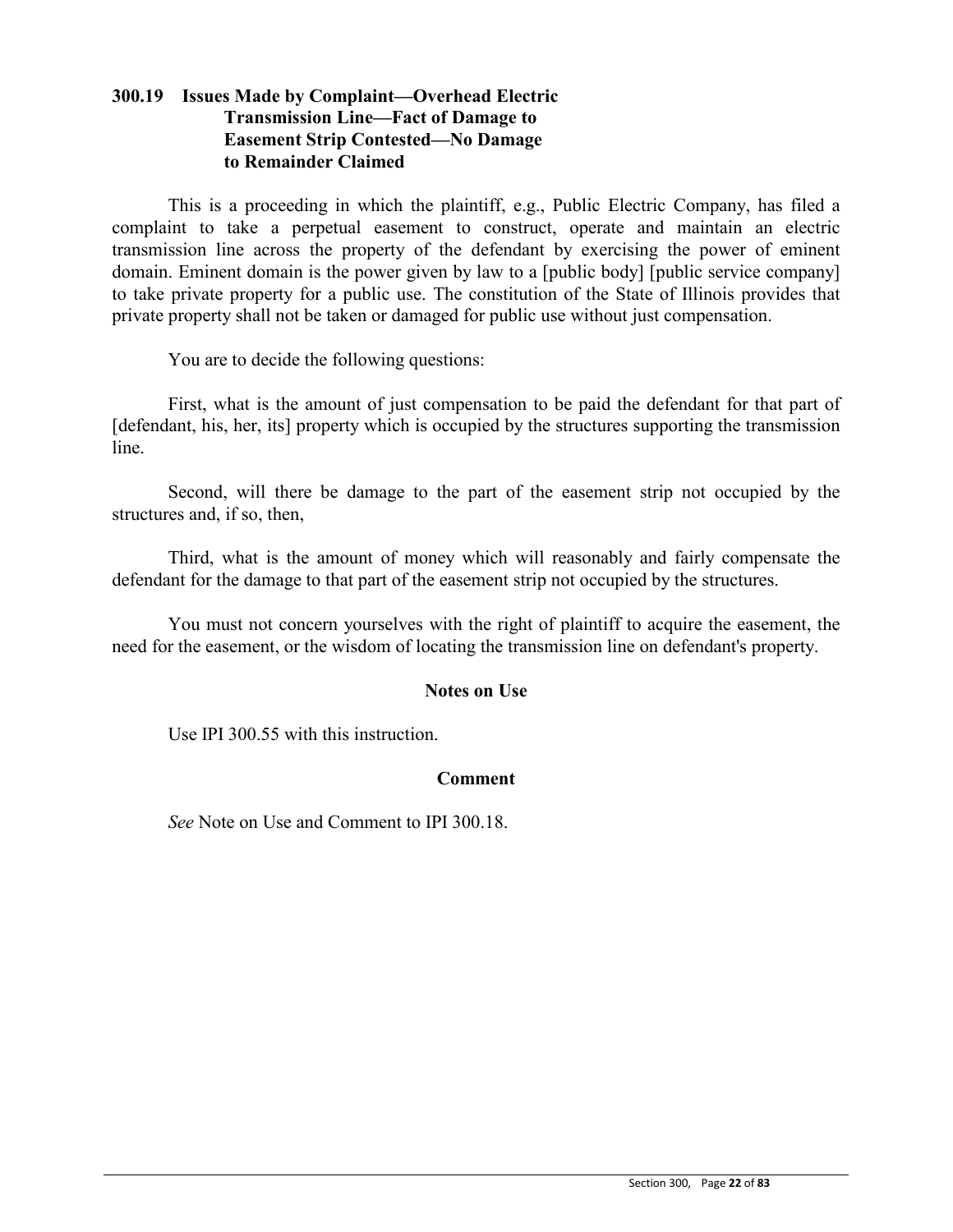# **300.20 Issues Made by Complaint--Overhead Electric Transmission Line--Fact of Damage to Easement Strip and Remainder Admitted— Amount Contested**

This is a proceeding in which the plaintiff, e.g., Public Electric Company, has filed a complaint to acquire a perpetual easement to construct, operate and maintain an electric transmission line across the property of the defendant by exercising the power of eminent domain. Eminent domain is the power given by law to a [public body] [public service company] to take private property for a public use. The constitution of the State of Illinois provides that private property shall not be taken or damaged for public use without just compensation.

Plaintiff admits that the easement strip will be damaged and also admits that the property outside the easement strip will be damaged. The amount of damages is contested.

You are to decide the following questions:

First, what is the amount of just compensation to be paid the defendant for that part of [defendant, his, her, its] property which is occupied by the structures supporting the transmission line.

Second, what is the amount of money which will reasonably and fairly compensate the defendant for the damage to the part of the easement strip not occupied by the structures.

Third, what is the amount of money which will reasonably and fairly compensate the defendant for the damage to his property outside the easement strip caused by the presence of the transmission line and structures and the use of the easement.

You must not concern yourselves with the right of plaintiff to acquire the easement, the need for the easement, or the wisdom of locating the transmission line on defendant's property.

### **Notes on Use**

Use IPI 300.56 and 300.58 with this instruction.

### **Comment**

*See* Notes on Use and Comment to IPI 300.18.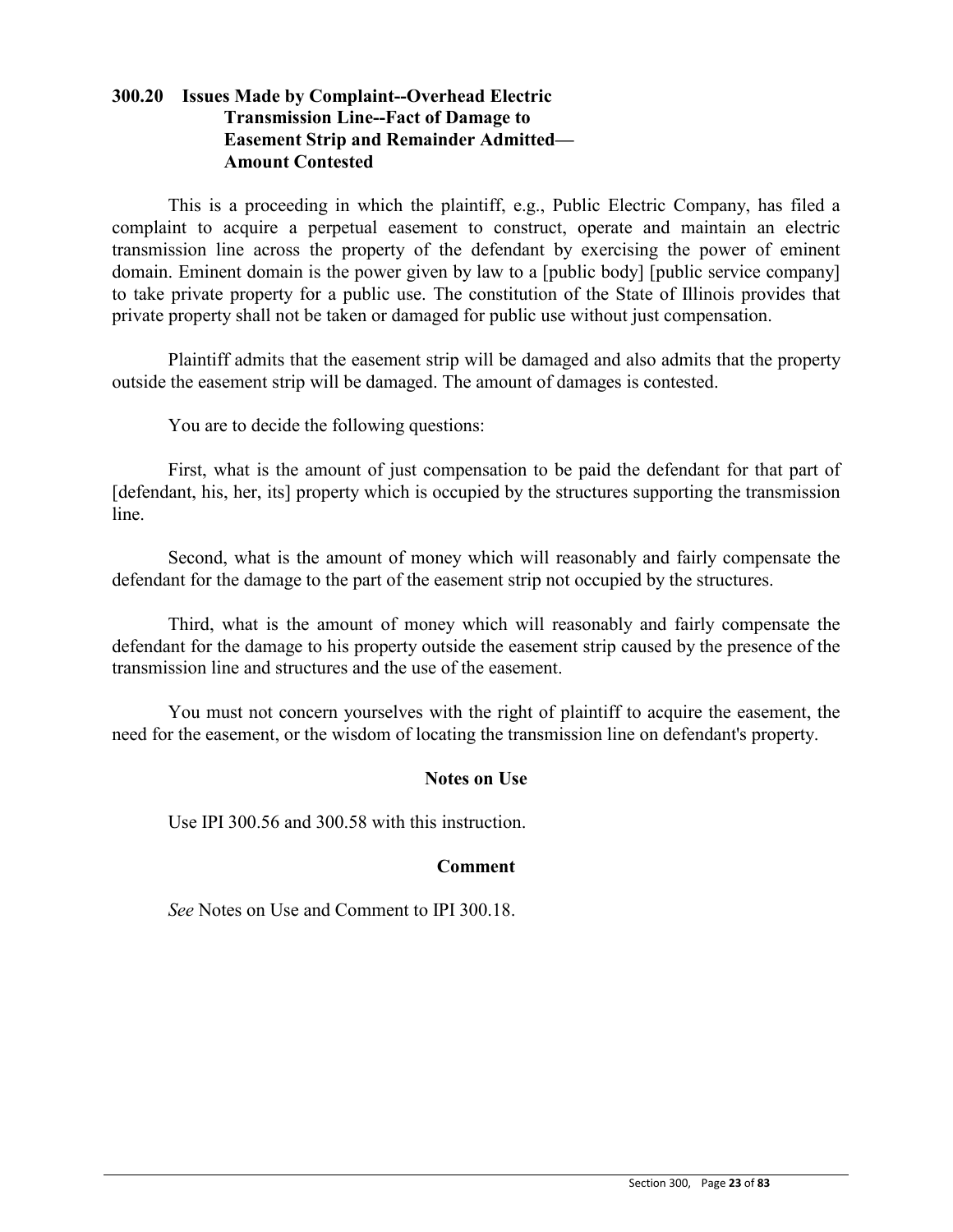# **300.21 Issues Made by Complaint--Overhead Electric Transmission Line--Fact of Damage to Easement Strip Admitted--Amount Contested--Fact of Damage to Remainder Contested**

This is a proceeding in which the plaintiff, e.g., Public Electric Company, has filed a complaint to acquire a perpetual easement to construct, operate and maintain an electric transmission line across the property of the defendant by exercising the power of eminent domain. Eminent domain is the power given by law to a [public body] [public service company] to take private property for a public use. The constitution of the State of Illinois provides that private property shall not be taken or damaged for public use without just compensation.

Plaintiff admits that the easement strip will be damaged but contests the amount of that damage.

The defendant has filed a counterclaim claiming that property outside the easement strip will be damaged. Plaintiff denies that the property outside the easement strip will be damaged.

You are to decide the following questions:

First, what is the amount of just compensation to be paid the defendant for that part of [defendant, his, her, its] property which is occupied by the structures supporting the transmission line.

Second, what is the amount of money which will reasonably and fairly compensate the defendant for the damage to the part of the easement strip not occupied by the structures.

Third, will the property outside the easement strip be damaged by the presence of the transmission line and structures and the use of the easement, and, if so, then,

Fourth, what is the amount of money which will reasonably and fairly compensate the defendant for the damage to the property outside the easement strip.

You must not concern yourselves with the right of plaintiff to acquire the easement, the need for the easement, or the wisdom of locating the transmission line on defendant's property.

### **Notes on Use**

IPI 300.32, 300.56 and 300.57 should be used with this instruction.

# **Comment**

*See* Comment to IPI 300.18.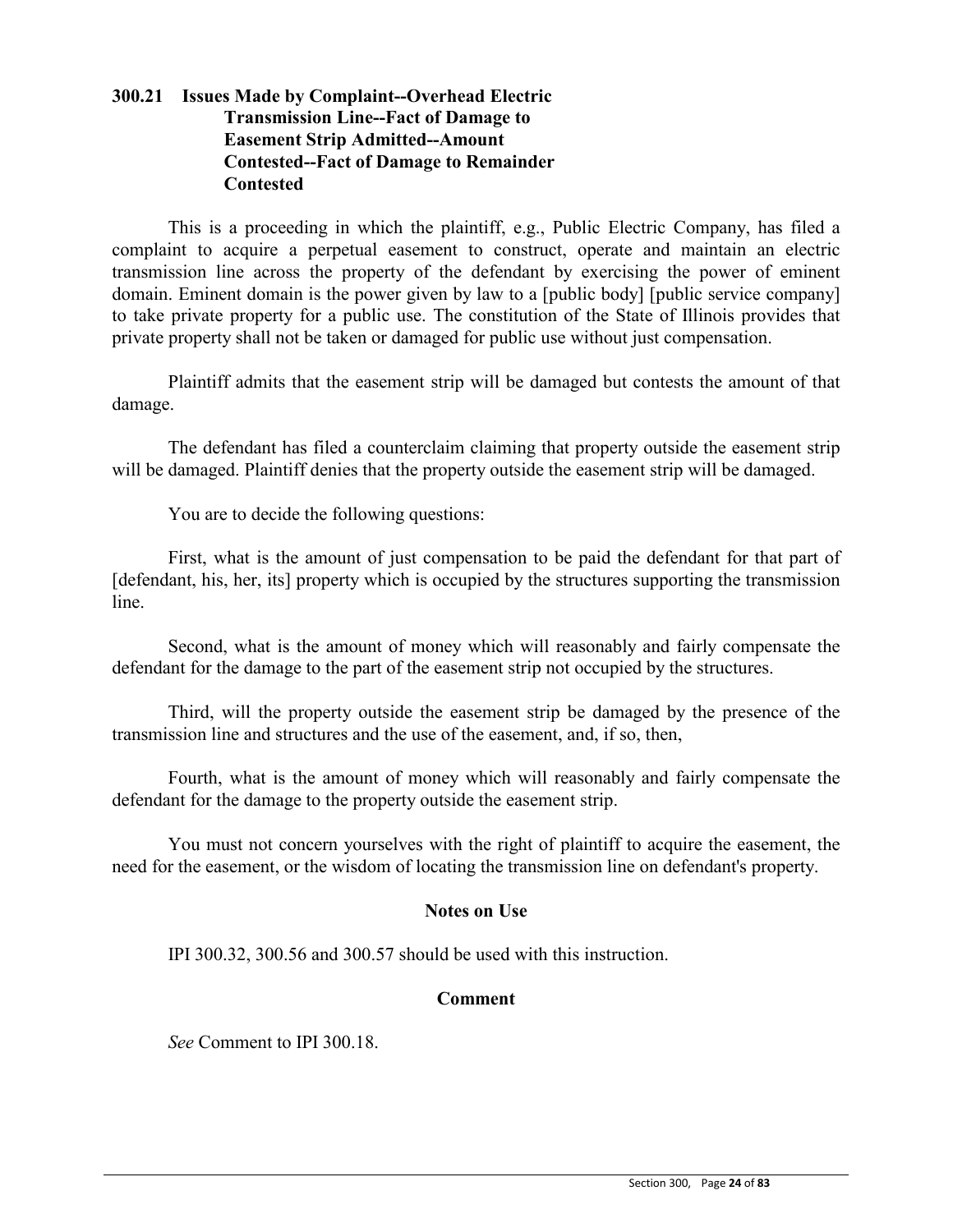# **300.22 Issues Made by Complaint--Overhead Electric Transmission Line--Damage Claimed to Easement Strip and Remainder--Both Contested**

This is a proceeding in which the plaintiff, e.g., Public Electric Company, has filed a complaint to acquire a perpetual easement to construct, operate and maintain an electric transmission line across the property of the defendant by exercising the power of eminent domain. Eminent domain is the power given by law to a [public body] [public service company] to take private property for a public use. The constitution of the State of Illinois provides that private property shall not be taken or damaged for public use without just compensation.

The defendant claims that the easement strip will be damaged and has also filed a counterclaim claiming that his property outside the easement strip will be damaged. The plaintiff denies that there will be any damage to the easement strip or to the property outside the easement strip.

You are to decide the following questions:

First, what is the amount of just compensation to be paid the defendant for that part of [defendant, his, her, its] property which is occupied by the structures supporting the transmission line.

Second, will there be damage to the part of the easement strip not occupied by the structures and, if so, then,

Third, what is the amount of money which will reasonably and fairly compensate the defendant for the damage to the part of the easement strip not occupied by the structures.

Fourth, will the property of the defendant outside the easement strip be damaged by the presence of the transmission lines, structures and the use of the easement, and, if so, then,

Fifth, what is the amount of money which will reasonably and fairly compensate the defendant for the damage to the property of the defendant outside the easement strip.

You must not concern yourselves with the right of plaintiff to acquire the easement, the need for the easement, or the wisdom of locating the transmission line on defendant's property.

### **Notes on Use**

IPI 300.32, 300.55 and 300.57 should be used with this instruction.

### **Comment**

*See* Comment to IPI 300.18.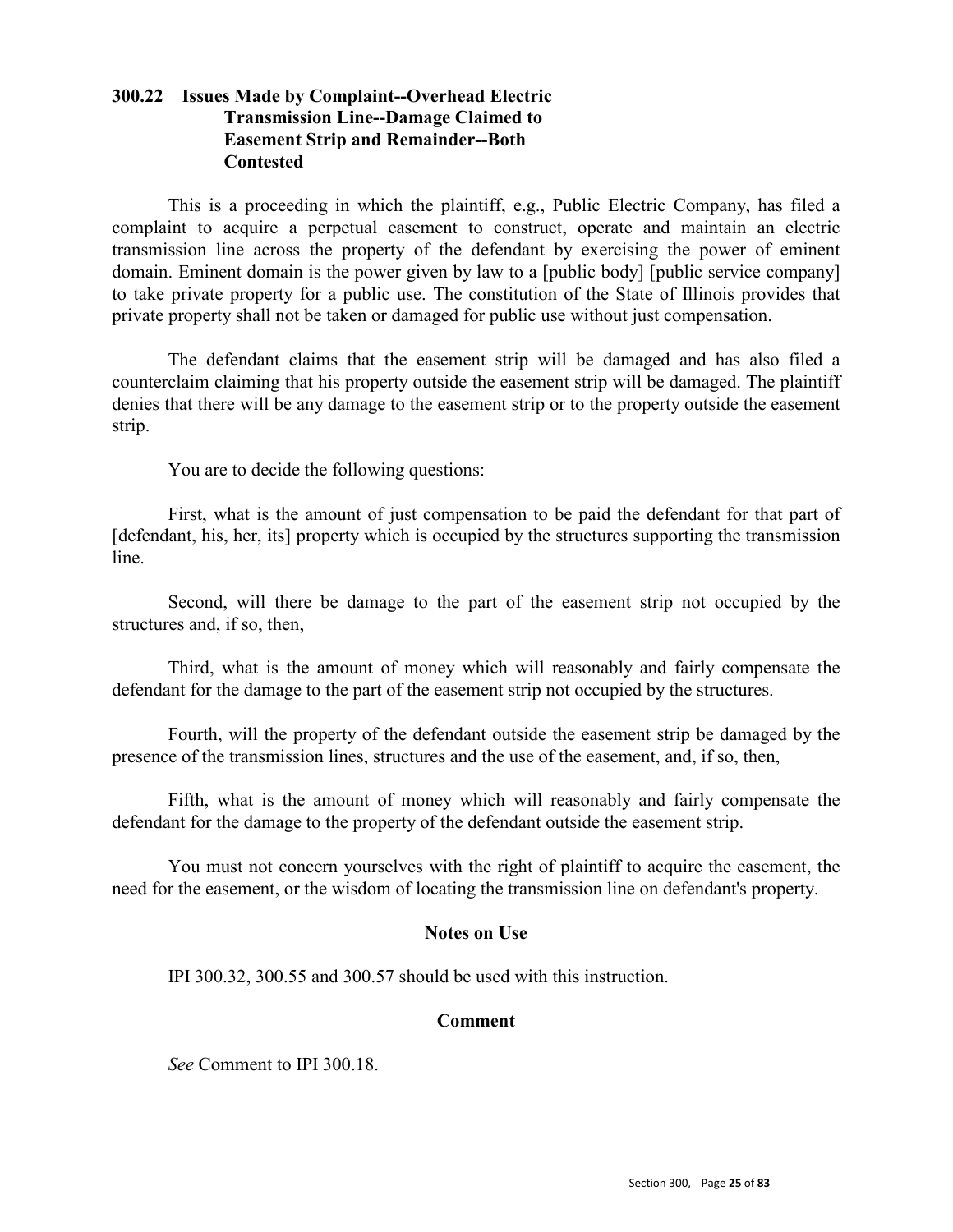# **300.23 Issues Made by Complaint of Tenant—Total Taking of Fee Interest—Total Taking of Leasehold Interest**

This is a proceeding in which the plaintiff, [e.g., Department of Transportation of the State of Illinois], has filed a complaint to take certain property of the defendant by exercising the power of eminent domain. Eminent domain is the power given by law to a [public body] [public service company] to take private property for a public use. The constitution of the State of Illinois provides that private property shall not be taken or damaged for public use without just compensation.

The defendant, [landlord's name], is the owner of the property and is the landlord. The defendant, [tenant's name], is the tenant.

The tenant has filed a counterclaim asking that the value of [his, her, its] leasehold interest in the property be determined.

You are to decide the following questions:

First, what is the total amount of just compensation to be paid for the entire property.

Second, what part of that total is the fair rental value of the leasehold.

You must not concern yourselves with the right of plaintiff to take the property or the need for the property or the wisdom of locating the proposed public use on the property.

# **Comment**

In the case of a dispute between a landlord and tenant who has filed for a separate award, the parties have the right to have a determination made as to their respective shares in the compensation awarded for the taking of the leased property. *Department of Public Works v. Bohne*, 415 Ill. 253, 113 N.E.2d 319 (1953).

When the issue of apportionment is given to the jury in a landlord-tenant dispute, "it is the duty of the jury to first fix the fair cash market value of the entire property as between the petitioner and all the defendants, and then to divide the same according to the respective rights of the defendants." *Lambert v. Giffin*, 257 Ill. 152, 158; 100 N.E. 496, 499 (1912); *see also Chicago B. & Q. R. Co. v. F. Reisch & Bros.,* 247 Ill. 350, 93 N.E. 383, 385 (1910); *City of Rockford v. Robert Hallen, Inc.*, 51 Ill.App.3d 22, 25-26; 366 N.E.2d 977, 979; 9 Ill.Dec. 466, 468 (2d Dist.1977). Aside from the situation where a tenant requests a separate finding for the value of a leasehold at the trial on the issue of just compensation, the statute also provides a separate procedure for distribution of the award of compensation for the acquisition of fee title. 735 ILCS 5/7-123 (1994).

Whether the jury trial right extends to a *separate* apportionment proceeding under 735 ILCS 5/7-123, 5/7-126, and 5/7-127, is unclear. Such separate, post-deposit apportionment proceedings are allowable because "[t]he statute does not make it mandatory that the jury shall apportion the award." *Commercial Delivery Service, Inc. v. Medema*, 7 Ill.App.2d 419, 129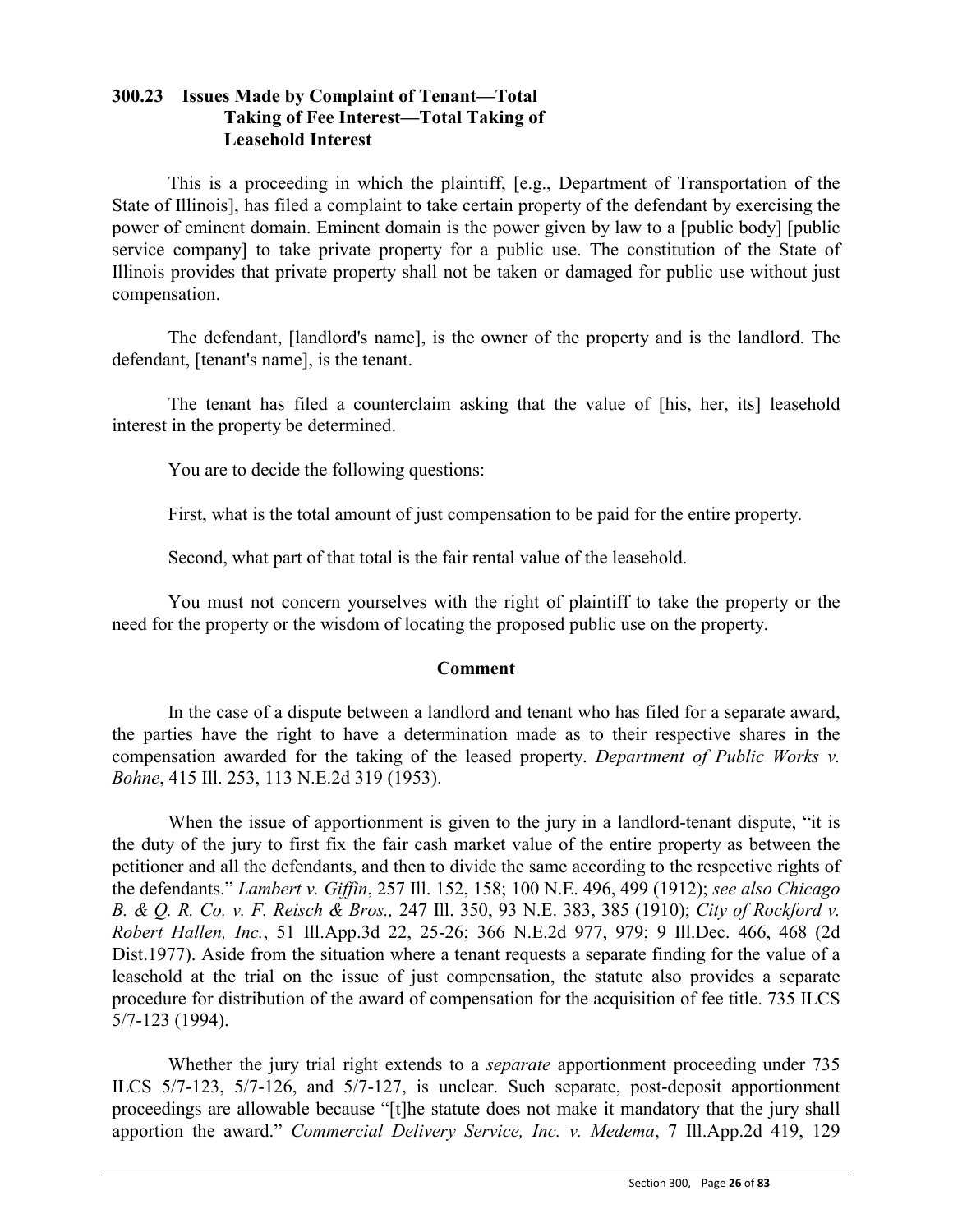N.E.2d 579 (1st Dist.1955). In *Chicago & N.W.R. Co. v. Miller*, 251 Ill. 58, 66; 95 N.E. 1027, 1030 (1911), the court found that two tenants of land taken by the railroad for a passenger station had a right to a jury trial on the assessment and awarding of damages due them from the owner of the fee. The court stated, "[s]uch a trial is a matter of right in a case of this kind." However, the right found by the supreme court to exist for the tenants was in the procedural context of the initial condemnation proceeding, not in a separate apportionment proceeding.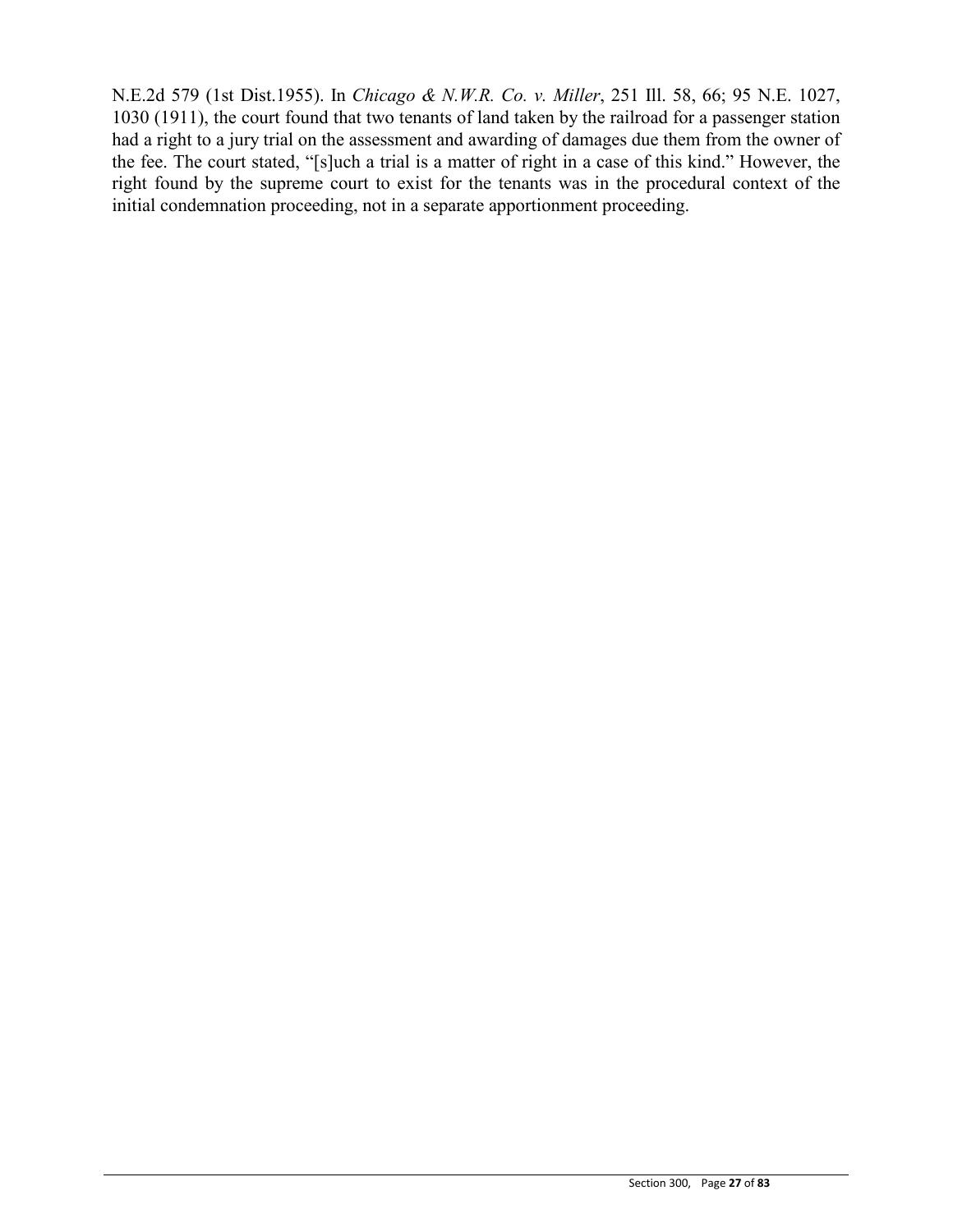# **300.24 Issues Made by Complaint—Leasehold the Only Interest Taken—Tenant's Right to Compensation Contested**

This is a proceeding in which the plaintiff, [e.g., Department of Transportation of the State of Illinois], has filed a complaint to take certain property of the defendant by exercising the power of eminent domain. Eminent domain is the power given by law to a [public body] [public service company] to take private property for a public use. The constitution of the State of Illinois provides that private property shall not be taken or damaged for public use without just compensation.

You are to decide the amount of just compensation to be paid for the taking of the leasehold interest.

You must not concern yourselves with the right of plaintiff to take the leasehold interest or the need for the leasehold interest or the wisdom of locating the proposed public use on the leased property.

### **Comment**

This instruction covers the situation where the only interest taken is the entire leasehold. For example, a state agency might condemn the leasehold interest in office space occupied by a particular tenant. In that event, the obligation of the tenant to pay rent is extinguished. The landlord would receive the present value of the reserved rent for the remainder of the term, and the tenant would only be entitled to any "bonus" value of his lease. *See* discussion in *Department of Public Works v. Metropolitan Life Ins. Co.*, 42 Ill.App.2d 378, 384-389, 192 N.E.2d 607, 610- 613 (1st Dist.1963), and Comment to IPI 300.59.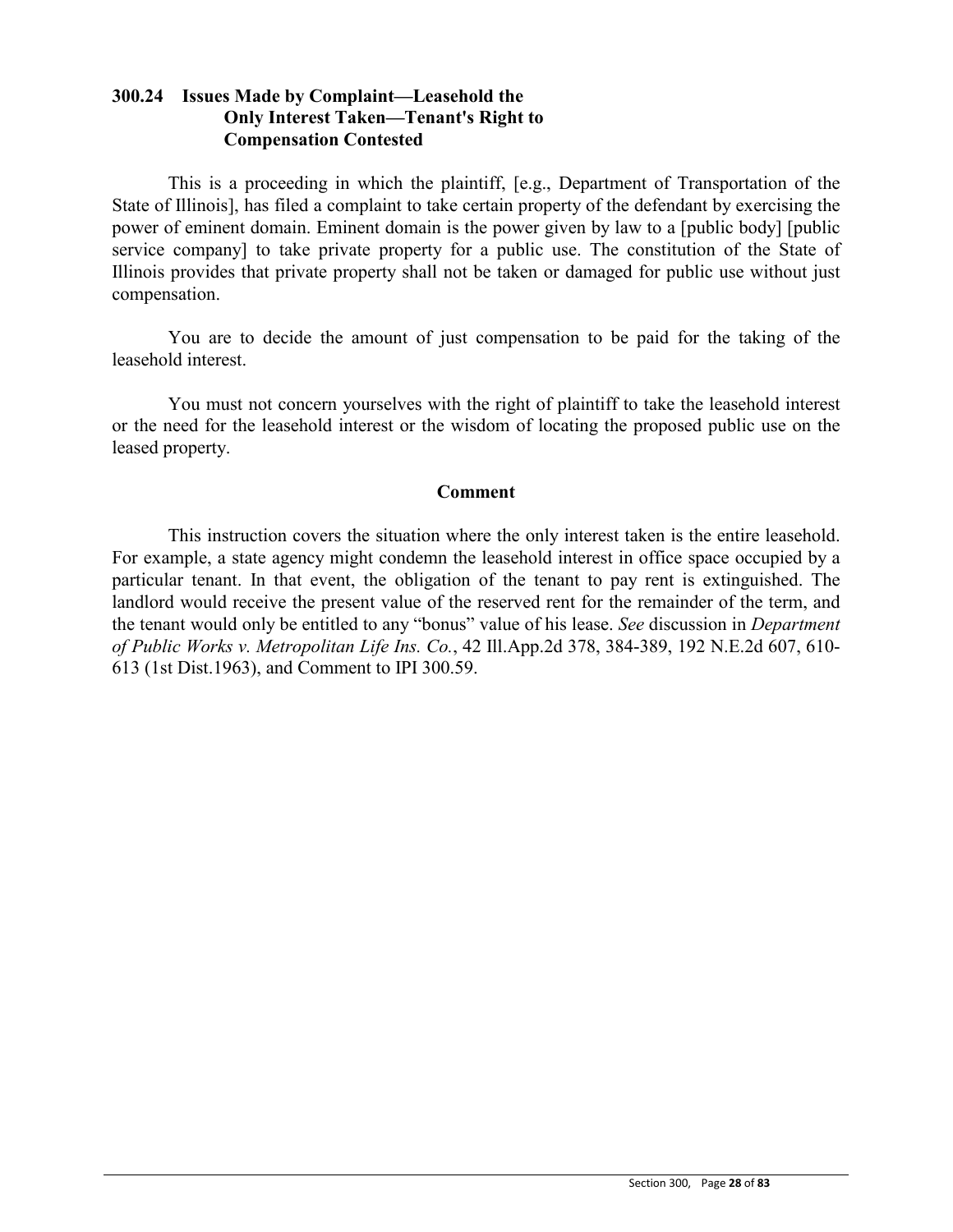### **300.30 Burden of Proof on Plaintiff**

The committee recommends that no instruction be given on burden of proof on the plaintiff.

#### **Comment**

The burden upon the plaintiff-condemnor is to introduce evidence as to the value of the property which it seeks to take. *Chicago, B. & Q. R. Co. v. F. Reisch & Bros.*, 247 Ill. 350, 354, 93 N.E. 383, 385 (1910); *Illinois Power & Light Corp. v. Talbott*, 321 Ill. 538, 545; 152 N.E. 486, 488 (1926); *Cook County v. Holland*, 3 Ill.2d 36, 42; 119 N.E.2d 760, 763 (1954); *Department of Public Works & Bldgs. v. Finks*, 10 Ill.2d 15, 18; 139 N.E.2d 267, 269 (1956); *Department of Public Works & Bldgs. v. Dixon*, 37 Ill.2d 518, 520; 229 N.E.2d 679, 680 (1967); *Department of Transportation v. Schlechte*, 94 Ill.App.3d 187, 189; 418 N.E.2d 1000, 1001; 50 Ill.Dec. 6, 7 (5th Dist.1981); *Lake County Forest Preserve Dist. v. Kerrigan*, 58 Ill.App.3d 249, 252; 374 N.E.2d 27, 29; 15 Ill.Dec. 734, 737 (2d Dist.1978); *Department of Transportation v. Zabel*, 47 Ill.App.3d 1049, 1052; 362 N.E.2d 687, 690; 6 Ill.Dec. 52, 55 (3d Dist.1977). If the plaintiff fails to introduce any competent evidence of that value, the complaint will be dismissed. *Mauvaisterre Drainage & Levee Dist. v. Wabash R. Co*., 299 Ill. 299, 317; 132 N.E. 559, 566; 22 A.L.R. 944 (1921); *Lake County Forest Preserve District v. Kerrigan*, 58 Ill.App.3d 249, 252; 374 N.E.2d 27, 29; 15 Ill.Dec. 734, 736 (2d Dist.1978); *Department of Public Works & Bldgs. v. Dixon*, 68 Ill.App.2d 106, 110; 215 N.E.2d 449, 451 (5th Dist.1966), *rev'd on other grounds*, 37 Ill.2d 518, 229 N.E.2d 679 (1967). Moreover, where the only competent evidence of value is undisputed, then the court may direct a verdict on that evidence. *Peoples Gas Light & Coke Co. v. Buckles*, 24 Ill.2d 520, 540; 182 N.E.2d 169, 180 (1962), *cert. denied*, 371 U.S. 185, 83 S.Ct. 266, 9 L.Ed.2d 227 (1962).

A condemnation proceeding differs from the ordinary civil action. The opinions of the condemnor's witnesses will ordinarily differ as to value, and the defendant's witness may not agree with each other. The result is that the jury is not presented with an issue on opposed propositions of fact. They are not confronted with the necessity of finding a value or no value, of accepting the highest figure testified to or the lowest. A verdict is valid provided it falls anywhere within the range of testimony. *See* the Comment to IPI 300.61. The true burden is one of introducing evidence, and the decision on whether it has been met is for the court, not the jury. *Lake County Forest Preserve Dist. v. Kerrigan*, 58 Ill.App.3d 249, 374 N.E.2d 27, 15 Ill.Dec. 734 (1978) (court quoted committee comment in support of its decision).

An analysis of the decisions stating that the plaintiff-condemnor has the burden of proving the value of the land actually taken, e.g., *Department of Public Works & Bldgs. v. Dixon*, 37 Ill.2d 518, 520; 229 N.E.2d 679, 680 (1967); *Department of Transportation v. Schlechte*, 94 Ill.App.3d 187, 189; 418 N.E.2d 1000,1001; 50 Ill.Dec. 6, 8 (5th Dist.1981); *Lake County Forest Preserve Dist. v. Kerrigan*, 58 Ill.App.3d 249, 252, 374 N.E.2d 27, 29; 15 Ill.Dec. 734, 737 (2d Dist.1978); *Department of Transportation v. Zabel*, 47 Ill.App.3d 1049, 1052; 362 N.E.2d 687, 690; 6 Ill.Dec. 52, 53 (3d Dist.1977), indicated to the prior committee that in using the term, "burden of proof," the courts meant only the duty to introduce competent evidence of value. No Illinois case places a burden upon the plaintiff-condemnor to persuade the jury that its evidence of market value is more probably true than not true or that a particular value must be proved by a preponderance or greater weight of the evidence. An Ohio court has specifically considered the problem and stated: "It has been established in Ohio that with reference to compensation for land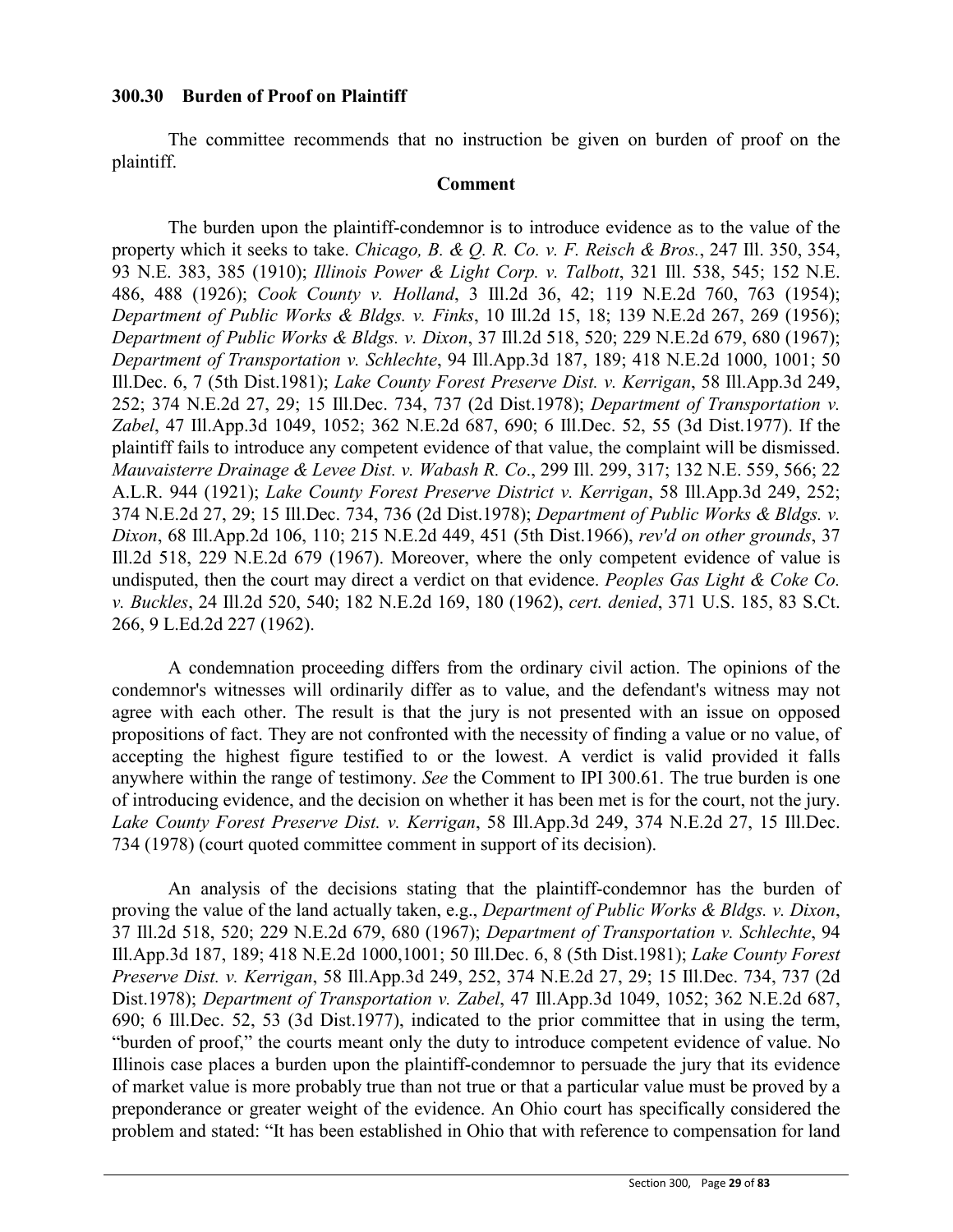taken there is no burden of proof." *In re Appropriation by the Director of Highways*, 201 N.E.2d 889, 120 Ohio App. 273 (1963).

However, the committee's initial evaluation has been subsequently questioned by the courts. In *Department of Public Works & Bldgs. v. Dixon*, 68 Ill.App.2d 106, 109-110; 215 N.E.2d 449, 450-451 (5th Dist.1966), *rev'd on other grounds*, 37 Ill.2d 518, 229 N.E.2d 679 (1967), the court noted that there was "considerable discussion" as to whether there is actually a burden of proof, as that term is ordinarily defined, in eminent domain proceedings. The court decided the case without deciding whether the burden was a burden of proof, "or as stated in IPI, the burden of introducing competent evidence . . . ."

And in *Department of Public Works & Bldgs. v. Tinsley*, 120 Ill.App.2d 95, 99; 256 N.E.2d 124, 126 (5th Dist.1970), the court cited language from the supreme court's decision in *Dixon (37 Ill.2d 518*, 229 N.E.2d 679 (1967)) and stated: "We are uncertain whether this indicates agreement with the Committee's Comments . . . ."

However, in *Department of Public Works & Bldgs. v. American Nat. Bank & Trust Co.*, 36 Ill.App.3d 439, 343 N.E.2d 686 (2d Dist.1976), the court concurred with the committee's recommendation not to give a burden of proof instruction.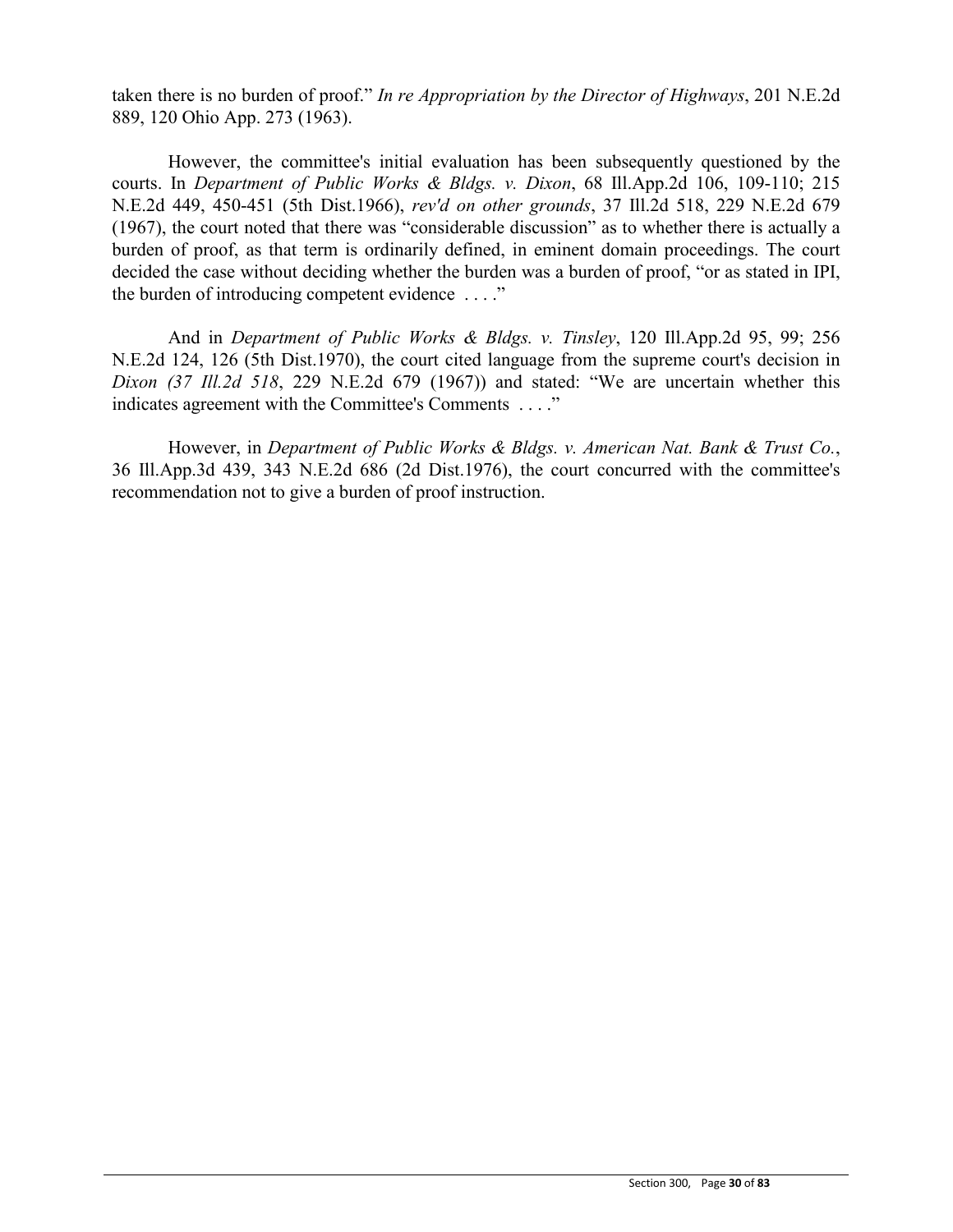### **300.31 Burden of Proof—Fee Interest Taken—Fact of Damage to Remainder Contested**

The defendant has the burden of proving that the taking of a portion of [defendant, his, her, its] property [will cause] [has caused] damage to the remainder of [his] property. This means that, considering all the evidence in the case, you must be persuaded that it is more probably true than not true that the remainder [will be] [has been] damaged by the taking.

#### **Notes on Use**

This instruction should be used only where there is a fact question as to whether the remainder is damaged at all. The instruction should not be used where damage is conceded and only the amount is contested.

The past tense should be used when the property has been taken under the "Quick Take" provisions of the Eminent Domain Act, 735 ILCS 5/7-103 (1994).

#### **Comment**

The burden upon the defendant is to come forward with competent evidence of the reduction in value of the remainder. *Trunkline Gas Co. v. O'Bryan*, 21 Ill.2d 95, 171 N.E.2d 45 (1960); *Department of Public Works & Bldgs. v. Bloomer*, 28 Ill.2d 267, 270, 191 N.E.2d 245, 248 (1963); *Commonwealth Edison Co. v. Danekas*, 104 Ill.App.3d 907, 911; 433 N.E.2d 736, 739; 60 Ill.Dec. 694, 698 (2d Dist.1982); *Department of Public Works v. Dixon*, 68 Ill.App.2d 106, 110; 215 N.E.2d 449, 451 (5th Dist.1966), *rev'd on other grounds*, 37 Ill.2d 518, 229 N.E.2d 679 (1967). Where there is a dispute as to whether the remainder has been damaged at all, the burden is then upon the defendant not only to introduce competent evidence of reduction in value, but also to persuade the jury that there has in fact been a reduction in value. *City of Chicago v. Provus*, 415 Ill. 618, 623, 114 N.E.2d 793, 795 (1953); *Commonwealth Edison Co. v. Danekas*, 104 Ill.App.3d 907, 911; 433 N.E.2d 736, 739; 60 Ill.Dec. 694, 698 (2d Dist.1982). However, there is no burden to establish any specific dollar amount of damage to the remainder.

Where there is no dispute that the remainder has been damaged, but the amount of the damage to the remainder is disputed, then the burden upon the defendant is only to come forward with evidence as to the amount of the damage and there will be no occasion to give this instruction. *See* Comment to IPI 300.30.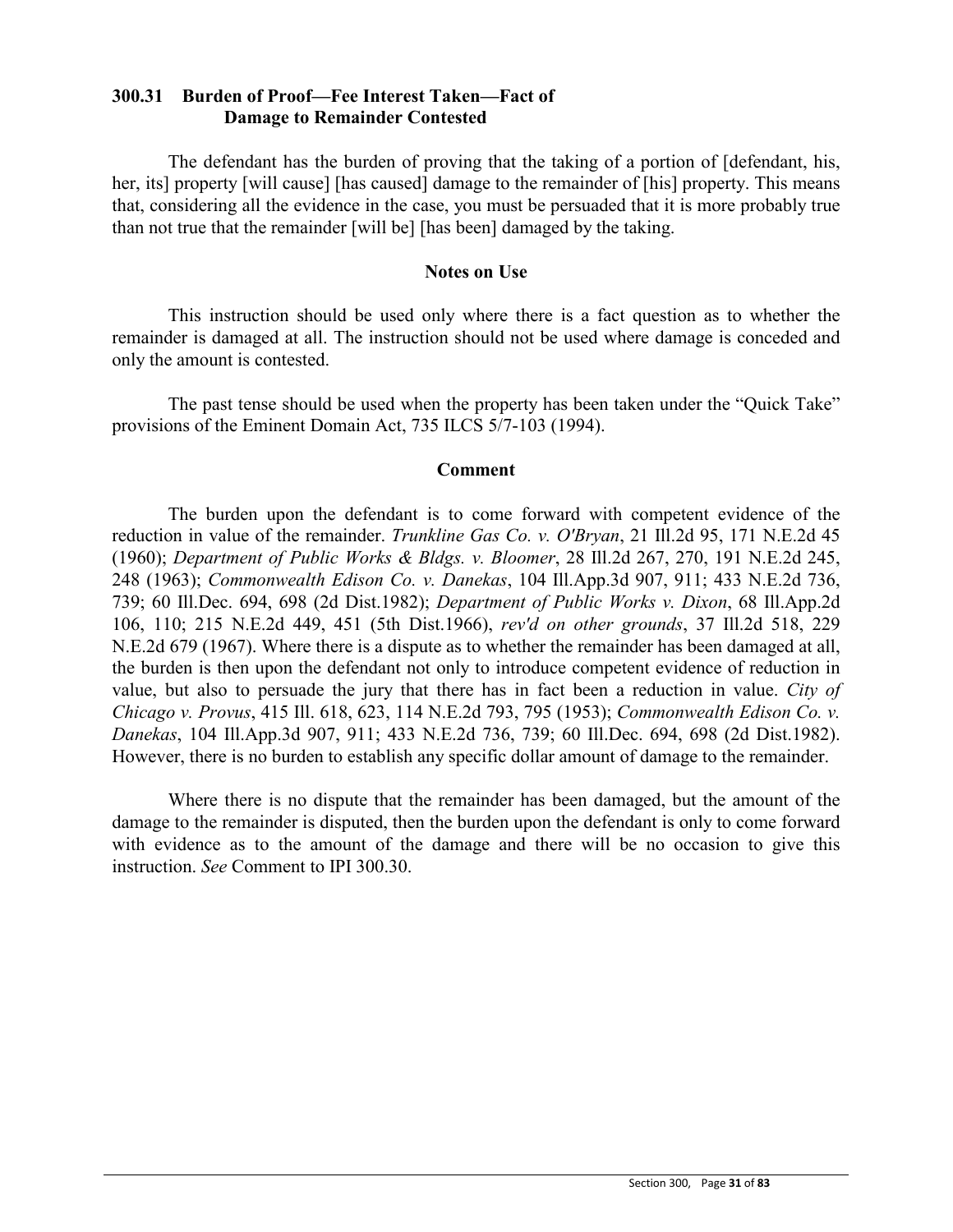## **300.32 Burden of Proof—Easement Taken—Fact of Damage to Remainder Contested**

This defendant has the burden of proving that subjecting a portion of [his] property to the easement [will cause] [has caused] damage to the remainder of [his] property. This means that, considering all the evidence in the case, you must be persuaded that it is more probably true than not true that the remainder [will be] [has been] damaged.

#### **Notes on Use**

The past tense should be used when the property has been taken under the "Quick Take" provisions of the Eminent Domain Act, 735 ILCS 5/7-103 (1994).

#### **Comment**

*See* Comment to IPI 300.31.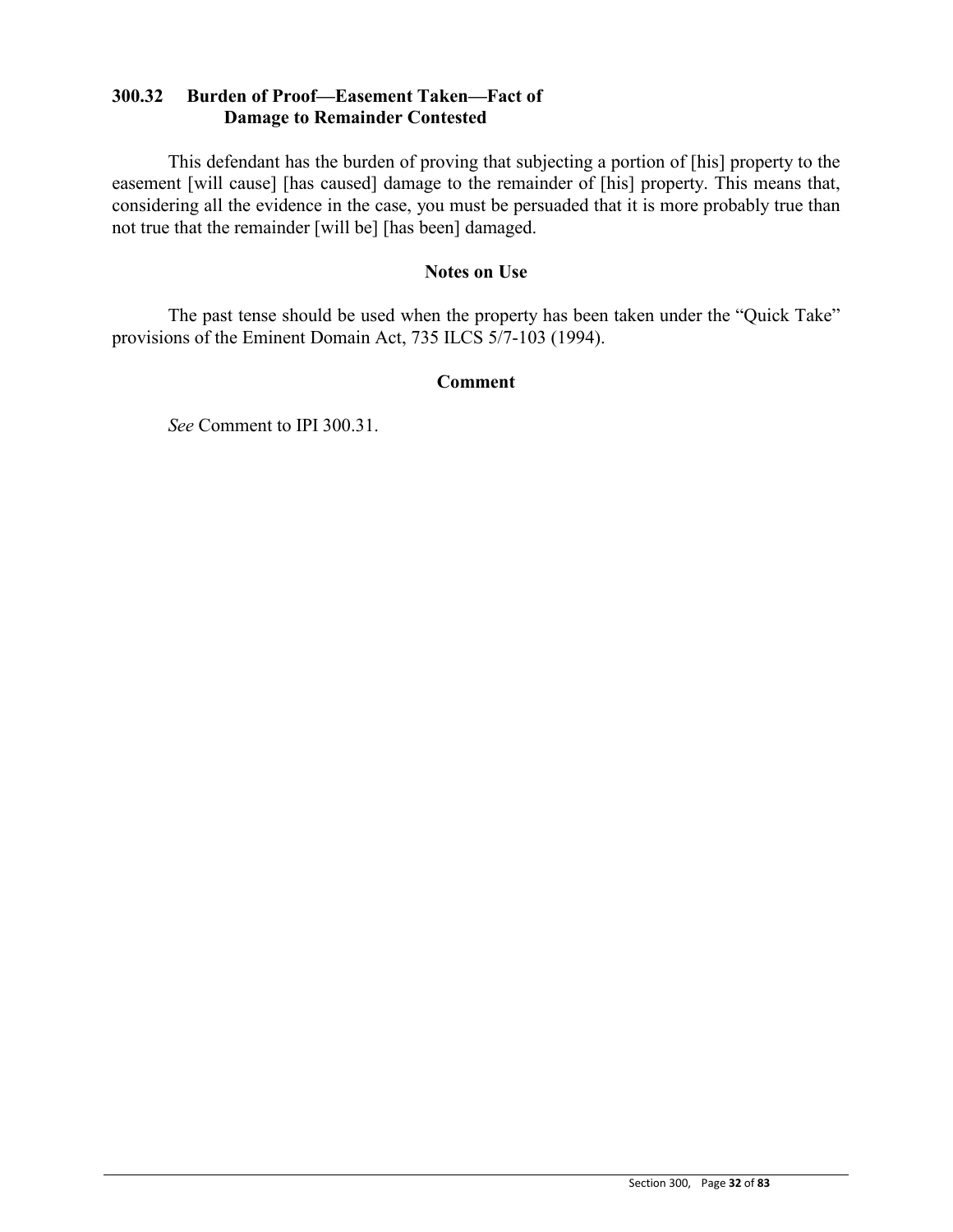### **300.40 Comparable Sales**

The committee recommends that no instruction be given concerning comparable sales.

#### **Comment**

The value of condemned property may be established with evidence of sales of comparable property. *E.g.*, *Department of Conservation v. Dorner*, 192 Ill.App.3d 333, 548 N.E.2d 749, 139 Ill.Dec. 364 (1st Dist.1989).

Nonetheless, the committee recommends that no instruction be given that the jury may consider comparable sales. An instruction on this subject would single out a portion of the evidence, thus giving it improper emphasis. Instructions which emphasize particular items of evidence in condemnation cases are properly refused. *City of Chicago v. Provus*, 415 Ill. 618, 625; 114 N.E.2d 793, 796, 797 (1953); *Department of Public Works & Bldgs. v. Maddox*, 21 Ill.2d 489, 495, 173 N.E.2d 448, 451 (1961).

*See also* the Comment to IPI 300.03.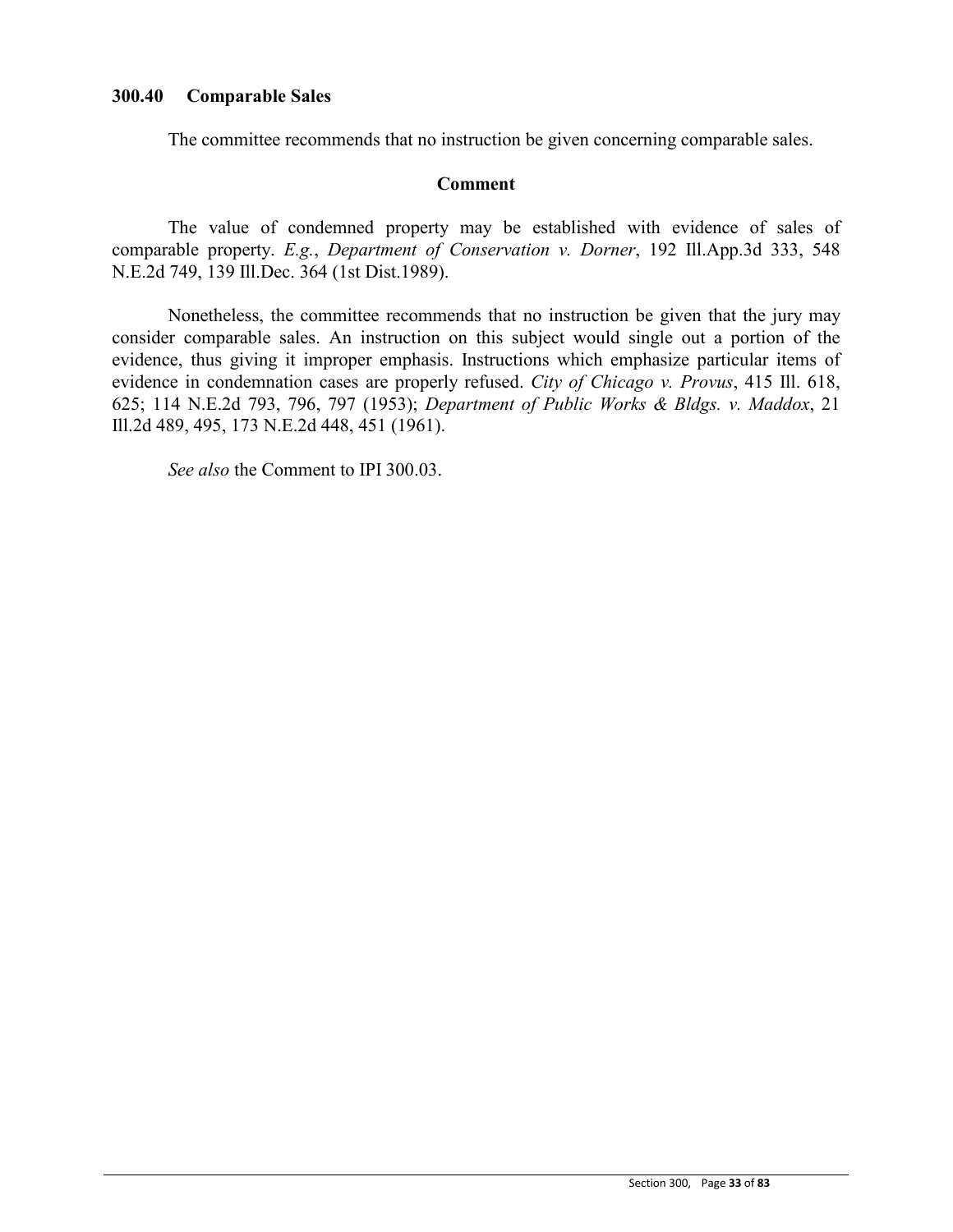### **300.41 Averaging Land Values**

The committee does not recommend any instruction on the subject of averaging land values.

#### **Comment**

Jurors may properly compute the average of land values each believes should be awarded to see "how nearly the average ... suit the views of different jurors." *Groves & S.R.R. Co. v. Herman*, 206 Ill. 34, 37; 69 N.E. 36, 37 (1903). It is also proper for them to average the amounts testified to by the witnesses. *Peoria & R.I.R. Co. v. Birkett*, 62 Ill. 332, 336 (1872). However, it is not proper for jurors to agree in advance to accept the quotient as their verdict (*Peoria & R.I.R. Co. v. Birkett*, *supra*) on the ground that jurors may properly average the testimony if they do not agree in advance to be bound by the quotient. On the other hand, in *Groves & S.R.R. Co. v. Herman*, *supra*, it was held error to refuse an instruction "that in arriving at their verdict the jury should not average the testimony of the witnesses on the question of land damages and values." (The opinion does not quote the instruction involved.) The committee feels that an instruction on the point would lead to confusion and might, by suggesting the possibility, encourage the jury to arrive at a quotient verdict. Therefore, no instruction is recommended.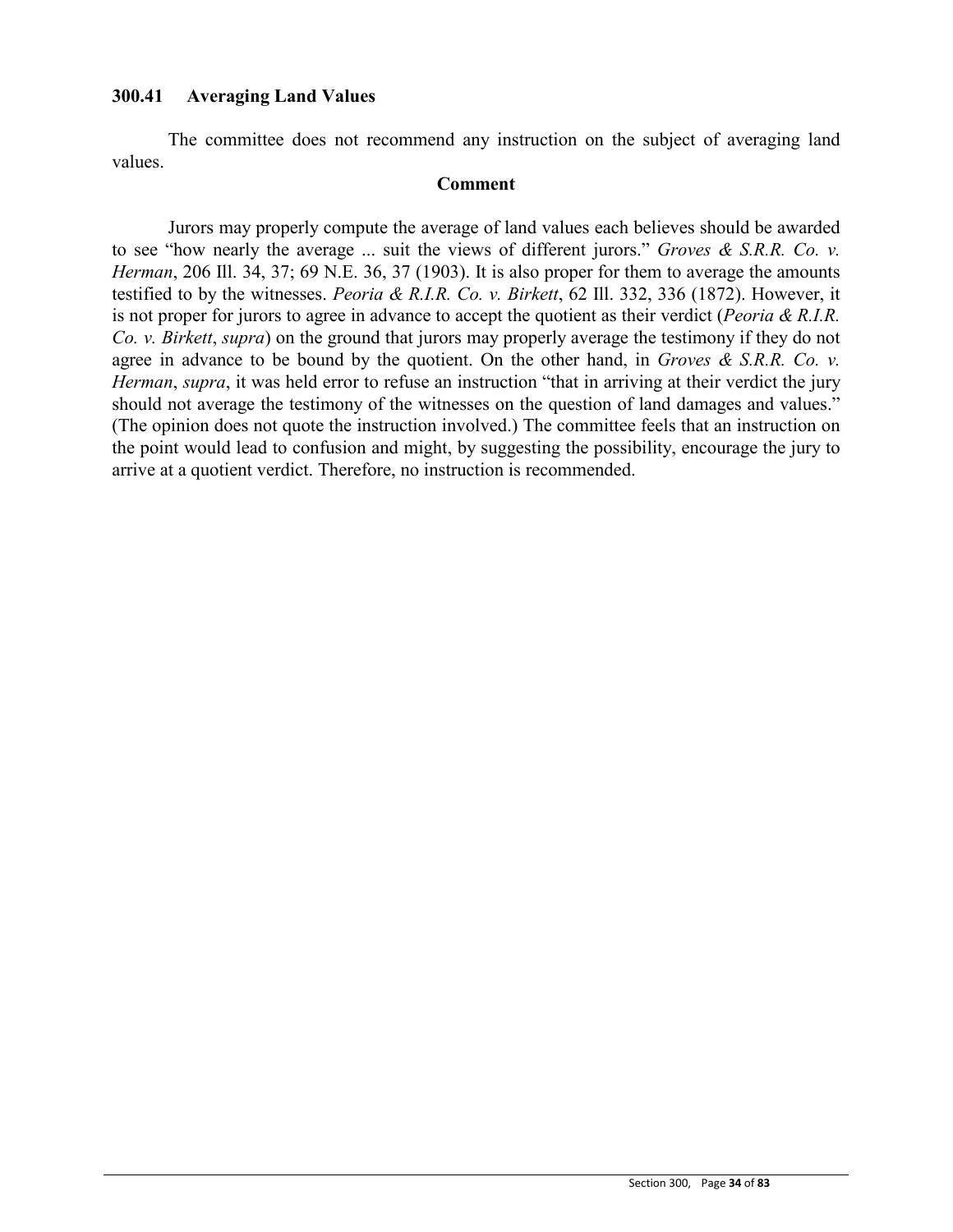#### **300.42 Measure of Damages—Loss of Business Profits**

The committee recommends that no instruction be given on the loss of business profits resulting from the condemnation of business property.

#### **Comment**

While evidence that the property is being used for the conduct of a particular business is admissible on the question of market value, evidence of the volume of business or the profits earned in the business is ordinarily not admissible. *Forest Preserve District v. Hahn*, 341 Ill. 599, 602-603; 173 N.E. 763, 765 (1930); *City of Chicago v. Central National Bank*, 5 Ill.2d 164, 175- 176; 125 N.E.2d 94, 100 (1955); *Citizens Utilities Company v. Metropolitan Sanitary District*, 25 Ill.App.3d 252, 258-59; 322 N.E.2d 857, 863 (1st Dist.1974); and *City of Chicago v. Budd*, 121 Ill.App.2d 51, 56; 257 N.E.2d 161, 163-64 (1st Dist.1970). *See also Department of Transportation v. Gallay*, 20 Ill.App.3d 32, 312 N.E.2d 759 (5th Dist.1974) (court properly refused to instruct jury that the law did not permit an award of damages for loss of business during construction).

The exception to the rule that evidence of business profits is not admissible occurs where the property's market value cannot be otherwise ascertained because it is put to a special use such as a cemetery, club house, or railroad terminal. In such cases "the law permits a resort to any evidence available to prove value including the net income from a business conducted on the property." *Chicago Land Clearance Commission v. Darrow*, 12 Ill.2d 365, 372; 146 N.E.2d 1, 5 (1957); *People ex rel. Department of Transp. v. Quincy Coach House, Inc.*, 29 Ill.App.3d 616, 618-620; 332 N.E.2d 21, 23-25 (4th Dist.1975), *rev'd on other grounds*, 64 Ill.2d 350, 356 N.E.2d 13, 1 Ill.Dec. 13 (1976). The committee recommends that no instruction concerning business profits be given even in a case falling within this exception because such an instruction would emphasize one particular item of evidence.

Proof of rental income derived from the property, as distinguished from business income, is admissible. *Forest Preserve Dist. v. Krol*, 12 Ill.2d 139, 146; 145 N.E.2d 599, 603 (1957); City of Chicago v. Lord, 276 Ill. 357, 360, 115 N.E. 12, 14 (1916).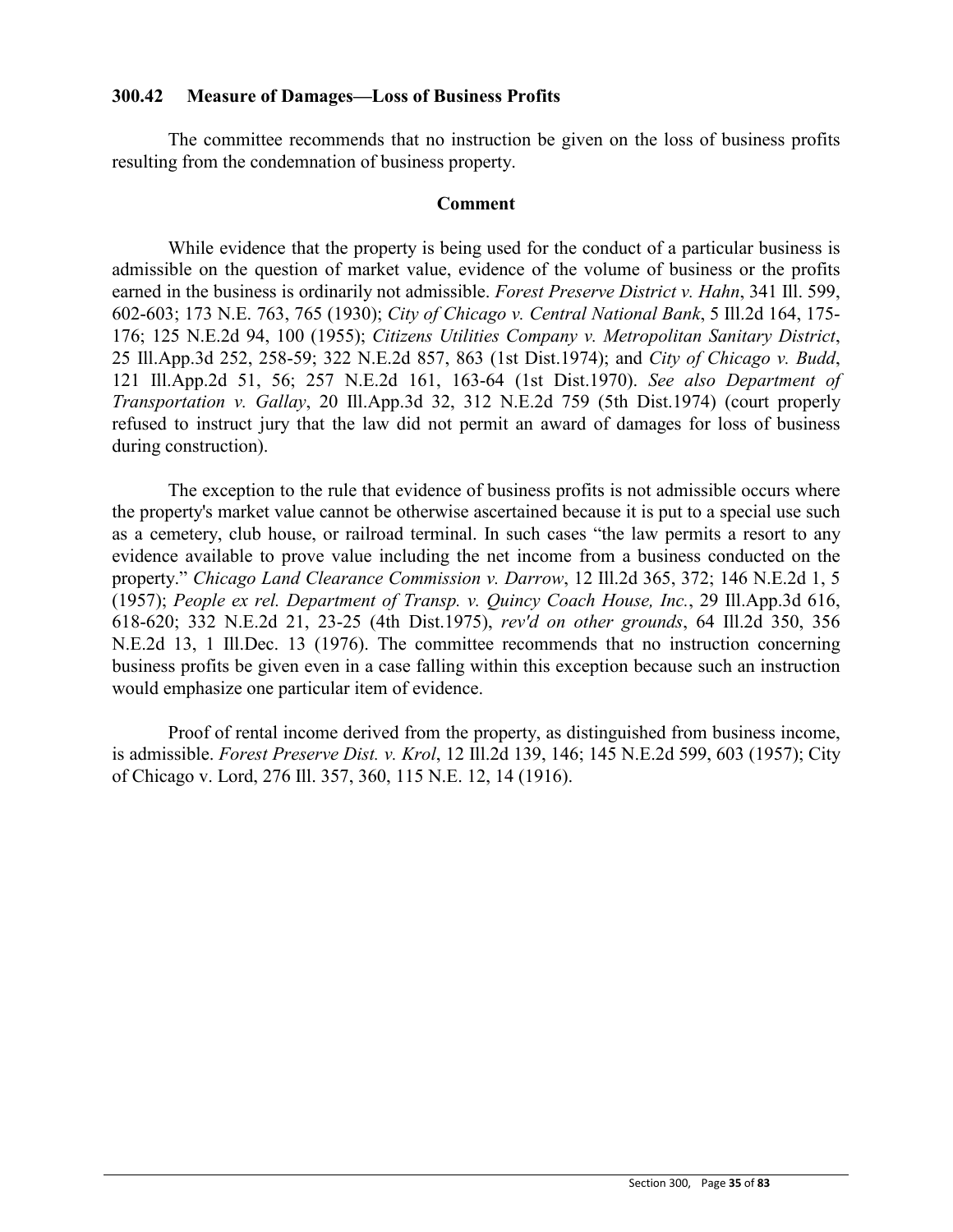### **300.43 Measure of Damages—Present Use of Property**

The committee recommends that no instruction be given on the present use of the property.

#### **Comment**

Evidence as to the use being made of the property at the time the condemnation petition is filed is relevant to the question of value and is admissible. *Housing Authority v. Kosydor*, 17 Ill.2d 602, 604; 162 N.E.2d 357, 358 (1959) (salvage yard); *City of Chicago v. Lord*, 276 Ill. 357, 360; 115 N.E. 12, 13 (1916) (rental property). This type of evidence might be introduced by way of testimony that the present use of the property is its highest and best use. *Housing Authority v. Kosydor*, *supra*. If the jurors view the property, as they usually do, they learn the general nature of its use.

The committee recommends that no instruction be given which informs the jurors that they may or should consider the present use being made of the land because it would only emphasize the obvious and would violate the general rule against singling out particular items of evidence for comment. *See City of Chicago v. Provus*, 415 Ill. 618, 625; 114 N.E.2d 793, 796, 797 (1953).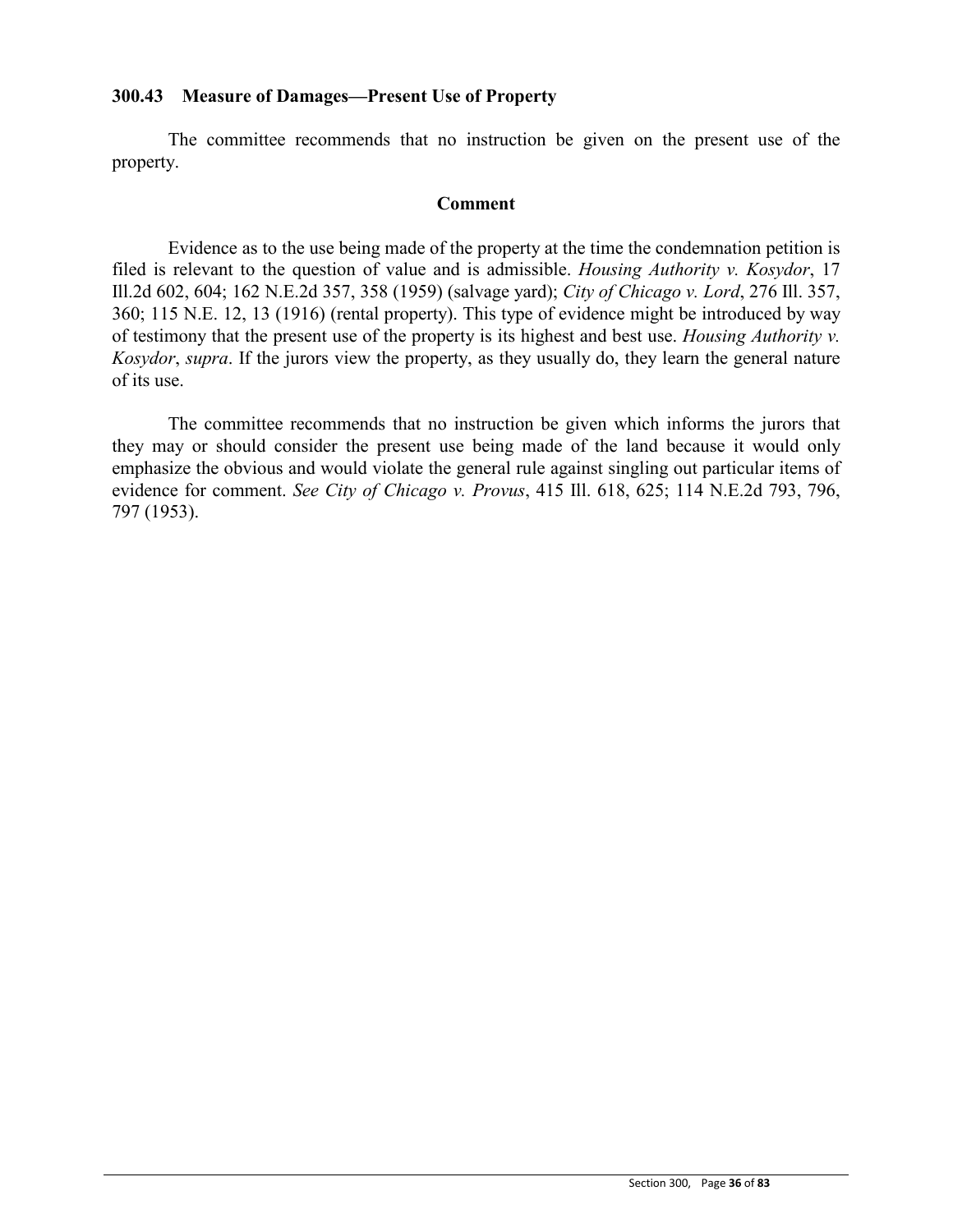## **300.44 Measure of Damages—Property Taken to Be Considered as Part of the Whole Tract**

In arriving at the fair cash market value of the property taken, you should determine its value considered as a part of the whole tract before the taking and not its value as a piece of property separate and disconnected from the rest of the tract.

#### **Comment**

Refusing an instruction of this type may be reversible error. *Forest Preserve Dist. v. Draper*, 387 Ill. 149, 157-159; 56 N.E.2d 410, 415 (1944). *Tri State Park Dist. v. First Nat. Bank of Cicero*, 33 Ill.App.3d 348, 351; 337 N.E.2d 204, 207 (2d Dist.1975), holds that property taken should be considered part of the whole tract. *See also Cook County v. LaSalle Nat'l Bank*, 1 Ill.App.3d 579, 582; 274 N.E.2d 919, 922 (5th Dist.1971).

In *Department of Transp. v. Association of Franciscan Fathers*, 93 Ill.App.3d 1141, 1148; 418 N.E.2d 36, 41-42; 49 Ill.Dec. 392, 399 (2d Dist.1981), the defendants argued that the denial of their tendered instruction to the jury, that they had a right to value the tract taken as a separate and distinct piece of property, rather than part of the whole, was in error. The court held it was not in error because "the only valuation theory presented by the Franciscans ... was based on the land as part of the whole." *Id.*

*Compare Lake County Public Bldg. Commission v. La Salle Nat. Bank*, 176 Ill.App.3d 237; 531 N.E.2d 110, 125 Ill.Dec. 931 (2d Dist.1988) (two parcels not so closely connected that they could be treated as a single property; error to give IPI 300.44).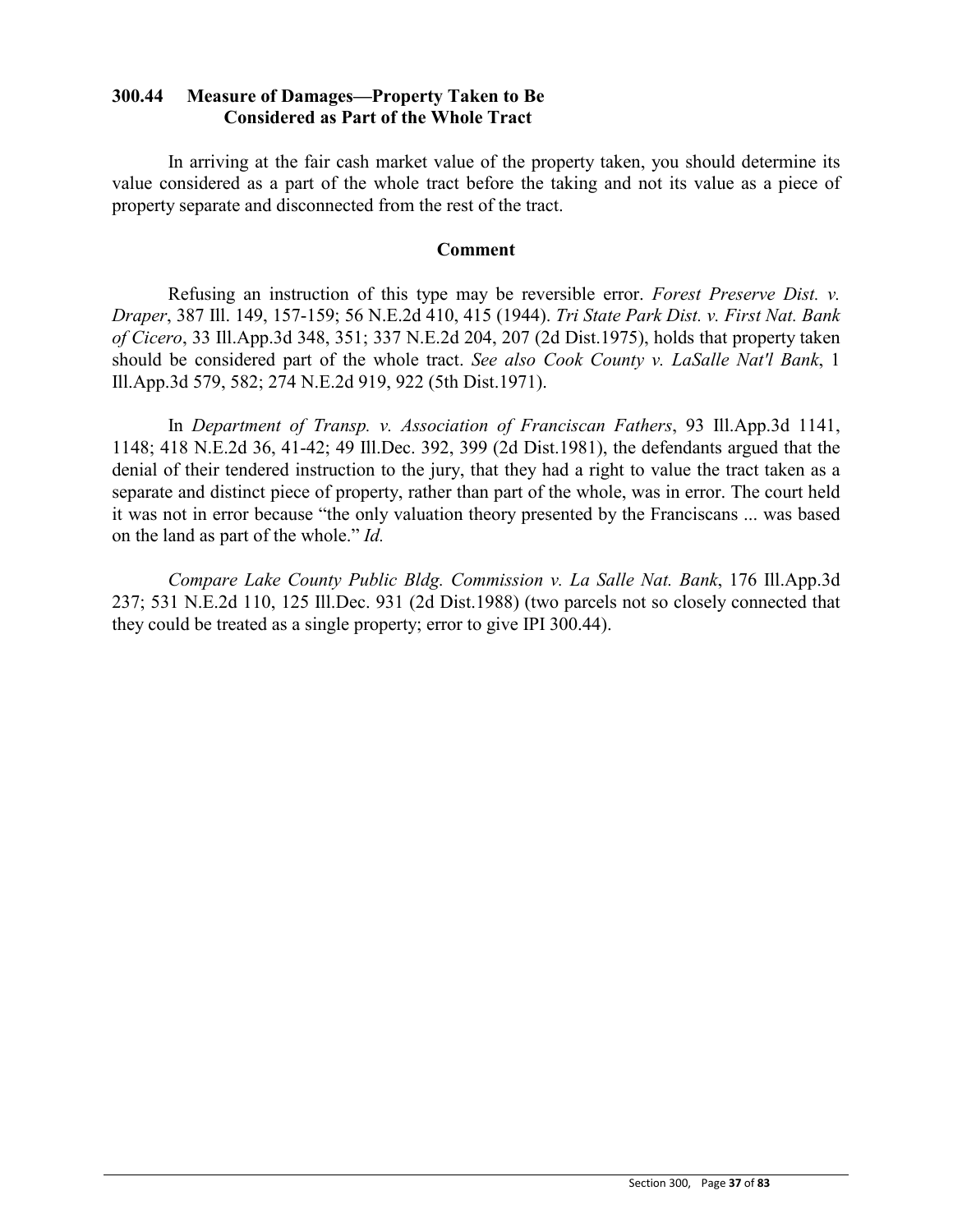### **300.45. Measure of Damages to Remainder—Fee Taken—Fact of Damage to Remainder Contested**

If you find there [will be] [is] damage to the remainder caused by the taking, the measure of that damage [will be] [is] the difference between the fair cash market value of the remainder immediately before the taking and the fair cash market value of the remainder immediately after the taking.

#### **Notes on Use**

This instruction should be used when the plaintiff not only contests the amount of damage to the remainder but also contests that the remainder will be damaged at all.

#### **Comment**

The measure of damages to the remainder is the difference between the fair cash market value of the property immediately prior to the taking, and the fair cash market value of the property immediately after the taking. *Department of Public Works & Bldgs. v. Maddox*, 21 Ill.2d 489, 493; 173 N.E.2d 448, 450 (1961); *County of Winnebago v. Rico Corp.*, 11 Ill.App.3d 882, 883; 296 N.E.2d 867, 868-869 (2d Dist.1973).

The damage to the remainder must be the direct and proximate consequence of the taking. Depreciation suffered in common by all lands in the vicinity of improvement is not compensable. Aesthetic considerations, personal inconvenience and unsightliness of a public facility are not proper elements of damage and it is improper to instruct the jury to consider these elements. *Department of Public Works & Bldgs. v. Horejs*, 78 Ill.App.2d 284, 223 N.E.2d 207 (1st Dist.1966). Not all factors bringing about a reduction in value represent recoverable damages to land not taken. To sustain a claim for damages, the depreciation in value must be from a direct physical disturbance of a right the owner enjoys in connection with his property. *Department of Transp. v. Rasmussen*, 108 Ill.App.3d 615, 439 N.E.2d 48, 64 Ill.Dec. 119 (2d Dist.1982).

The expenditures made and costs incurred by the landowner in adapting the remainder to use after the taking are relevant, if reasonable and economical, as evidence of the depreciation in value, but not as recoverable items in themselves. *Department of Public Works v. Bloomer*, 28 Ill.2d 267, 191 N.E.2d 245 (1963). *Department of Transp. v. Jones*, 44 Ill.App.3d 592, 358 N.E.2d 402, 3 Ill.Dec. 235 (5th Dist.1976). This principle has been referred to as the "cost of cure" doctrine. *People ex rel. Department of Transp. v. Quincy Coach House, Inc.*, 29 Ill.App.3d 616, 332 N.E.2d 21 (4th Dist.1975), *rev'd on other grounds*, 64 Ill.2d 350, 356 N.E.2d 13, 1 Ill.Dec. 13 (1976). On the other hand, it has been held that when the government condemns only a portion of a building, and the part not taken may be rehabilitated according to some feasible and economical plan, these costs can be recovered as damage to the remainder. In such cases, the measure of damage to the remainder is the cost of rehabilitation less the value recovered by such reconstruction. *See City of Chicago v. Callender*, 396 Ill. 371, 71 N.E.2d 643 (1947). In such cases, this instruction may have to be supplemented accordingly.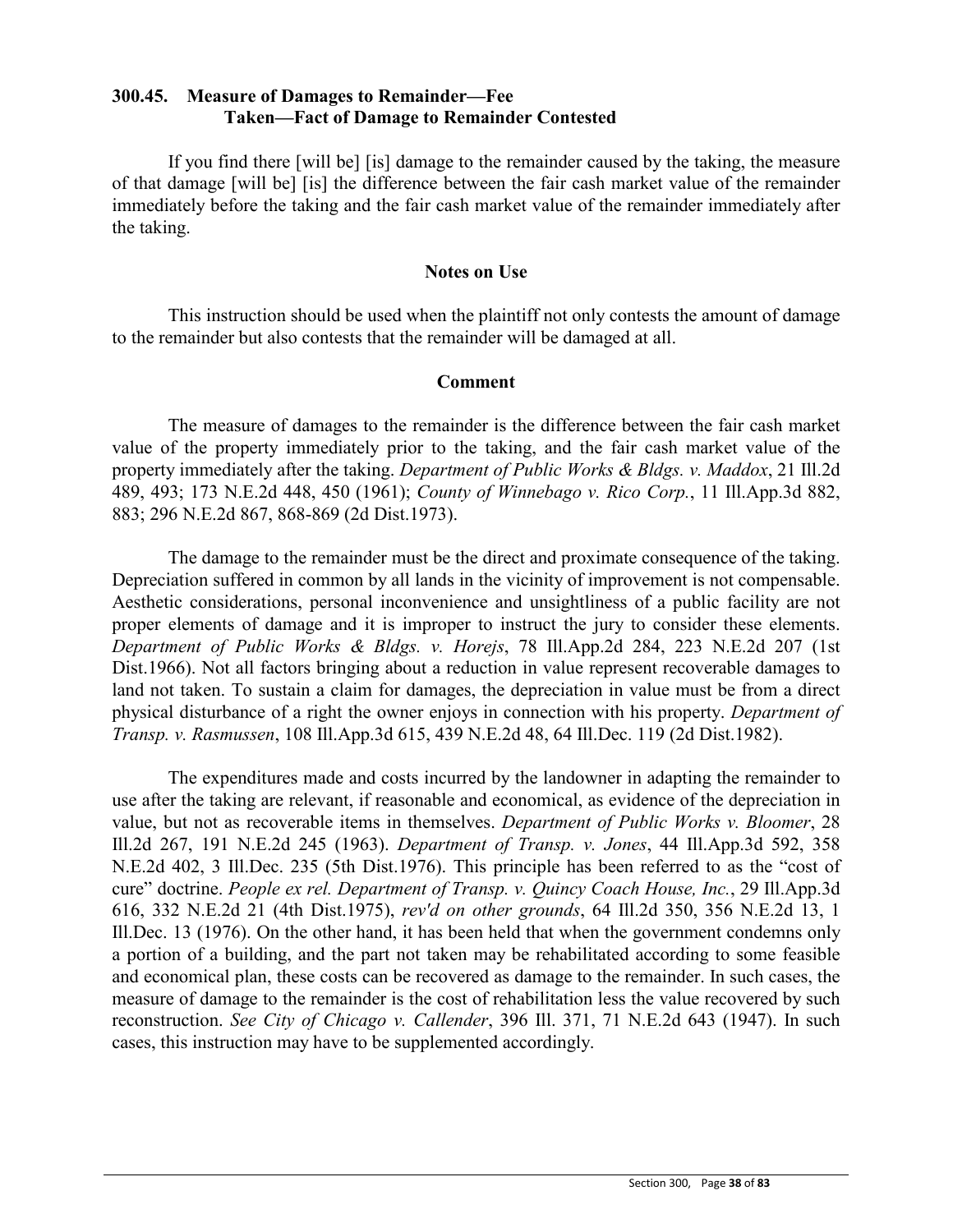### **300.46 Measure of Damages to Remainder—Easement Taken—Fact of Damage to Remainder Contested**

If you find there will be damage to the remainder caused by the presence of the easement, the measure of that damage is the difference between the fair cash market value of the remainder immediately before the easement is imposed and the fair cash market value of the remainder immediately after the easement is imposed.

### **Notes on Use**

This instruction should be used when the plaintiff not only contests the amount of damage to the remainder but also contests that the remainder will be damaged at all.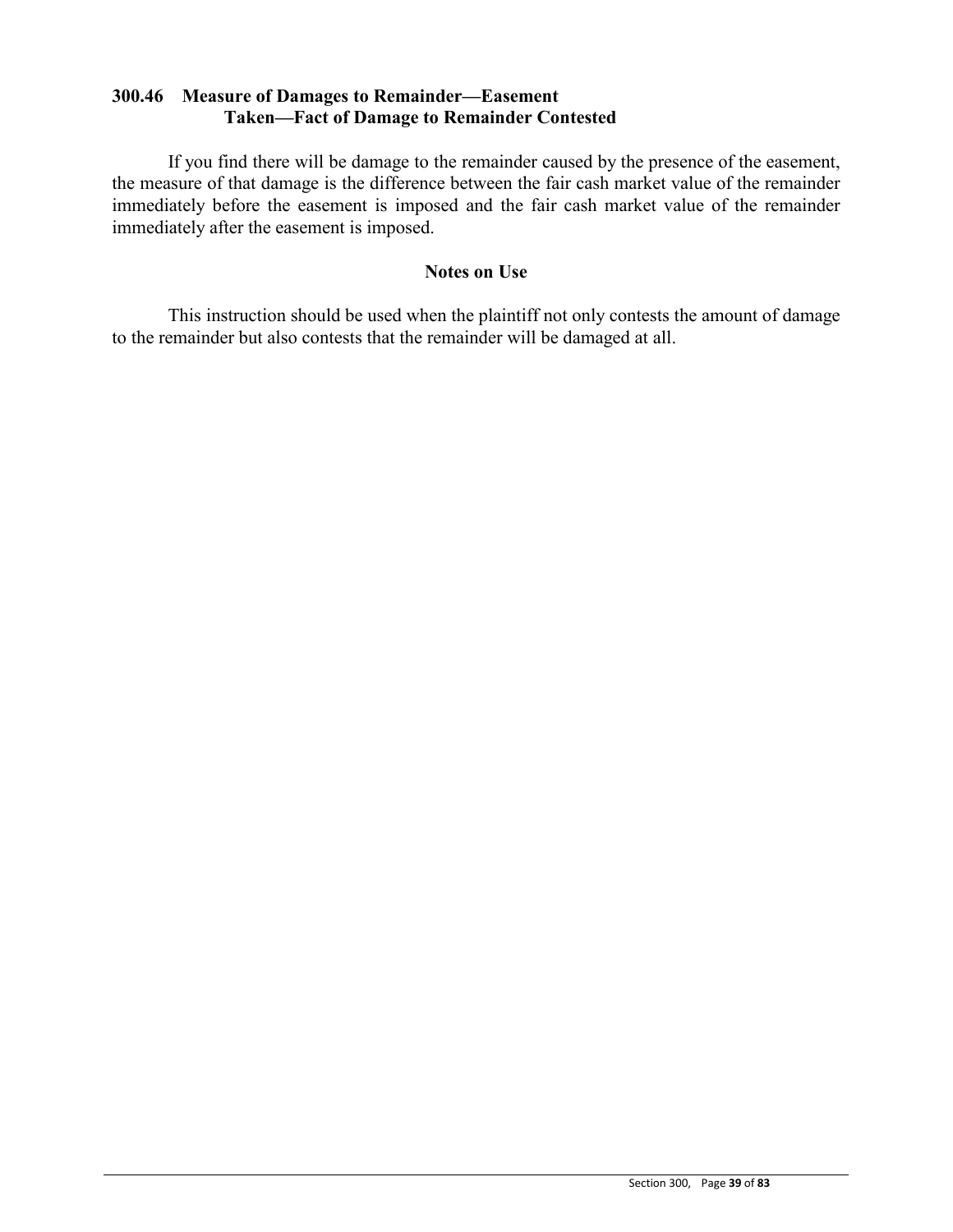# **300.47 Measure of Damages to Remainder—Fee Taken—Fact of Damage Admitted— Amount Contested**

The measure of damages to the remainder is the difference between the fair cash market value of the remainder immediately before the taking and the fair cash market value of the remainder immediately after the taking.

#### **Notes on Use**

This instruction should be used when the fact of damage to the remainder is not contested but the amount of the damage is contested.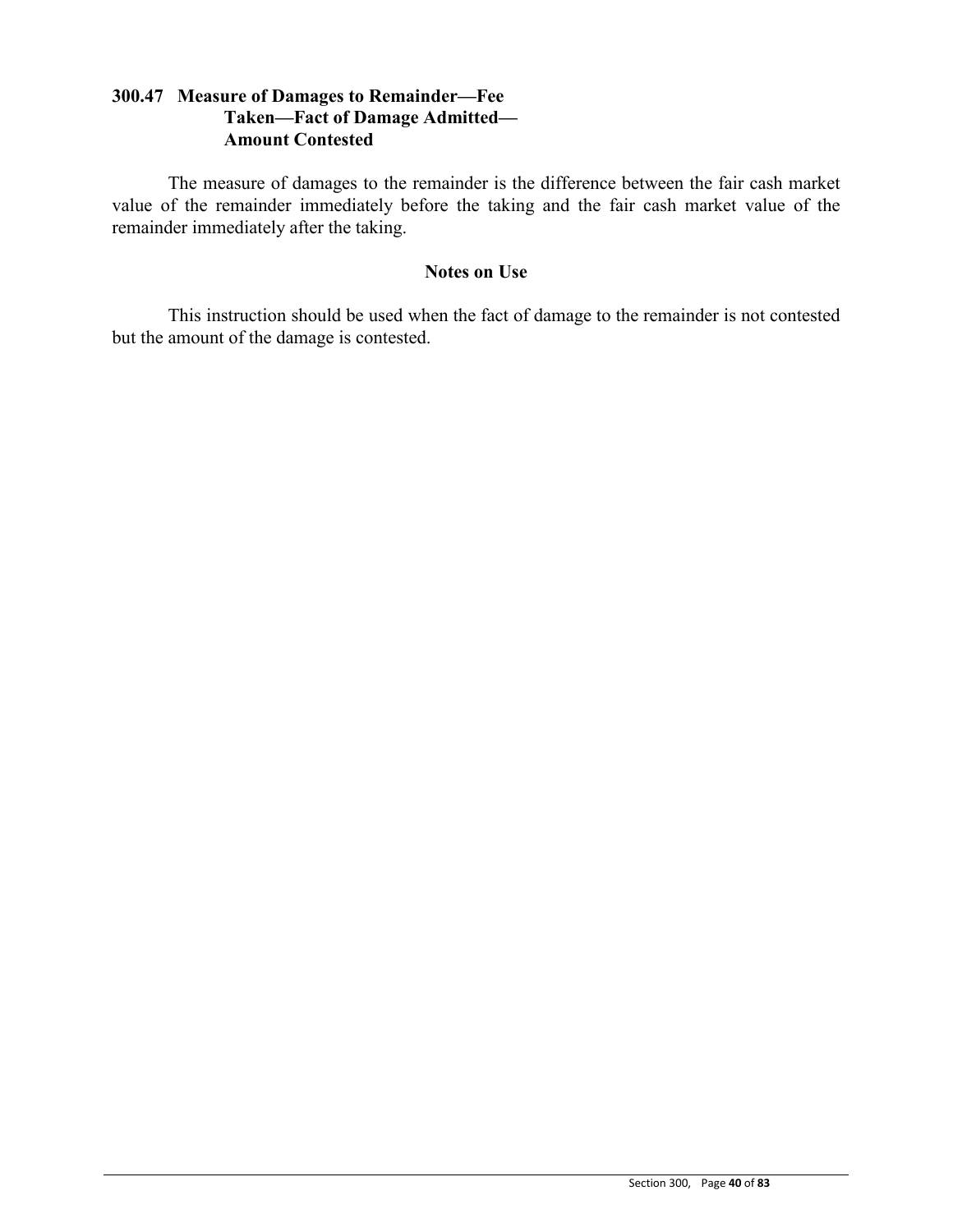# **300.48 Measure of Damages to Remainder—Easement Taken—Fact of Damage Not Contested— Amount Contested**

The measure of damages to the remainder is the difference between the fair cash market value of the remainder immediately before the easement is imposed and the fair cash market value of the remainder immediately after the easement is imposed.

### **Notes on Use**

This instruction should be used when the fact of damage to the remainder is not contested but the amount of the damage is contested.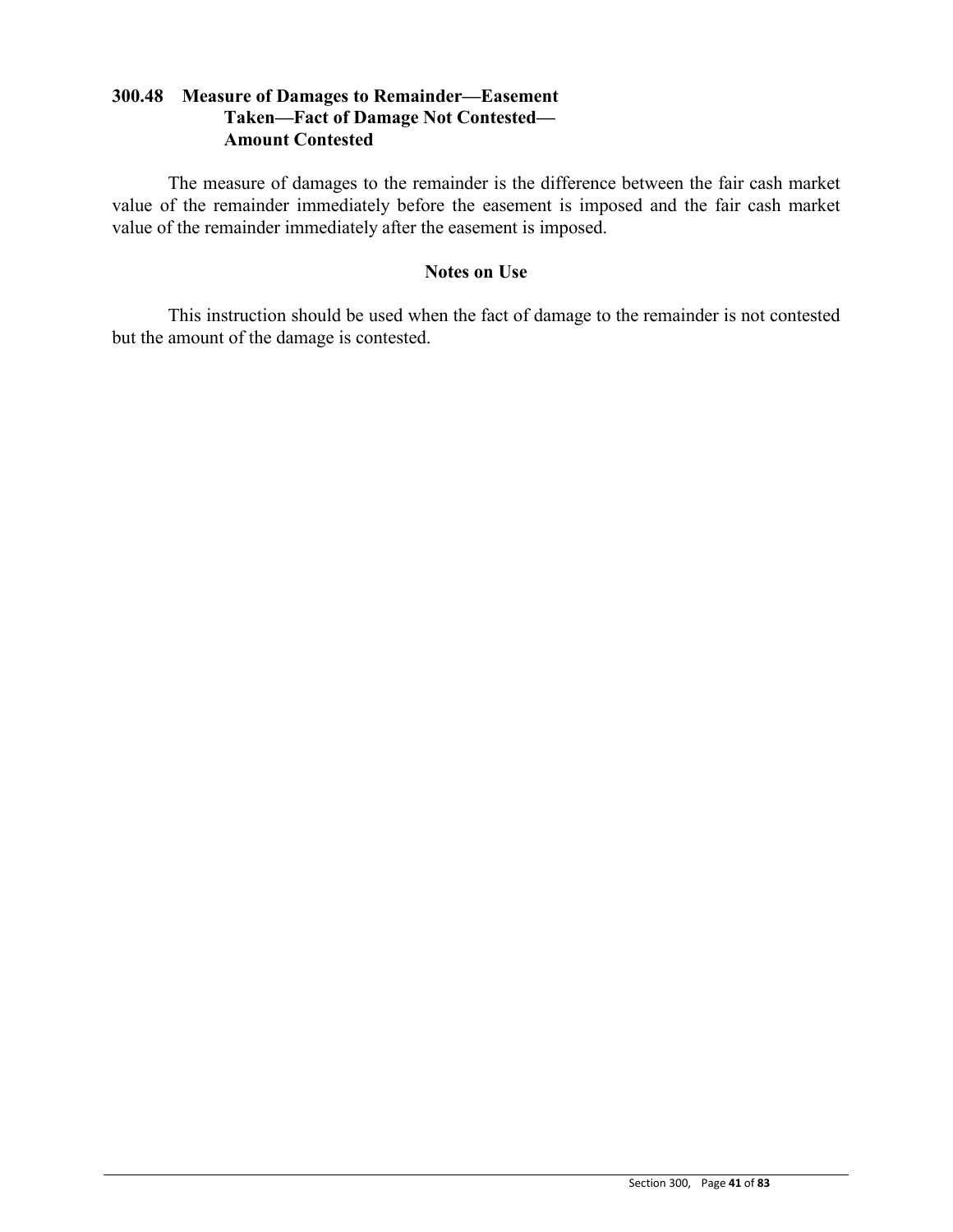### **300.49 Measure of Damages to Remainder—Benefit or Detriment From Proposed Use**

In determining the fair cash market value of the remainder after the taking, you may consider [any] [benefits] [or] [detriments] from the proposed public use, proved by the evidence, which [increase] [or] [decrease] the fair cash market value of the remainder.

[However, the law does not permit an award of damages for the loss or reduction of traffic which may result from (the installation of a median or divider strip) (the establishment of a one-way traffic regulation), and you should not consider this factor in determining damages to the remainder.]

### **Notes on Use**

This instruction should be used in connection with IPI 300.45, 300.46, 300.47, or 300.48. It should not be given unless evidence of benefit or detriment to the remainder from the proposed public use has been introduced.

The second paragraph of this instruction should be given, if requested by the plaintiff, where the proposed improvement involves a median strip or one-way traffic regulation and there is also evidence of compensable elements of detriment from the proposed use. In such a case, it is necessary to distinguish between those elements of detriment which are compensable and those which are not. *See* IPI 300.51. Where both paragraphs of the instruction are used, it will *not* be necessary to give IPI 300.51.

### **Comment**

Special benefits accruing to the part not taken by reason of the improvement must be set off against the damage to the remainder. *People ex rel. Department of Transportation v. Quincy Coach House, Inc.*, 29 Ill.App.3d 616, 624; 332 N.E.2d 21, 28 (4th Dist.1975), *rev'd on other grounds*, 64 Ill.2d 350, 356 N.E.2d 13, 1 Ill.Dec. 13 (1976); *Cuneo v. City of Chicago*, 400 Ill. 545, 553, 554; 81 N.E.2d 451, 455, 456 (1948) (increased accessibility). Such benefits must, however, "be real and substantial, not chimerical or speculative, and must be capable of measurement and computation." *Department of Public Works & Bldgs. v. Divit*, 25 Ill.2d 93, 101; 182 N.E.2d 749, 753 (1962). General benefits are the general, intangible benefits which are supposed to flow to the public from a public improvement and the effects of which cannot be ascertained in monetary value. A recent decision has held that any benefits to the property which enhance its market value and are not conjectural or speculative are considered special rather than general benefits. *Illinois State Toll Highway Authority v. Heritage Standard Bank & Trust Co.*, 196 Ill.App.3d 5, 552 N.E.2d 1151, 142 Ill.Dec. 410 (2d Dist.1990) (instruction approved).

Illinois case law has established the rule that benefits to the remainder may be set off against damages to the remainder but not against the award for the part taken. Section 7-120 of the Act (735 ILCS 5/7-120 (1994)), the predecessor of which was enacted in 1967, presently provides:

**Special Benefits.** In assessing damages or compensation for any taking or property acquisition under this Article, due consideration shall be given to any special benefit that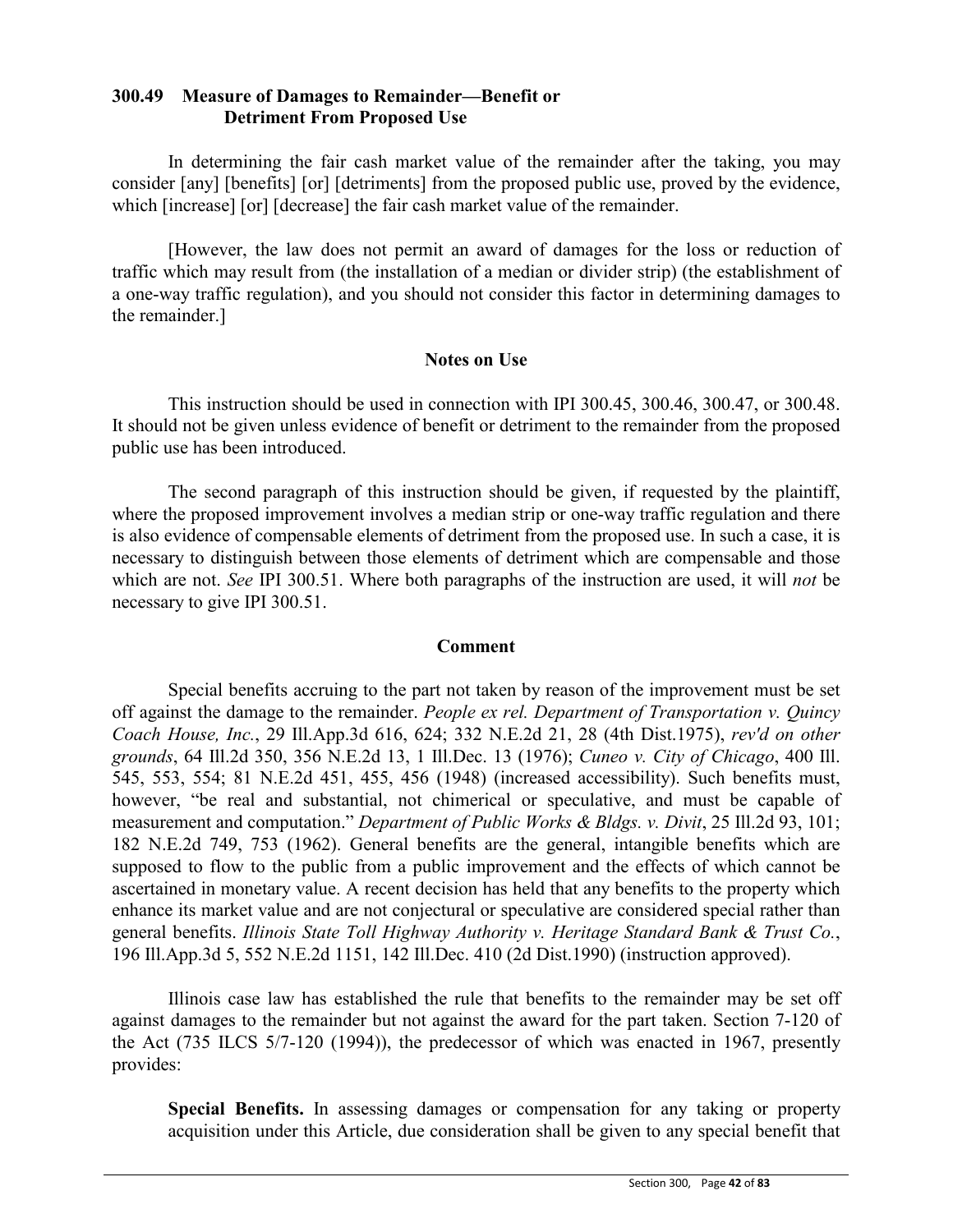will result to the property owner from any public improvement to be erected on such property. This Section shall be applicable to all private property taken or acquired for public use, and shall apply whether damages or compensation are fixed by negotiation, by a court, or by a jury.

It has been suggested that the traditional rule was changed by the passage of §7-120. *See* F. Righeimer, *Eminent Domain in Illinois*, §6.263, p. 193 (3d ed. 1986), and "Trial Procedure & Technique", *Illinois Eminent Domain Practice* §8.44 (IICLE 1989). However, since 1967 (when §7-120 was enacted) the traditional rule has been reaffirmed without reference to §7-120. *People ex rel. Dept. of Transp. v. Quincy Coach House, Inc.*, 29 Ill.App.3d 616, 332 N.E.2d 21, 28 (4th Dist.1975), *rev'd on other grounds*, 64 Ill.2d 350, 356 N.E.2d 13, 1 Ill.Dec. 13 (1976) ("Where there is an enhancement to the remainder occasioned by the improvement for which the condemnation was instituted, that enhancement must be offset against the damages to the remainder [citation omitted], but cannot be used to offset compensation for the land taken"). Further, one court has rejected an argument based on the Righeimer suggestion, noting that such an interpretation would conflict with  $\S$ 7-118 of the Code and could violate equal protection guarantees under the constitution. *Illinois State Toll Highway Authority v. Heritage Standard Bank & Trust Co.*, 196 Ill.App.3d 5, 552 N.E.2d 1151, 142 Ill.Dec. 410 (2d Dist.1990).

It is also proper to consider detriment to the remainder which is reasonably certain to result from the use to be made of the part taken. *Chicago, P. & M.R. Co. v. Atterbury*, 156 Ill. 281, 283-284; 40 N.E. 826-827 (1895) (discharge of cinders, ashes and smoke and creation of fire hazard by condemnor's trains); *Board of Trade Tel. Co. v. Darst*, 192 Ill. 47, 49-51; 61 N.E. 398, 399-400 (1901) (detriments caused by proximity of condemnor's telephone poles); *Sanitary District v. Baumbach*, 270 Ill. 128, 133-134; 110 N.E. 331, 333-334 (1915) (obstruction of light, air and view by spoil banks along canal); *Trunkline Gas Company v. O'Bryan*, 21 Ill.2d 95, 100- 101; 171 N.E.2d 45, 48-49 (1960) (permanent interference with farming caused by an improvement). Detriments resulting from a median strip in the highway or a one-way traffic regulation are not proper elements of damage. *See* Comment to IPI 300.51. For a discussion of whether the detriment must be "special" to the property owner as opposed to the detriment sustained by the public generally, *see* the Comment to IPI 300.50.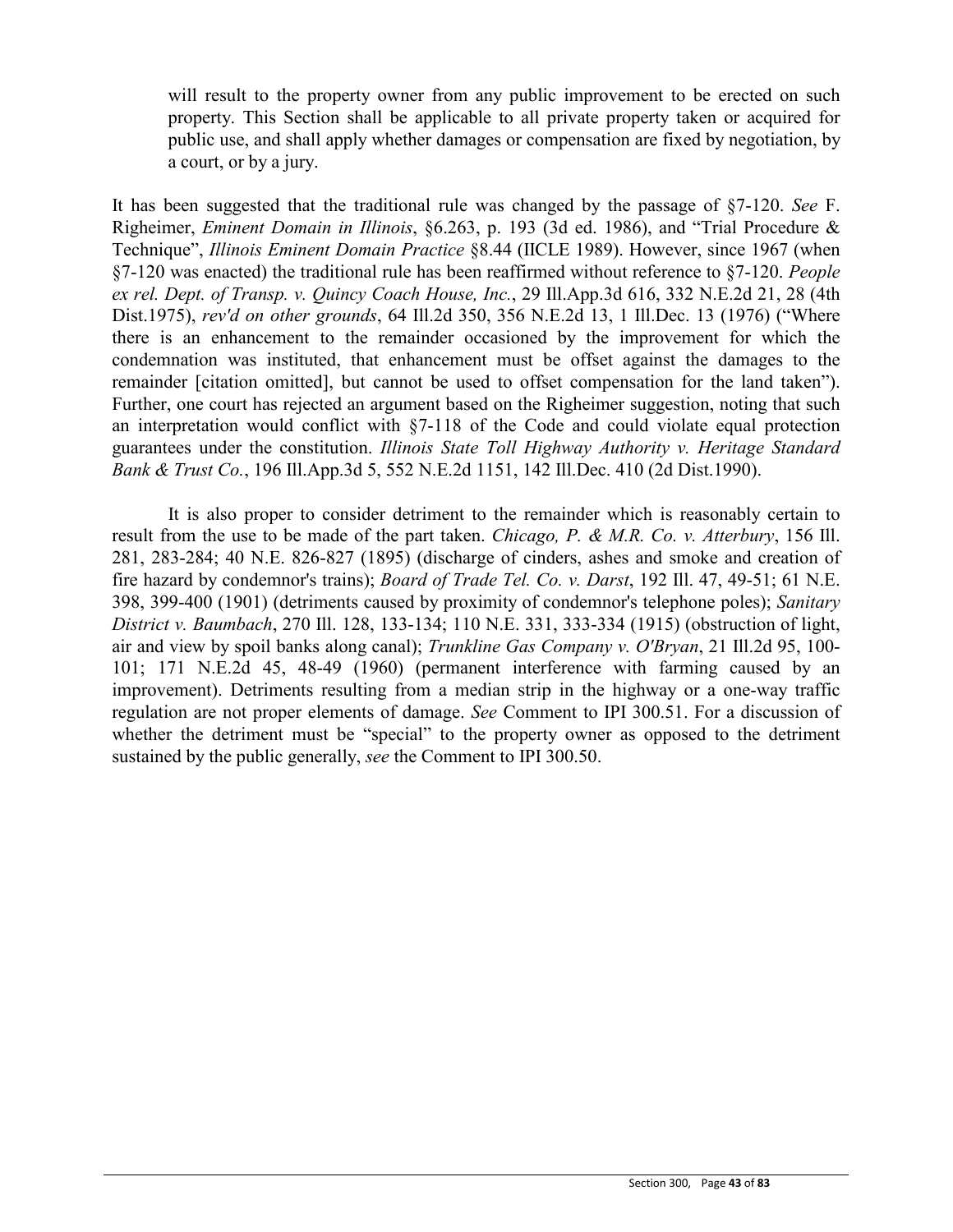# **300.50 Measure of Damages to Remainder—Only "Special" Detriments and Benefits to Be Considered**

The committee recommends that no instruction be given limiting the jury to a consideration of "special" detriments or benefits.

#### **Comment**

Numerous cases contain language to the effect that the only damage to the remainder which is compensable is that which is "in excess of that sustained by the public generally." *E.g., County Board of School Trustees v. Elliott*, 14 Ill.2d 440, 446; 152 N.E.2d 873, 878 (1958); *Central Illinois Public Service Co. v. Lee*, 409 Ill. 19, 24; 98 N.E.2d 746, 750 (1951); *Citizens Utilities Company of Illinois v. Metropolitan Sanitary District of Greater Chicago*, 25 Ill.App.3d 252, 256-257; 322 N.E.2d 857, 861, 862 (1st Dist.1974). Such statements are usually found as part of a general discussion of damages, and there is no case which indicates clearly what constitutes damage sustained "by the public generally," or who is included in "the public generally." *Illinois Power & Light Corp. v. Talbott*, 321 Ill. 538, 548; 152 N.E. 486, 489 (1926), indicates, by way of dictum, that the depreciation of property by virtue of the building of a jail, police station or smallpox hospital in close proximity to the property may be the type of damage contemplated by the expression "damage not in excess of that sustained by the public generally." However, a reading of the cases cited in *Talbott* indicates that the real bases for the denial of damages in such instances are practical considerations of public policy, and not any technical distinction between special damages and those sustained by the public generally. *See, e.g., Frazer v. City of Chicago*, 186 Ill. 480, 57 N.E. 1055 (1900), where the court conceded that the property across the street from a smallpox hospital was damaged more than other property in the city, but still denied damages on grounds of public policy.

The real issue in these cases seems to be the type of damage claimed--whether it is remote or speculative, or a necessary consequence of a proper exercise of the police power--rather than whether it is sustained by a particular property owner in greater or lesser degree than the public generally. Clearly, the fact that the same damage is suffered by other property owners similarly situated does not make the damages non-compensable. (Consider, for example, the typical case involving the partial taking of many tracts for a road with each owner claiming--and recovering for--the identical type of damage to the part not taken.) The same is true of benefits:

"Special benefits do not become general benefits because the benefits are common to other property in the vicinity. The fact that other property in the vicinity of the proposed railroad will also be increased in value by reason of the construction and operation thereof furnishes no excuse for excluding the consideration of special benefits to the particular property in determining whether it has been damaged, and if it has, the extent of the depreciation in value." *Peoria B. & C. Traction Co. v. Vance*, 225 Ill. 270, 273; 80 N.E. 134, 135 (1907).

In the *Vance* case *supra*, the court held it was reversible error to give, at the instance of the property owner, an instruction which informed the jury that, "Only such benefits as are special to this farm and not common to the other farms in the vicinity can be set off against damages to the land not taken."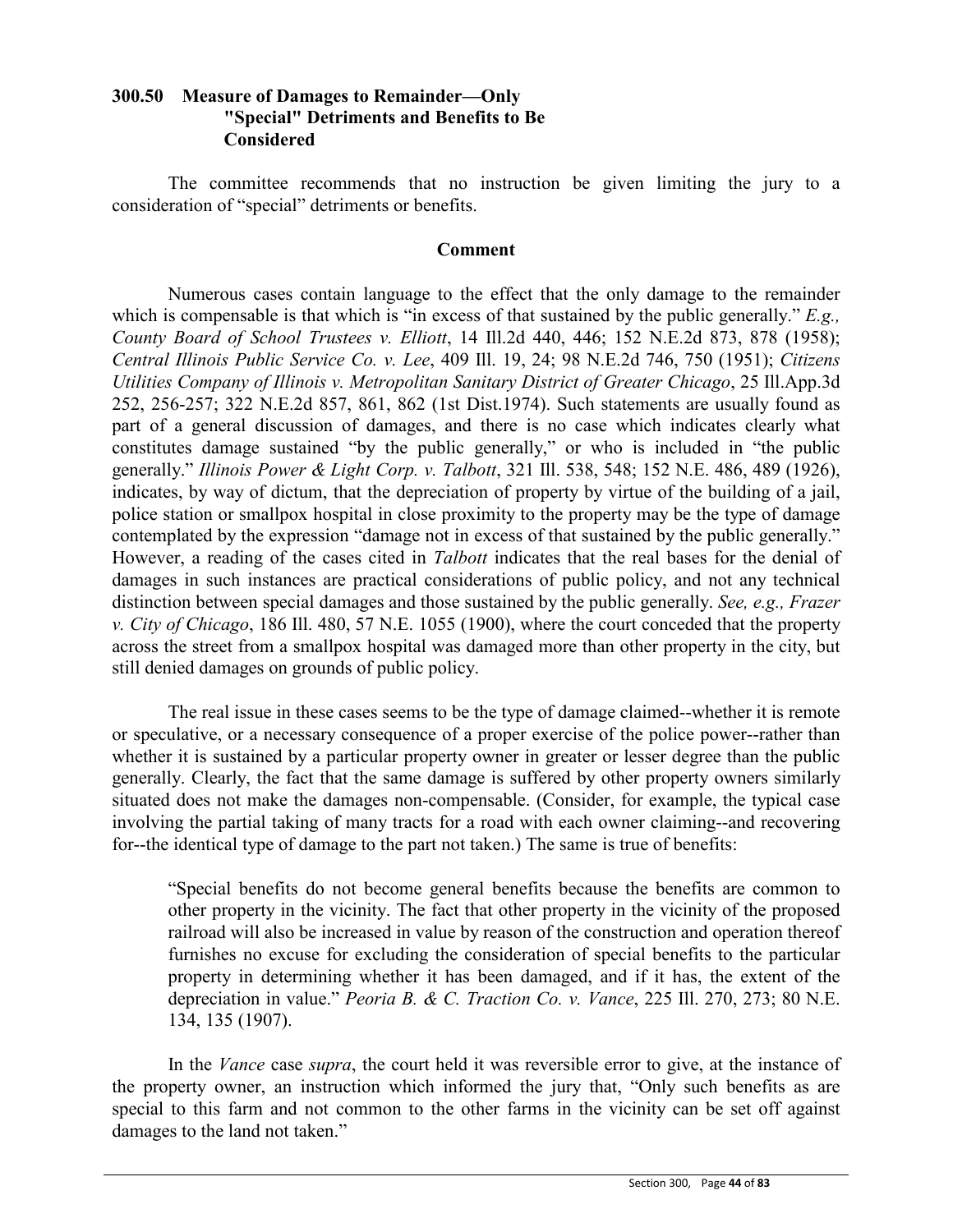In affirming the trial court's rejection of an instruction tendered by the property owner defining "special benefits," the court in *Illinois State Toll Highway Authority v. Heritage Standard Bank & Trust Co.*, 196 Ill.App.3d 5, 552 N.E.2d 1151, 142 Ill.Dec. 410 (2d Dist.1990), held that IPI (Civil) 2d Nos. 300.47, 300.49, 300.80, and 300.81 accurately stated the law with regard to damages to the remainder.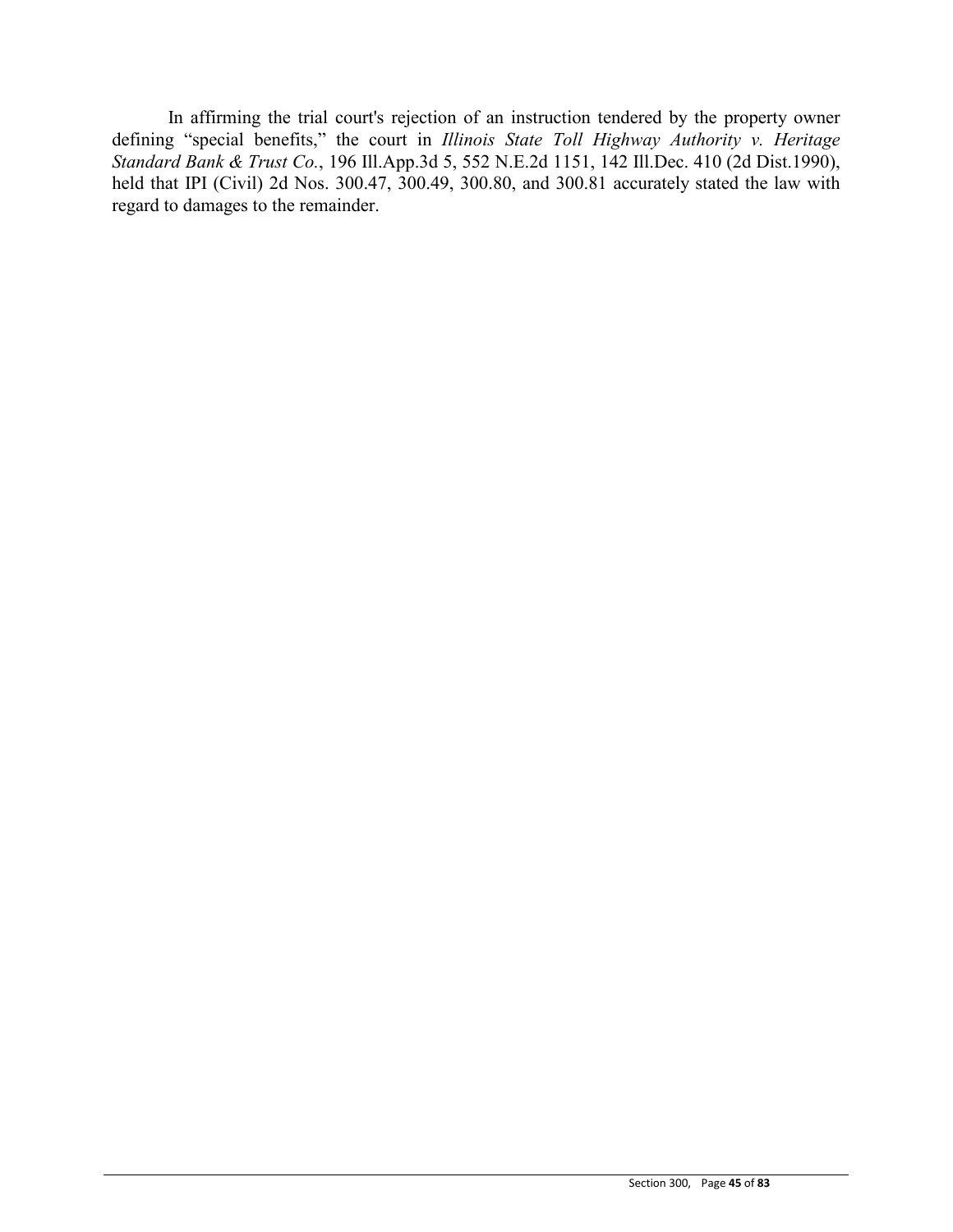# **300.51 Measure of Damages to Remainder—Factors Excluded—Median Strips in Highway— Traffic Regulations**

The law does not permit an award of damages for the loss or reduction of traffic which may result from [the installation of a median or divider strip] [the establishment of a one-way traffic regulation], and you should not consider this factor in determining damages to the remainder.

#### **Notes on Use**

This instruction should be given, if requested by the plaintiff, whenever the jurors may have learned that the flow of traffic will be diminished by a median strip or a one-way traffic regulation. The instruction is especially appropriate where the property is devoted to a business use and the jury, in the absence of the instruction, would be likely to consider the question of lost business profits.

#### **Comment**

Compensation is not allowed for reduction of traffic. *Department of Public Works & Bldgs. v. Bloomer*, 28 Ill.2d 267, 273; 191 N.E.2d 245, 249 (1963) ("An owner had no vested property right in the flow of traffic past his land, and losses produced by the alternation of traffic flow or the installation of traffic control devices confer no right to compensation"); *Winnebago County v. Rico Corp.*, 11 Ill.App.3d 882, 883; 296 N.E.2d 867, 869 (2d Dist.1973); *Department of Public Works & Bldgs. v. Mabee*, 22 Ill.2d 202, 205; 174 N.E.2d 801, 802 (1961) ("The diminution in the value of land or loss of business occasioned by a one-way traffic regulation that diverts a portion of the flow of traffic from in front of one's premises is the result of the exercise of the police power; it is not the taking or damaging of property within the meaning of our constitution; and it is not therefore compensable"); *Ryan v. Rosenstone*, 20 Ill.2d 79, 169 N.E.2d 360 (1960) (Injunction against Director of Public Works to remove portion of median strip denied).

Evidence of reduced value on account of a median strip or traffic regulation is inadmissible. *Department of Public Works & Bldgs. v. Mabee*, *supra*, at 205-206; *Winnebago County v. Rico Corp.*, 11 Ill.App.3d 882, 883; 296 N.E.2d 867, 869 (2d Dist.1973). But the jurors will frequently learn of the divider or traffic regulation from other testimony in the case, from the construction plans, or from their view of the premises. This instruction is a safeguard against the improper allowance of damages based on this factor of reduced traffic.

Diminution of traffic must, of course, be distinguished from deprivation of material impairment of access, which is compensable. *Department of Public Works & Bldgs. v. Wolf*, 414 Ill. 386, 389; 111 N.E.2d 322, 323, 324 (1953); *Department of Public Works & Bldgs. v. Mabee, supra*, at 205, 174 N.E.2d at 802 ("The rule cannot be applied, however, where the property owner's free and direct access to the lane of traffic abutting on his property has not been taken or impaired"). On material impairment of access, which is compensable, *see Department of Public Works & Bldgs. v. Morse*, 3 Ill.App.3d 721, 279 N.E.2d 150 (5th Dist.1972) (substantial impairment of the ingress and egress of tractor-trailers which were necessary to defendants in maintenance of inventory would be compensable); *Department of Public Works & Bldgs. v. Wilson and Co., Inc.*, 62 Ill.2d 131, 140-141; 340 N.E.2d 12, 15 (1975); Department of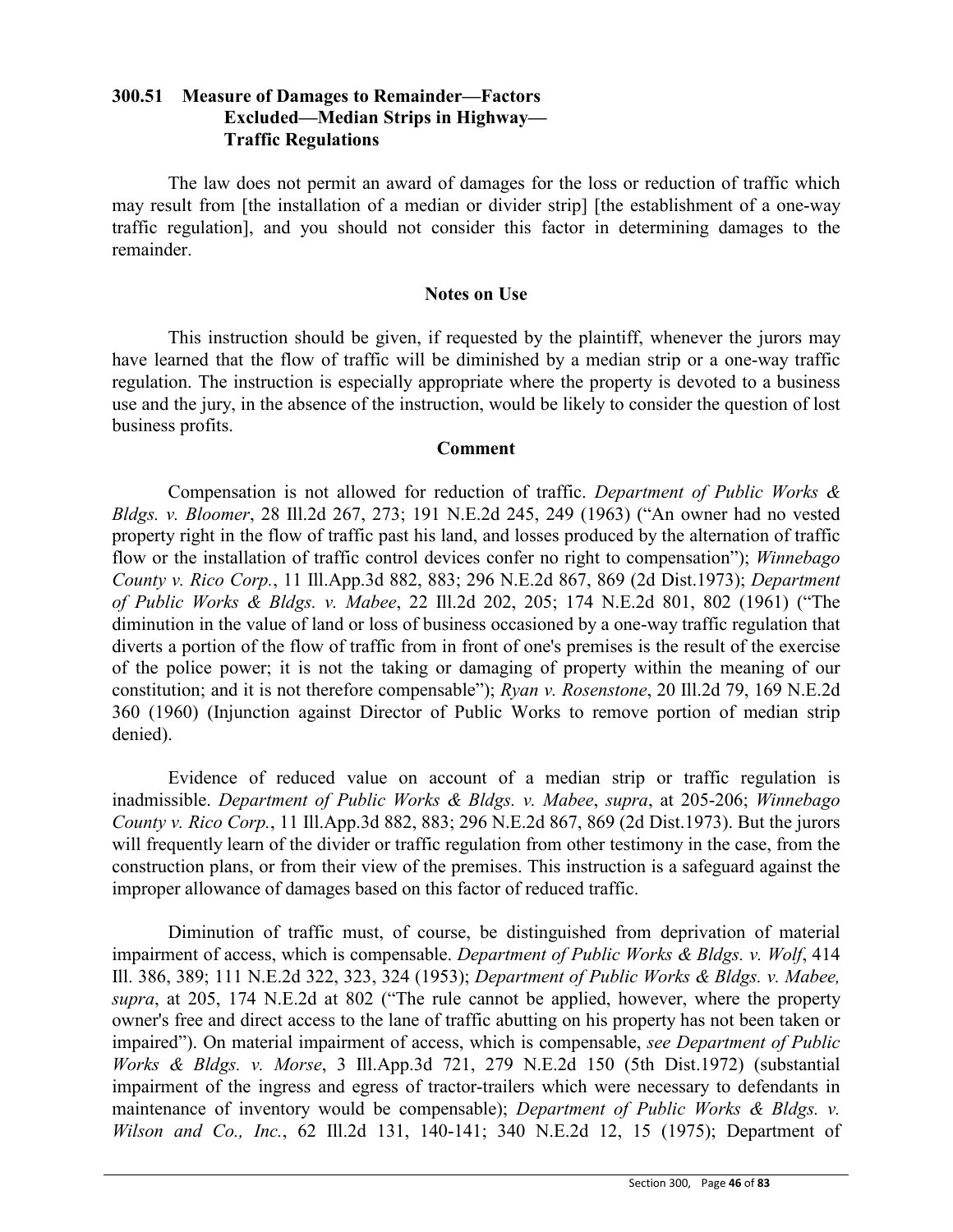Transportation v. Shell Oil Co., 156 Ill.App.3d 304, 509 N.E.2d 596, 108 Ill.Dec. 900 (1st Dist.1987) (evidence of the decrease in gallons of gasoline pumped at gas station which lost part of its frontage to condemnation was relevant to a determination of the change in accessibility of the station); *Department of Transportation v. Rasmussen*, 108 Ill.App.3d 615, 621-622; 439 N.E.2d 48, 54-55; 64 Ill.Dec. 119, 125-126 (2d Dist.1982); *Streeter v. Winnebago County*, 44 Ill.App.3d 392, 396-397; 357 N.E.2d 1371, 1374; 2 Ill.Dec. 928, 932-933 (2d Dist.1976). *But see Winnebago County v. Rico Corp.*, 11 Ill.App.3d 882, 883; 296 N.E.2d 867, 869 (2d Dist.1973) (damage due to loss of access is not recoverable as damage to the remainder).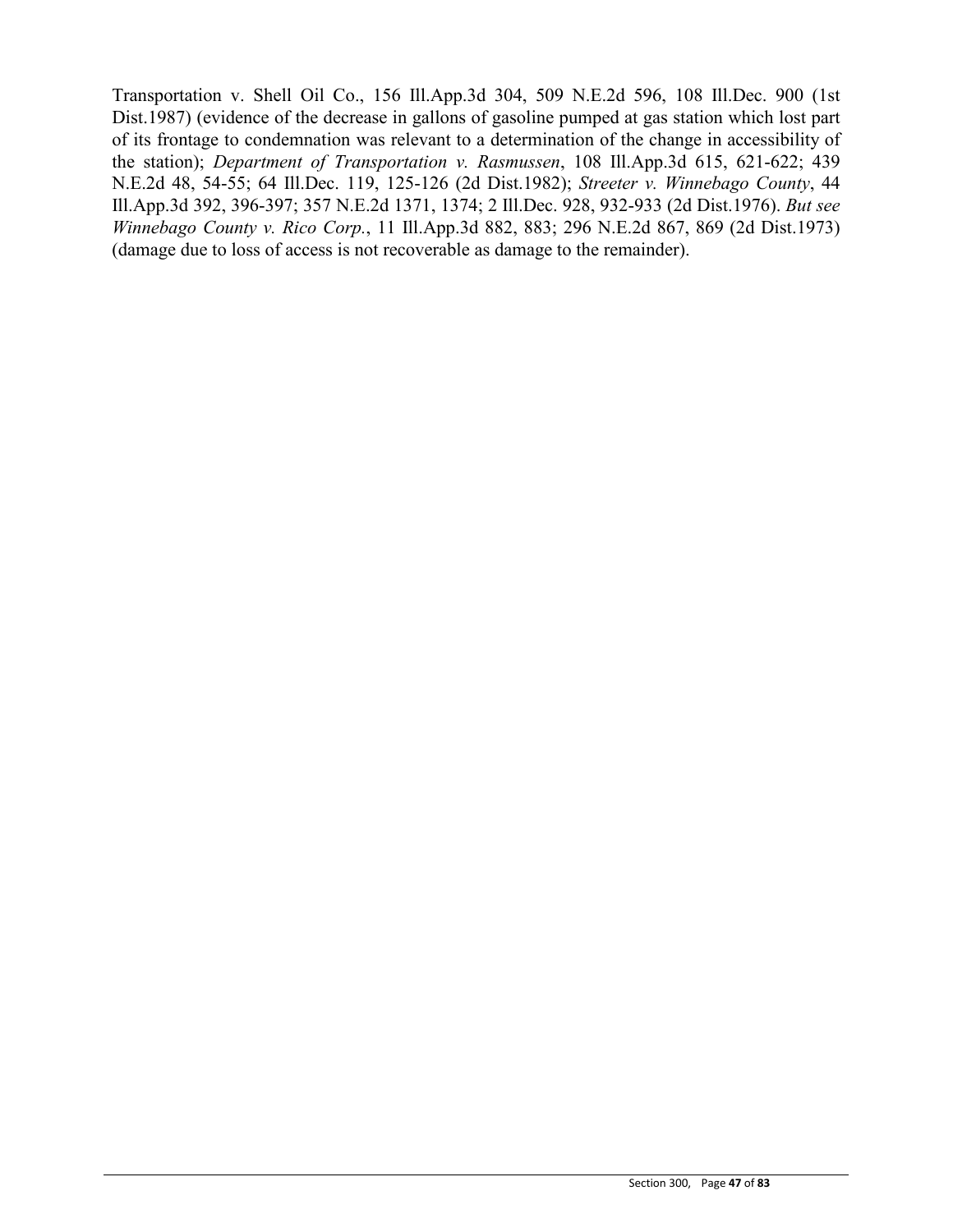### **300.52 Measure of Damages To Remainder--Unilateral Stipulation Concerning Use of Planned Construction**

The stipulation made by the plaintiff and read to you is a binding obligation which plaintiff-condemnor must perform. You are not to allow damages because of any possibility that the stipulation might not be performed.

#### **Notes on Use**

This instruction should be used when the plaintiff unilaterally agrees or "stipulates" to do the work in a certain way. For the case where the parties have reached a bilateral agreement, use IPI 300.53.

#### **Comment**

"The general rule has been announced in many cases that the filing in court of a stipulation by the petitioner in a condemnation proceeding, agreeing to do certain things which would reduce the injury to property not taken, subjects the estate acquired by the condemnation judgment to a condition of a perpetual and binding character, which cannot be evaded or denied." *East Peoria Sanitary Dist. v. Toledo, P. & W. R.R.*, 353 Ill. 296, 306; 187 N.E. 512, 516; 89 A.L.R. 870 (1933); *See also Midwestern Gas Transmission Co. v. Mason*, 31 Ill.2d 340, 343; 201 N.E.2d 379, 381 (1964); *Commonwealth Edison Co. v. Danekas*, 104 Ill.App.3d 907, 433 N.E.2d 736, 60 Ill.Dec. 694 (2d Dist.1982). In *Elgin, J. & E.R. Co. v. Fletcher*, 128 Ill. 619, 21 N.E. 577 (1889), the court approved an instruction the trial court had given to the effect that "[T]he jury in considering their verdict, have the right to assume that the proposal and agreement of the said petitioner [to erect fences by a certain date] will be carried out, and the jury, in fixing their verdict, should not take into account any failure of the petitioner to keep and observe its agreement ..." The case was reversed, however, because the trial court had also given, at the instance of the defendants-appellees, another instruction which informed the jurors that they could award damages for the items covered by the stipulation, "unless the jury further believe the petitioner railroad company has, in open court, stipulated that it will, on or before the first day of May, A.D. 1888, construct, and thereafter maintain, suitable fences along its right of way on the property of respondents." The court stated (128 Ill. at 625-626): "Whether the offer to fence, etc., is binding on appellant, is not a question of fact for the jury. It is purely a question of law, as the court treated it in the instruction quoted, given at the instance of appellant; and was therefore error to afterwards submit it, as was done by the instruction quoted, given on behalf of appellee, as a question of fact to the jury."

Attorneys for the condemning authority may bind the authority by stipulation even in the absence of a duly adopted resolution. *Illinois State Toll Highway Authority v. Heritage Standard Bank & Trust Co.*, 196 Ill.App.3d 5, 552 N.E.2d 1151, 142 Ill.Dec. 410 (2d Dist.1990).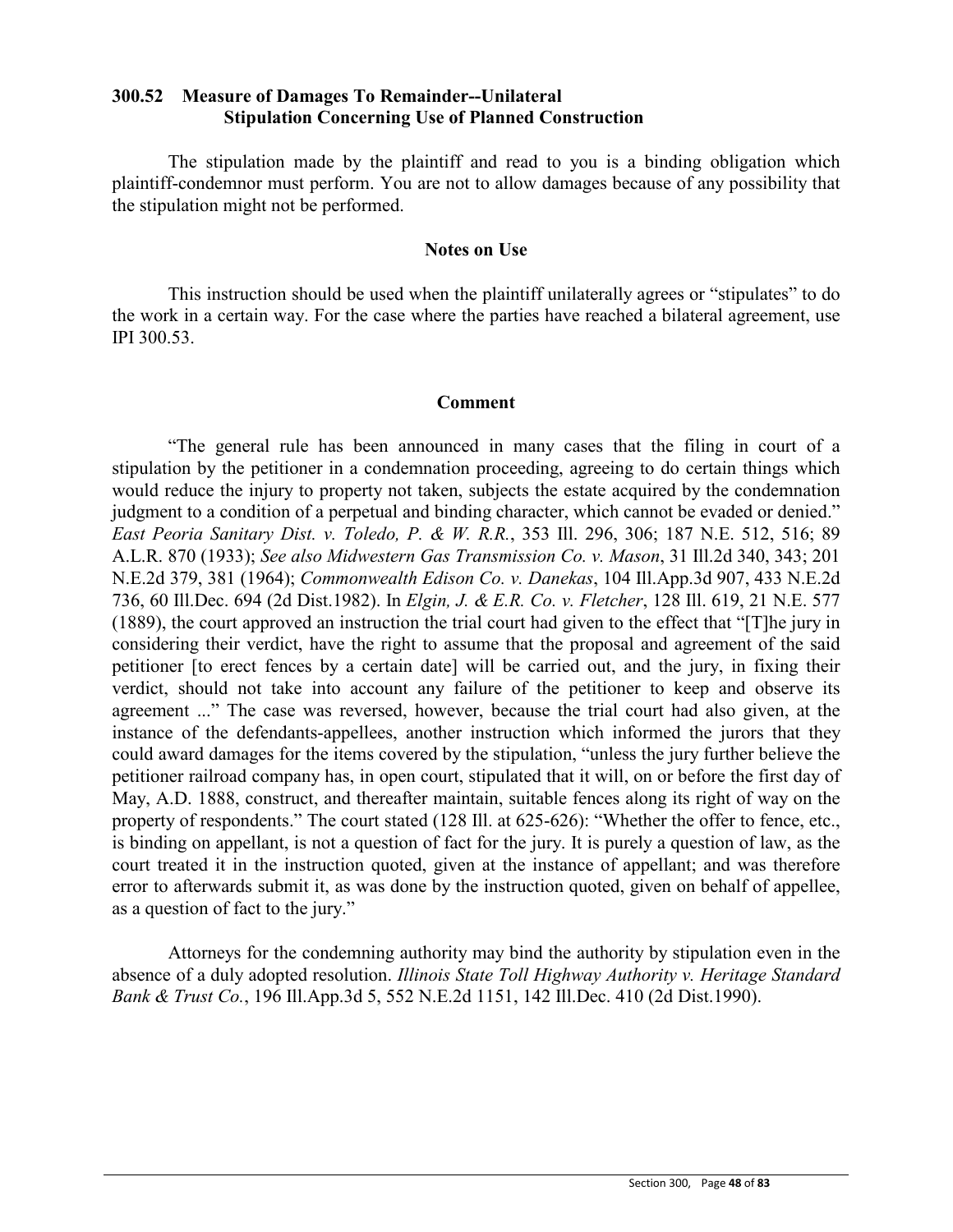### **300.53 Effect of Agreement With Respect To Damages**

Plaintiff and defendant have agreed that plaintiff will pay and defendant will accept specific sums for the following items of damage which will be caused by construction of the proposed public improvement: [here list the items which have been stipulated to and are no longer elements in the case].

In arriving at your verdict you are not to include any amounts for these items. They will be paid for separately.

#### **Notes on Use**

Frequently plaintiff and defendant will agree on the amount of damages to be paid the defendant for such items as fencing, crop loss, soil compaction and drainage disruption. The foregoing instruction cautions the jury against including these items in their verdict.

### **Comment**

A departure from a unilateral stipulation made by the condemnor would subject it to an action for damages (*see* Comment to IPI 300.52), "and the jury, in fixing their verdict, should not take into account any failure of the petitioner to keep and observe its agreement ...," *Elgin, J. & E. R. Co. v. Fletcher*, 128 Ill. 619, 624; 21 N.E. 577, 578 (1889). *A fortiori*, the jury should not award defendant damages for items to which *both* parties have stipulated and agreed.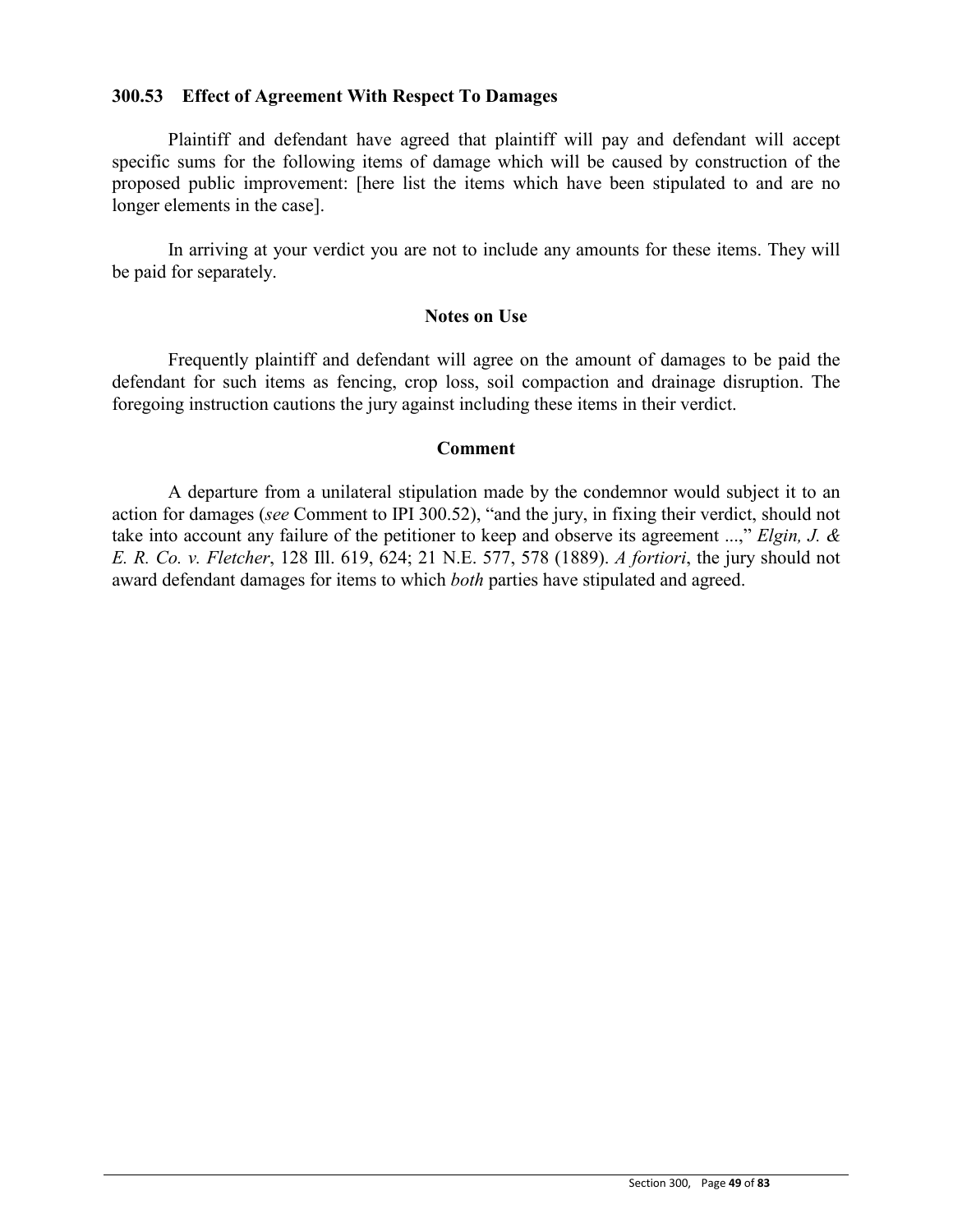### **300.54 Measure of Damages--Easement Strip— Underground Pipeline Or Cable**

The measure of damages to the property within the easement strip is the difference between the fair cash market value of the property immediately before the easement is imposed and the fair cash market value of the property immediately after the easement is imposed.

#### **Comment**

The measure of damages to the property within the easement strip in underground pipeline or cable cases is the diminution of the fair cash market value of the property burdened by the easement. *North Shore Sanitary District v. Schulik*, 12 Ill.2d 309, 312; 146 N.E.2d 25, 26 (1957); *Illinois Power & Light Corp. v. Talbott*, 321 Ill. 538, 544; 152 N.E. 486, 488 (1926); *Peoples Gas Light & Coke Co. v. Buckles*, 24 Ill.2d 520, 532-533; 182 N.E.2d 169, 176-177 (1962), *appeal dismissed, cert. denied*, 371 U.S. 185, 83 S.Ct. 266, 9 L.Ed.2d 227 (1962); *Lake County Forest Preserve District v. Frecska*, 85 Ill.App.3d 610, 616; 407 N.E.2d 137, 142; 40 Ill.Dec. 906, 912 (2d Dist.1980); and *Peoples Gas Light & Coke Co. v. Edgar County Bank & Trust Co.*, 32 Ill.App.3d 1005, 1008; 337 N.E.2d 80, 81-82 (4th Dist.1975). It may be appropriate to submit a special interrogatory when the existence of damages is contested. *North Shore Sanitary District v. Schulikr, supra.*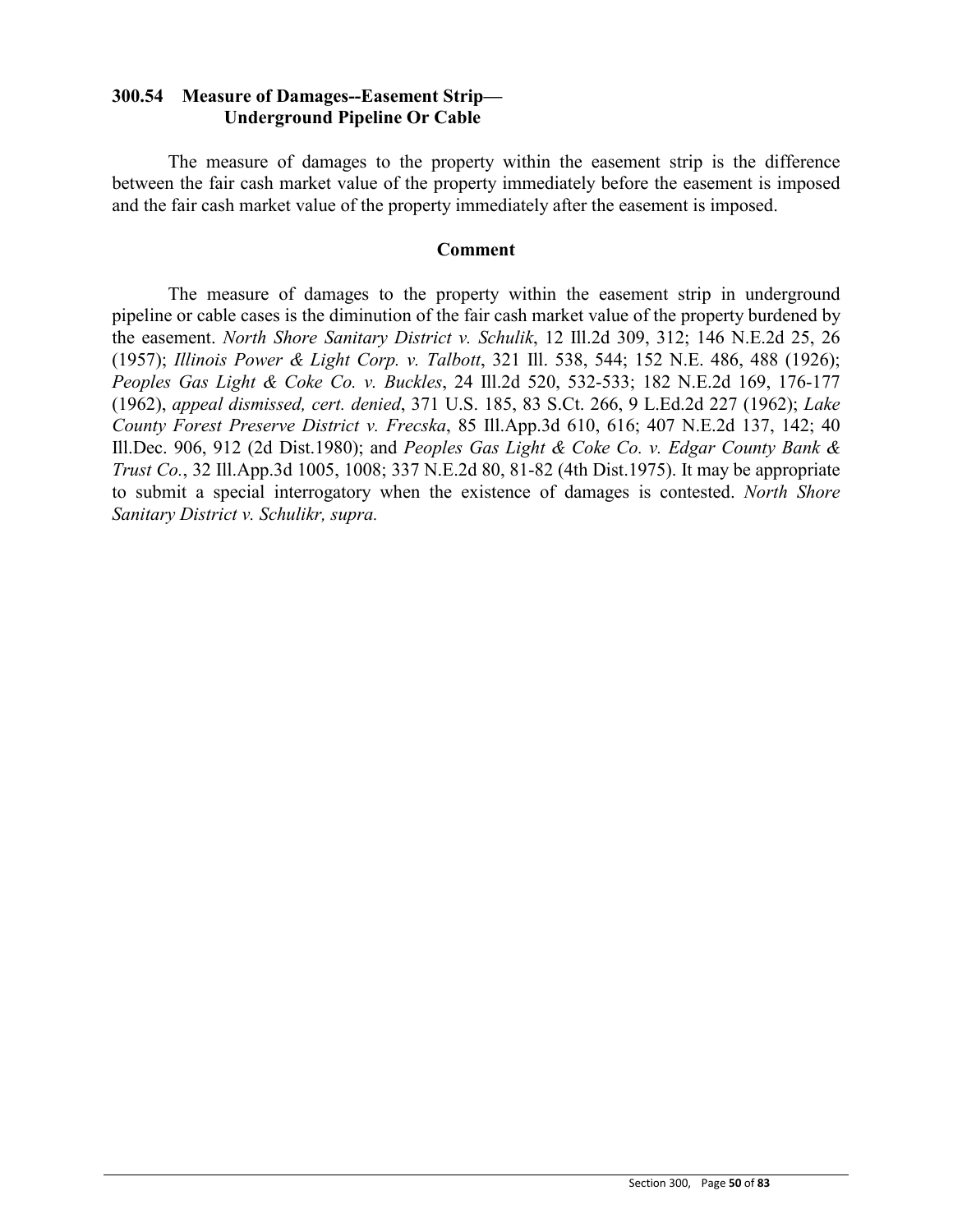## **300.55 Measure of Damages To Easement Strip— Overhead Electric Transmission Line— Fact of Damage Contested**

If you find there will be damage to that part of the easement strip not occupied by the structures, the measure of that damage is the difference between the fair cash market value of that part of the easement strip immediately before the structures are in place and its fair cash market value immediately after the structures are in place.

[In arriving at the damages to that part of the easement strips which are not occupied by structures, you should take into consideration the fact that the owners will have and retain all the uses of said easement strips not inconsistent with the right to construct, operate and maintain the said transmission line.]

### **Notes on Use**

This instruction should be used when the plaintiff not only contests the amount of damage to the easement strip but also contests that the easement strip will be damaged at all.

The bracketed paragraph must be used where the plaintiff has alleged in its petition for condemnation, and presents evidence, that the land owner will retain all uses of the easement not inconsistent with the plaintiff's use. *Central Ill. Public Service Co. v. Badgley*, 24 Ill.App.3d 294, 321 N.E.2d 26 (5th Dist.1974).

### **Comment**

In an overhead electric transmission line case, the measure of damages to the easement strip is the depreciation in value caused by its subjection to the condemnor's superior right to use the strip for the transmission line. *Illinois Power & Light Corp. v. Talbott*, 321 Ill. 538, 544; 152 N.E. 486, 488 (1926).

*Central Illinois Public Service Co. v. Montgomery*, 81 Ill.App.2d 289, 225 N.E.2d 412 (5th Dist.1967) (abstract decision), holds that the measure of damages to remainder of property not taken is depreciation in the fair market value caused by a direct physical disturbance.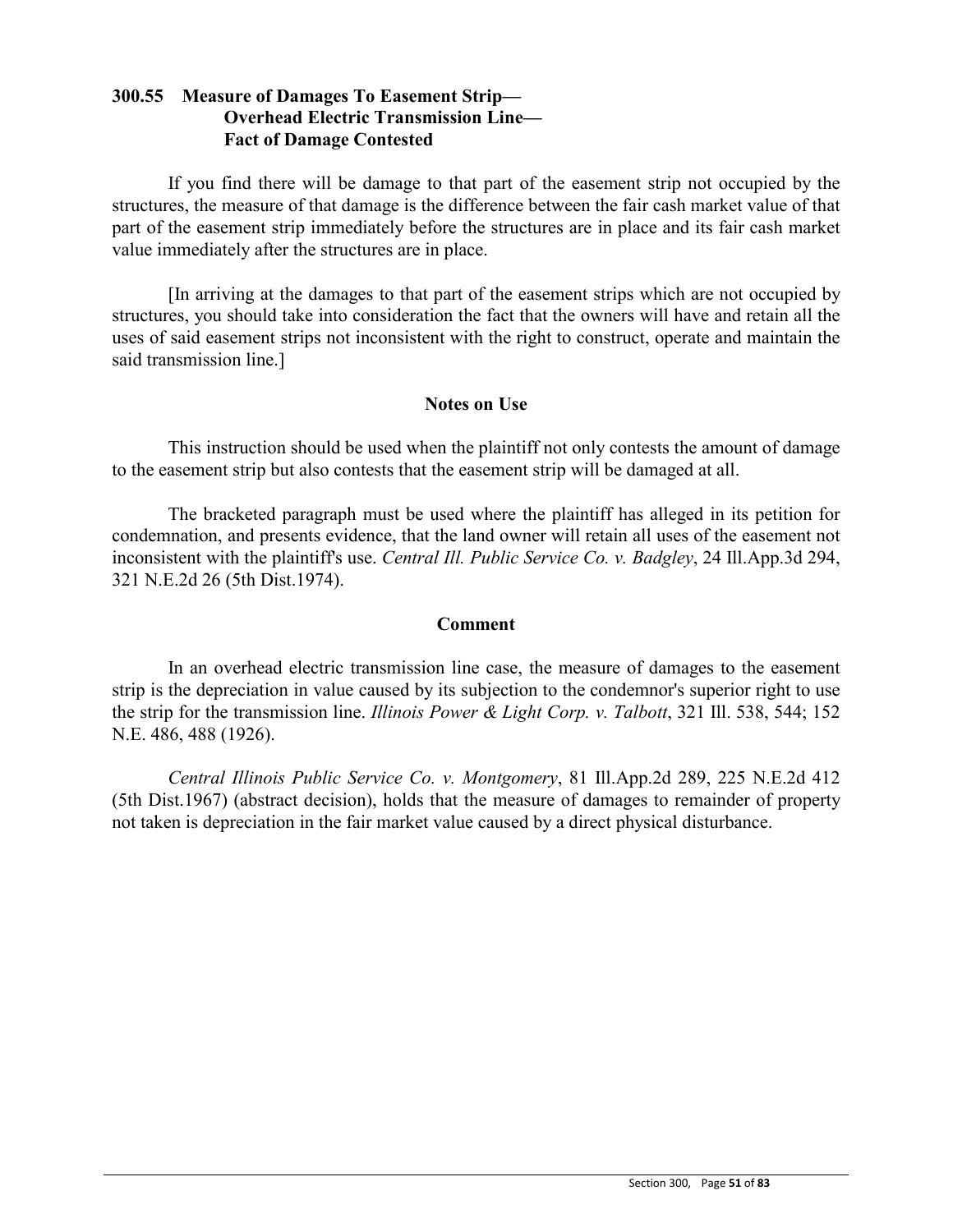## **300.56 Measure of Damages To Easement Strip— Overhead Electric Transmission Line— Fact of Damage Admitted--Amount Contested**

The measure of damages to that part of the easement strip not occupied by the structures is the difference between the fair cash market value of that part of the strip immediately before the structures are in place and its fair cash market value immediately after the structures are in place.

[In arriving at the damages to that part of the easement strips which are not occupied by structures, you should take into consideration the fact that the owners will have and retain all the uses of said easement strips not inconsistent with the right to construct, operate and maintain the said transmission line.]

### **Notes on Use**

This instruction should be used when the fact of damage to the easement strip is not contested but the amount of the damage is contested.

The bracketed paragraph must be used when the plaintiff alleges in its petition for condemnation and presents evidence that the land owner will retain all uses of the easement not inconsistent with the plaintiff's use. *Central Illinois Public Service Co. v. Badgley*, 24 Ill.App.3d 294, 321 N.E.2d 26 (5th Dist.1974).

### **Comment**

In an overhead electric transmission line case, the measure of damages to the easement strip is the depreciation in value caused by its subjection to the condemnor's superior right to use the strip for the transmission line. *Illinois Power & Light Corp. v. Talbott*, 321 Ill. 538, 544; 152 N.E. 486, 488 (1926).

*Central Ill. Public Service Co. v. Montgomery*, 81 Ill.App.2d 289, 225 N.E.2d 412 (5th Dist.1967) (abstract decision), holds that the measure of damages to remainder of property not taken is depreciation in the fair market value caused by a direct physical disturbance.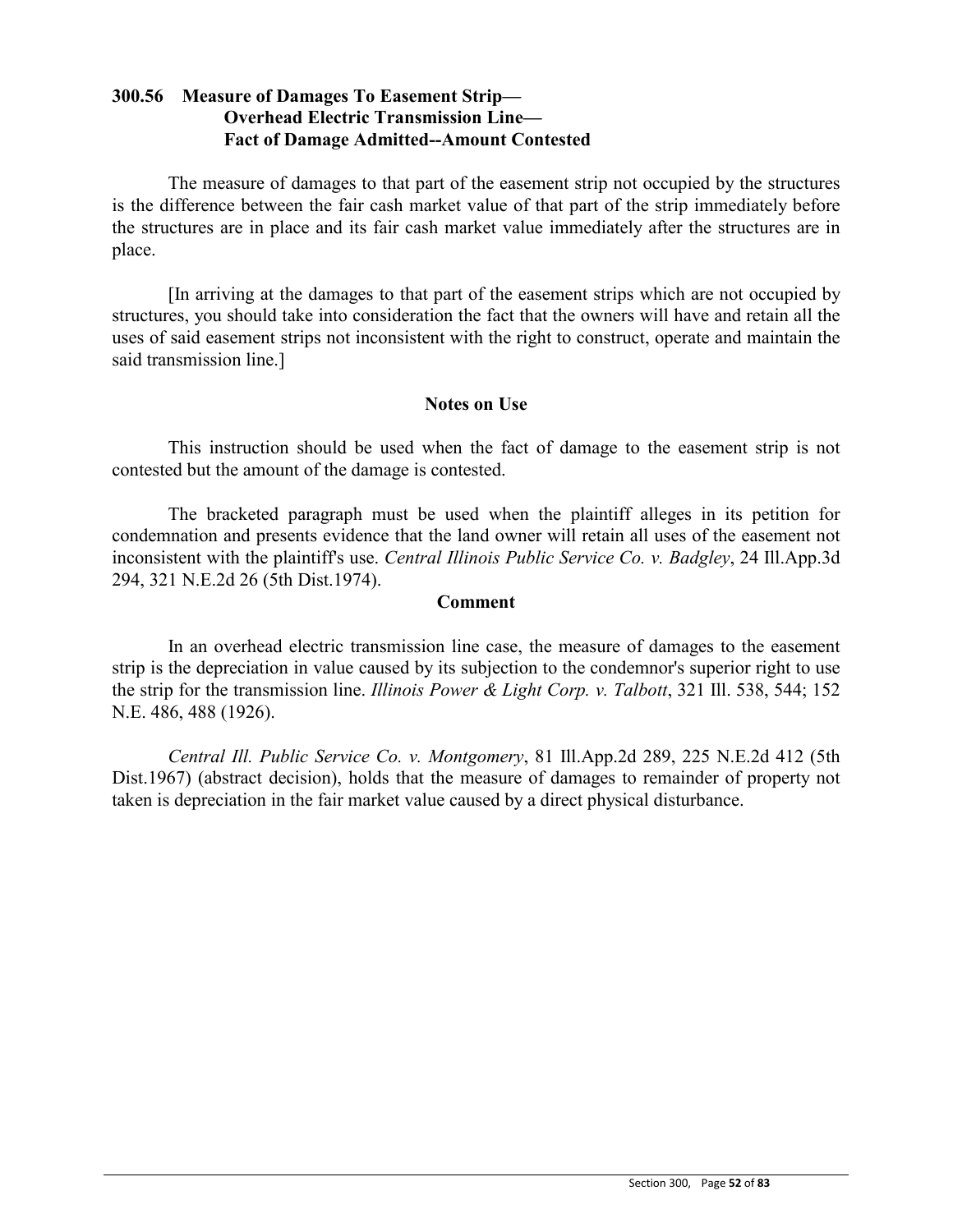## **300.57 Measure of Damages To Property Outside Easement Strip--Overhead Electric Transmission Line--Fact of Damage Contested**

If you find that the property of the defendant outside the easement strip will be damaged by the presence of the transmission lines or structures, or the use of the easement, the measure of that damage is the difference between the fair cash market value of the defendant's property outside the strip immediately before the structures are in place and its fair cash market value immediately after the structures are in place.

### **Comment**

*See* Comments to IPI 300.18 and 300.45.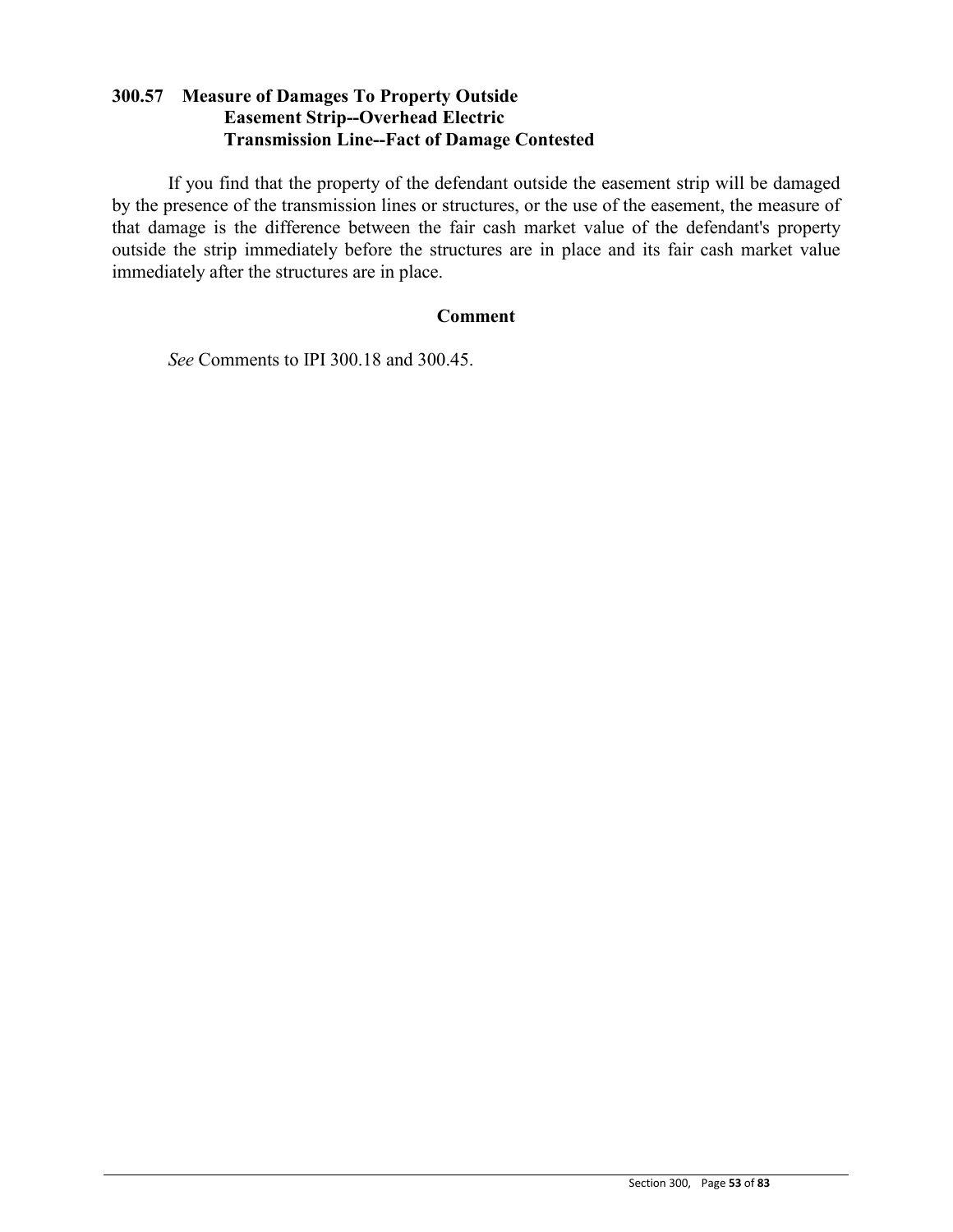## **300.58 Measure of Damages To Property Outside Easement Strip--Overhead Electric Transmission Line--Fact of Damage Admitted--Amount Contested**

The measure of damages to the property of the defendant outside the easement strip is the difference between the fair cash market value of the property immediately before the structures are in place and its fair cash market value immediately after the structures are in place.

### **Comment**

*See* Comments to IPI 300.18 and 300.45.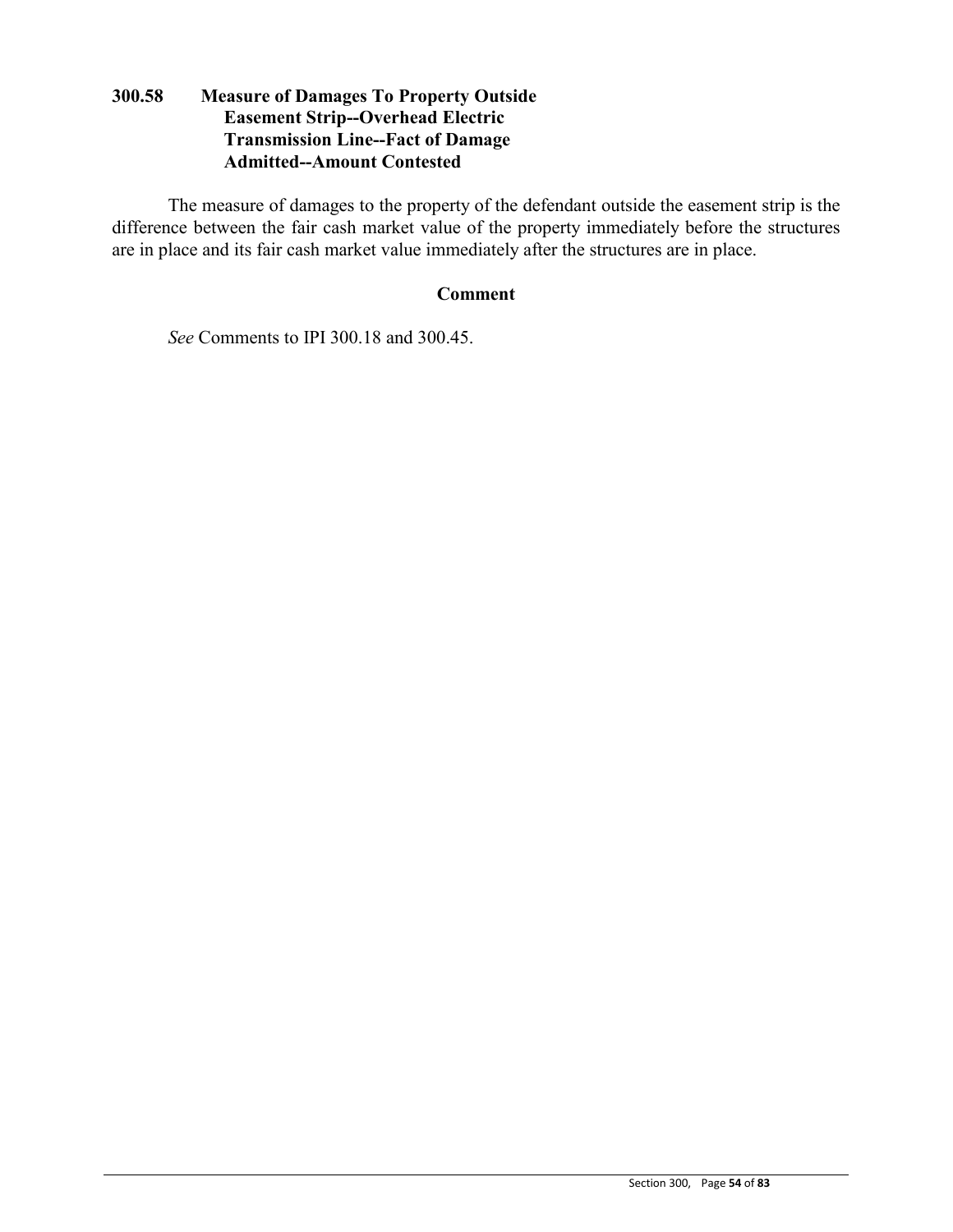## **300.59. Measure of Damages--Entire Fee Interest And Entire Leasehold Taken**

In deciding whether the tenant is entitled to a share of the compensation to be paid for the entire property, you must first determine the fair rental value of the tenant's leasehold. If the fair rental value of the leasehold exceeds the rent agreed upon in the lease, the tenant is entitled to the excess. But if the fair rental value of the leasehold does not exceed the rent, the tenant is not entitled to any share of the compensation.

#### **Notes on Use**

IPI 300.23 should be used with this instruction.

### **Comment**

The case of *Corrigan v. City of Chicago*, 144 Ill. 537, 548; 33 N.E. 746, 749 (1893) established the measure of damages where the entire leasehold is taken:

The measure of the compensation for the estate of the tenant taken is the value of her leasehold estate, subject to the rent covenanted to be paid. If the value exceeds the rental she will be entitled to recover the excess. If it does not exceed the rent reserved, she will receive nothing.

In applying the Corrigan formula, the court in Yellow Cab Co. v. Howard, 243 Ill.App. 263 (1st Dist.1927) determined the lessee's interest as follows:

| Fair rental value per year $(20,160 \text{ sq. ft. } \omega)$ 48& cent; equals | \$9,676.80 |
|--------------------------------------------------------------------------------|------------|
| Lease had 1 3/4 years to run so $$9,676.80 \times 1.75$ equals                 | 16,934.40  |
| Rent at \$6,000 per year for 1.75 years equals                                 | 10,500.00  |
| Difference between value and rent due tenant is                                | 6,434.40   |

The reason the tenant is entitled only to the value of the leasehold in excess of the rent reserved is that, where the entire leasehold is taken, the tenant is relieved of the obligation to pay rent. *Ibid*.

In determining the excess of the fair rental value over the rent agreed upon in the lease, only "*the present value* of the rentals [that would be] required to discharge the rental obligations" shall be considered. *Department of Public Works & Bldgs. v. Metropolitan Life Ins. Co.*, 42 Ill.App.2d 378, 389; 192 N.E.2d 607, 613 (1st Dist.1963) (emphasis added). Thus, in the *Metropolitan Life* case, the lessee was obligated by the terms of the lease to pay \$67.60 semiannually for the next ninety-five years. In calculating the amount of the lessee's damages, the court held that the present value of those rentals at the time of condemnation was "that amount which if placed in an account at compound interest of 5% would be sufficient to permit the lessee to draw out the sum of \$67.60 semi-annually for ninety-five years for purposes of paying rental on the part taken, so that the account and the lease would terminate at the same time." 42 Ill.App.2d at 389-390.

Reduction to present cash value of the lump sum of the rents has long been recognized as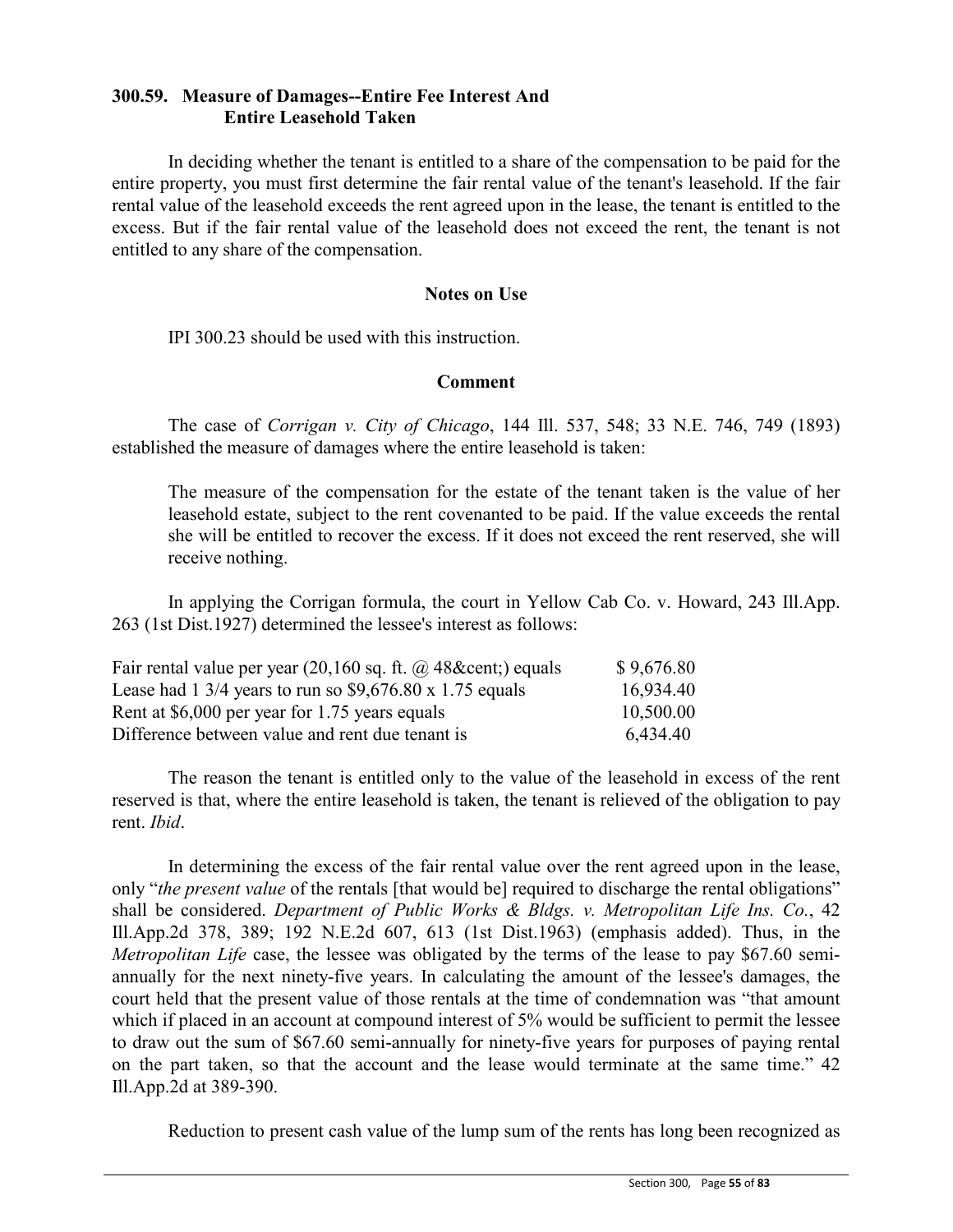inherent in the measure of damages. *Corrigan v. City of Chicago*, 144 Ill. 537, 545; 33 N.E. 746, 748 (1893).

Where only a portion of the leased property is taken, leaving a part susceptible of occupation under the lease, the tenant is not relieved from the payment of the rent reserved for the full term. *Stubbings v. Village of Evanston*, 136 Ill. 37, 43-44; 26 N.E. 577, 578 (1891); *Yellow Cab Co. v. Stafford-Smith Co.*, 320 Ill. 294, 296; 150 N.E. 670, 671 (1926). In that event, the measure of the tenant's damages is the present worth of the reserved rental attributable to the portion of the leasehold estate taken plus any "bonus" attributable to that portion. *Department of Public Works & Bldgs. v. Metropolitan Life Ins. Co.*, 42 Ill.App.2d 378, 389; 192 N.E.2d 607, 612, 613 (1st Dist.1963). *See also Peoria, B. & C. Traction Co. v. Vance*, 234 Ill. 36, 41; 84 N.E. 607, 609 (1908).

Where the entire tract covered by the lease is not taken, but the part remaining is not susceptible of occupation for a purpose substantially similar to the one for which the property was leased, the rule is the same as if the entire tract were taken. *Yellow Cab Co. v. Howard*, 243 Ill.App. 263, 280 (1st Dist.1927).

In *Department of Public Works & Bldgs. v. Blackberry Union Cemetery*, 32 Ill.App.3d 62, 65; 335 N.E.2d 577, 579-580 (2d Dist.1975), the court held where there is a partial condemnation of a tenant's leasehold, that the test is the fair rental value of leasehold taken, less the rent.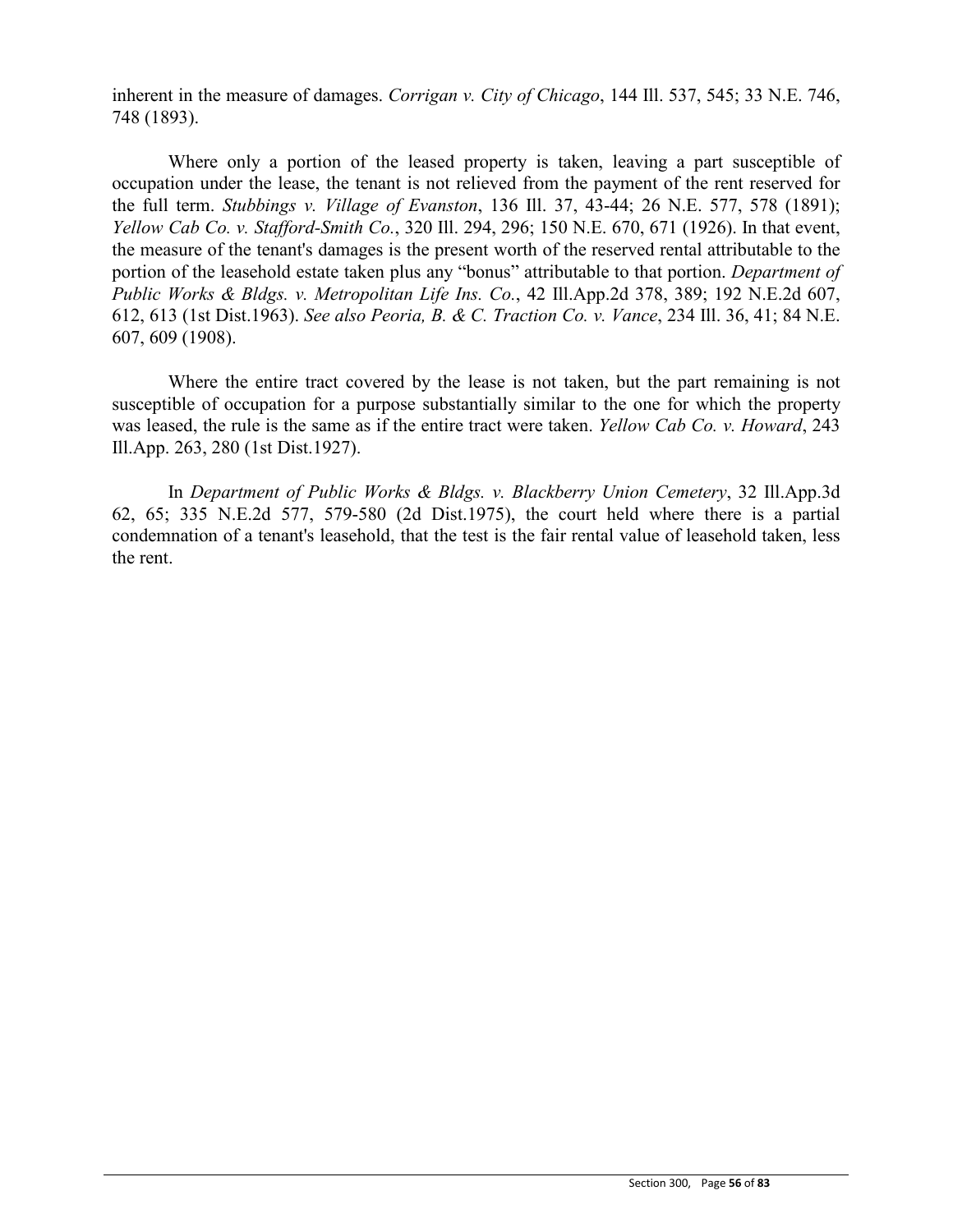### **300.60 Measure of Damages--Leasehold The Only Interest Taken— Tenant's Right To Compensation Contested**

In deciding whether the defendant is entitled to compensation for the taking of his leasehold interest, you must first determine the fair rental value of the defendant's leasehold. If the fair rental value of the leasehold exceeds the rent agreed upon in the lease, the defendant is entitled to the excess. But if, on the other hand, the fair rental value of the leasehold does not exceed the rent, the defendant is not entitled to compensation.

### **Notes on Use**

IPI 300.24 should be used with this instruction.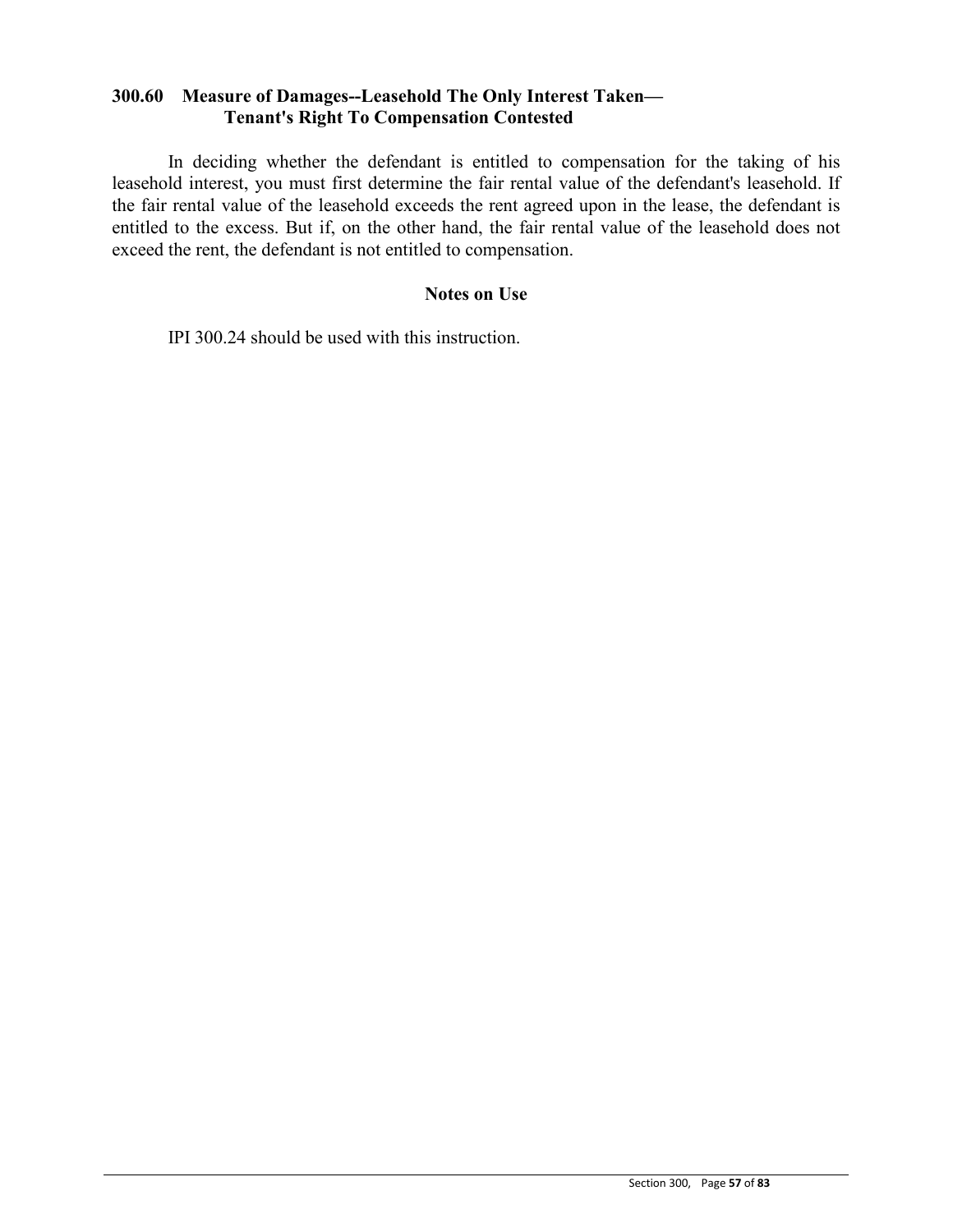### **300.61 Range of Verdict**

The amount of your verdict must be within the range of the evidence. It cannot be more than the highest figure nor less than the lowest figure testified to by the witnesses.

#### **Comment**

A verdict which exceeds the maximum amount of damages and compensation testified to by the witnesses or a verdict which is less than the minimum amount of damages and compensation testified to by the witnesses cannot stand even though the jury may have viewed the premises. *Peoria Gaslight & Coke Co. v. Peoria Terminal Ry. Co.*, 146 Ill. 372, 381; 383, 34 N.E. 550, 552 (1893) (instruction that permitted the jury to base its award on a view of the premises provided it had considered the other testimony in the case held to be reversible error); *Forest Preserve District v. Kelley*, 69 Ill.App.3d 309, 319; 387 N.E.2d 368, 376; 25 Ill.Dec. 712, 720 (2d Dist.1979) (where the verdict was within the range of the evidence and the jury had viewed the premises, the verdict was not a mistake); *Forest Preserve District v. Folta*, 377 Ill. 158, 36 N.E.2d 264 (1941) (verdict which exceeded range set aside); *Central Illinois Public Service Co. v. Rider*, 12 Ill.2d 326, 329; 146 N.E.2d 48, 50 (1957) (verdict which exceeded range set aside).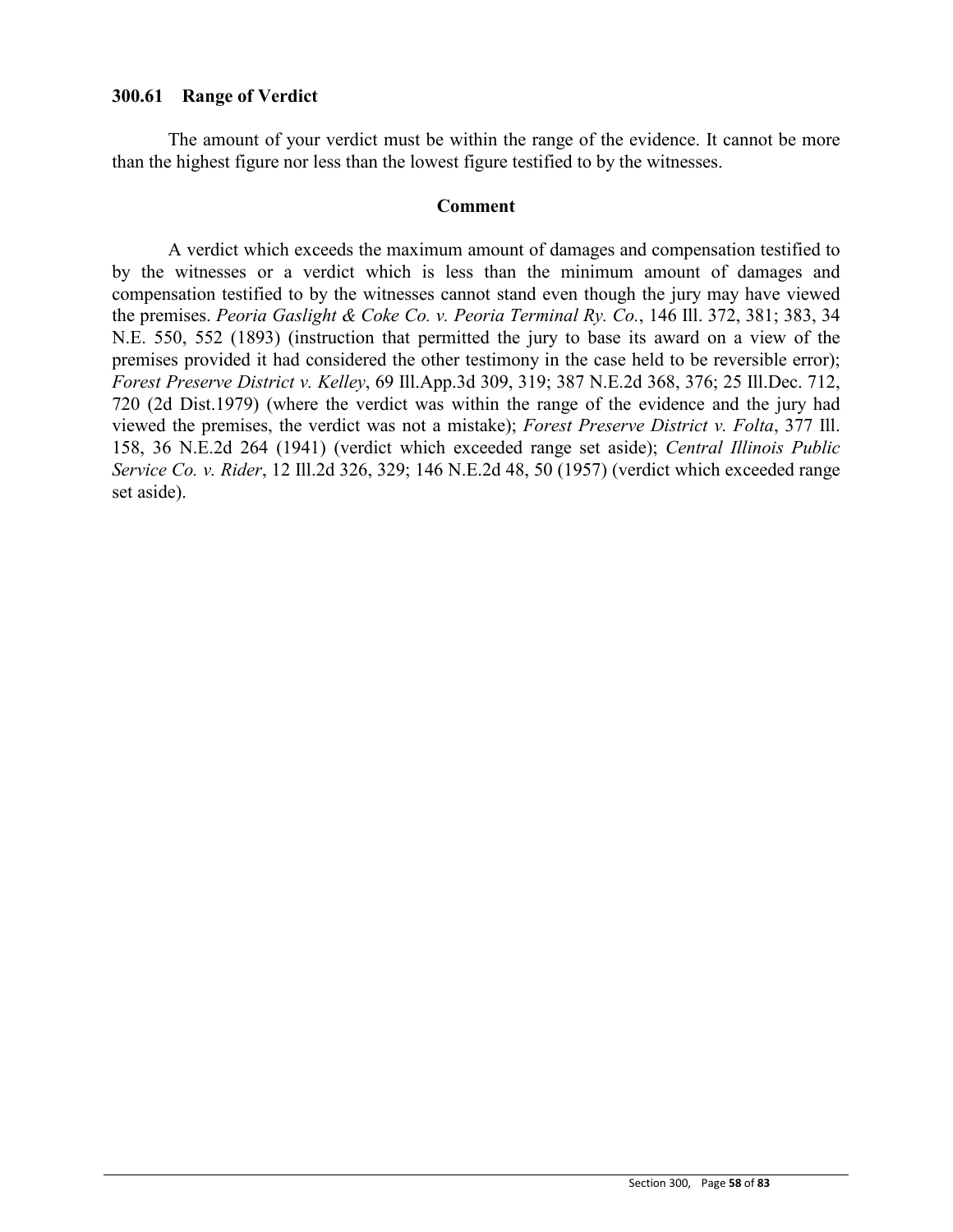## **300.70 Instruction On Use of Verdict Forms--Just Compensation--Fact of Damage To Remainder Contested--Single Tract**

When you retire to the jury room you will first select a foreperson. He or she will preside during your deliberations.

Your verdict must be unanimous.

Forms of verdicts are supplied with these instructions. After you have reached your verdict, fill in and sign the appropriate form and return it into court. Your verdict must be signed by each of you. You should not write or mark upon this or any of the other instructions given to you by the court.

When you have determined the just compensation to be paid for the property taken, you will complete Verdict Form A.

You will also decide whether there are damages to the remainder, and if you find there are damages to the remainder, then you will complete Verdict Form B.

If you find that there [is] [will be] no damage to the remainder, write the word "none" in the blank on the verdict form.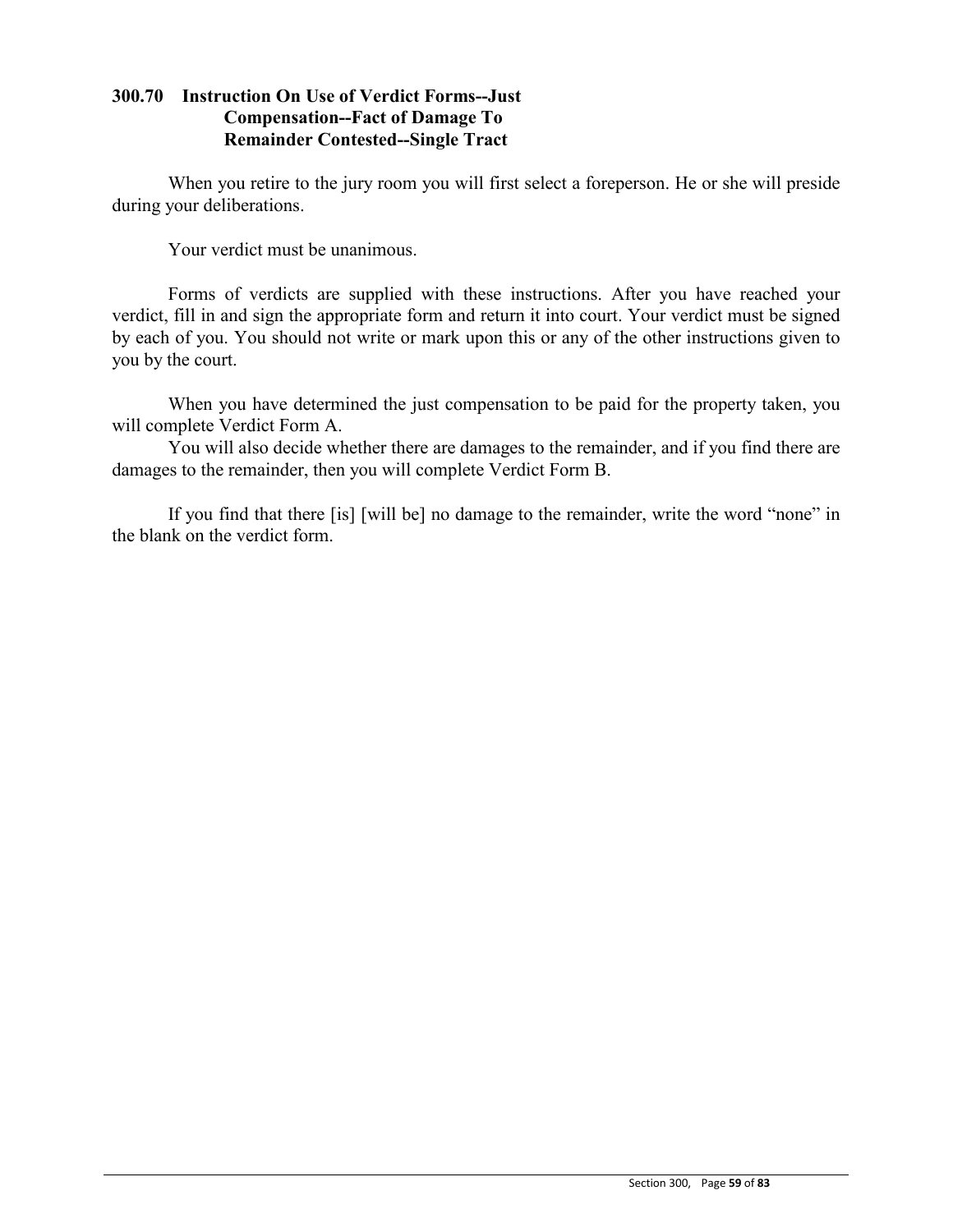## **300.70.1 Forms of Verdict--Just Compensation--Fact of Damage to Remainder Contested--Single Tract**

### **Verdict Form A**

We, the jury, find the just compensation to be paid to the defendant for the taking of his property to be  $\qquad$  \$.

[*Signature Lines*]

# **Verdict Form B**

We, the jury, further find the damages to the remainder to be \_\_\_\_\$. [*Signature Lin*es]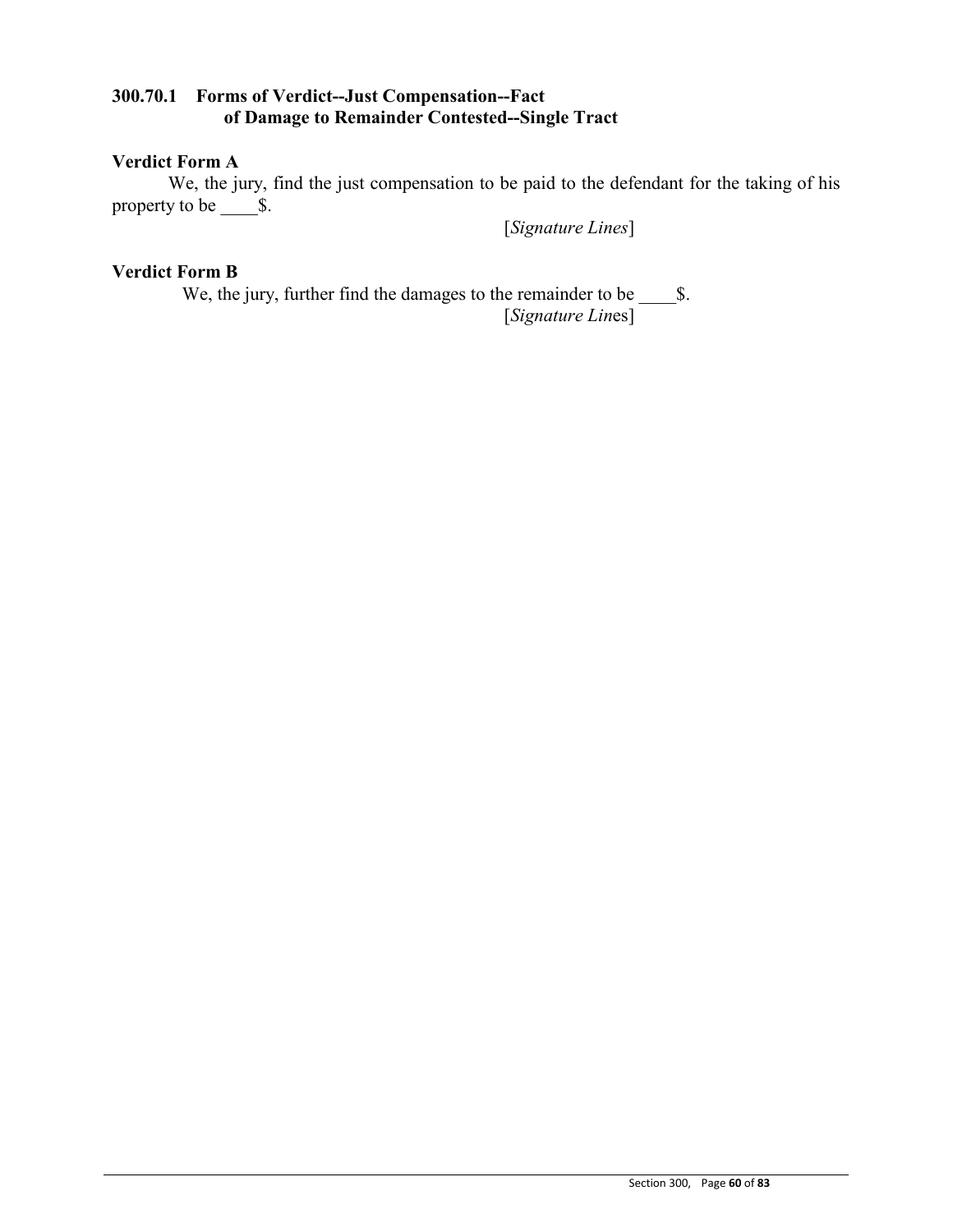## **300.71 Instruction On Use of Verdict Form--Just Compensation— Fact of Damage To Remainder Not Contested--Single Tract**

When you retire to the jury room you will first select a foreperson. He or she will preside during your deliberations.

Your verdict must be unanimous.

A verdict form is supplied with these instructions. After you have reached your verdict, fill in and sign the verdict form and return it into court. Your verdict must be signed by each of you. You should not write or mark upon this or any of the other instructions given to you by the court.

When you have determined the just compensation to be paid for the property taken, you will complete the verdict form.

> [When reading this instruction, the court should now say, "which reads as follows:" and should then read the verdict form to the jury.]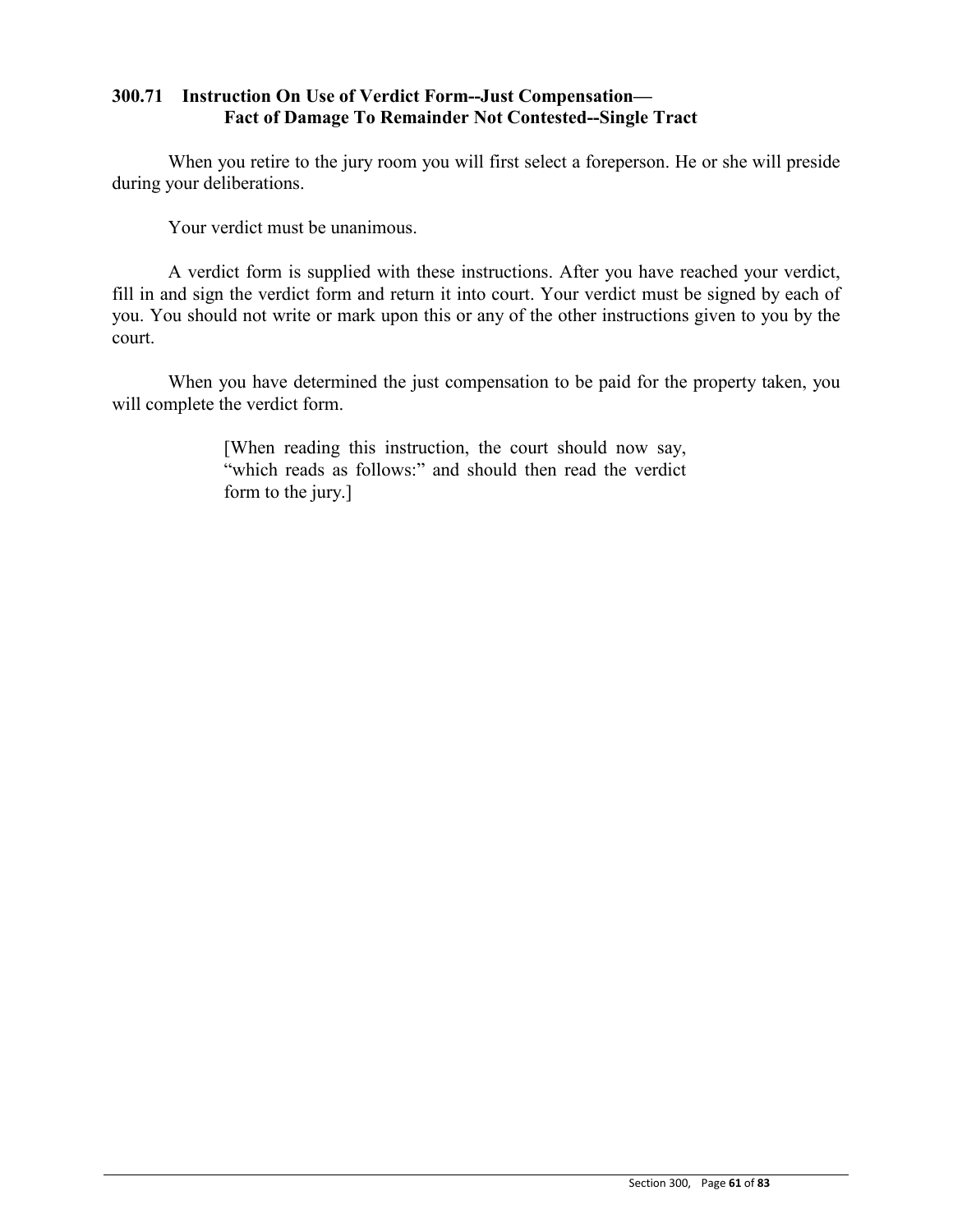## **300.71.1 Form of Verdict--Just Compensation—Fact of Damage to Remainder Not Contested— Single Tract**

### **Verdict Form** \_\_\_\_

We, the jury, find the just compensation to be paid to the defendant for the taking of his property to be \$

We further find the damages to the remainder to be \$.

[*Signature Lines*]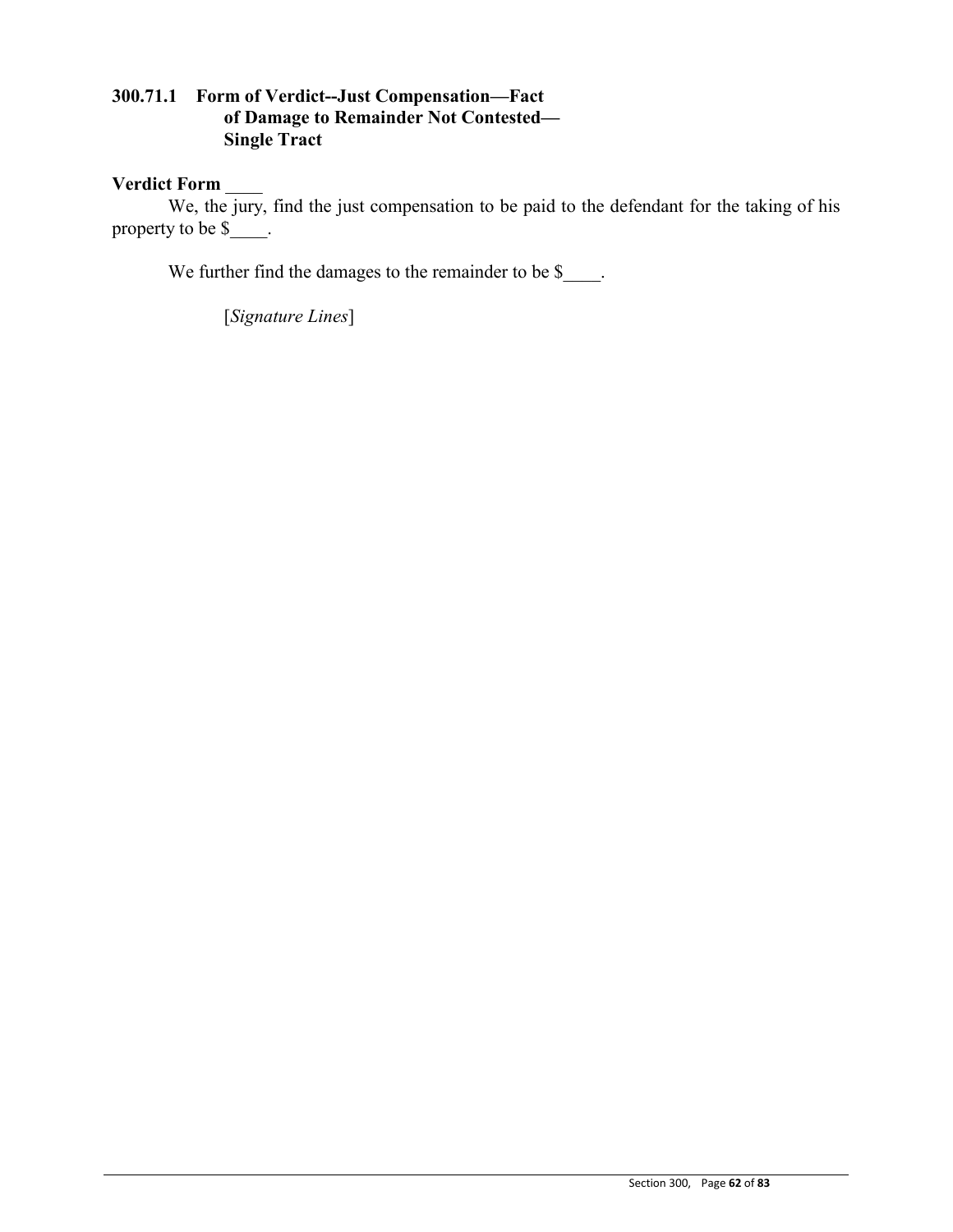## **300.72 Instruction On Use of Verdict Forms--Just Compensation--Fact of Damage To Remainder Not Contested Or Contested— Multiple Tracts**

When you retire to the jury room you will first select a foreperson. He or she will preside during your deliberations.

Your verdict must be unanimous.

Forms of verdicts are supplied with these instructions. After you have reached your verdict, fill in and sign the appropriate forms and return them into court. Your verdicts must be signed by each of you. You should not write or mark upon this or any of the other instructions given to you by the court.

You are to return a separate verdict form for each tract of property involved in this case. A separate verdict form for each tract will be furnished to you for that purpose. Each form will be marked with the name of the tract and the defendant to which the form applies.

When you have determined the just compensation to be paid for each tract taken, you will complete the appropriate verdict form.

You will also decide [whether there is] [the amount of the] damage to the remainder [, and if so, the amount of that damage]. You will then complete the appropriate verdict form for each remainder.

[If you find there (is) (will be) no damage to a remainder, write the word "None" in the blank on the appropriate form.]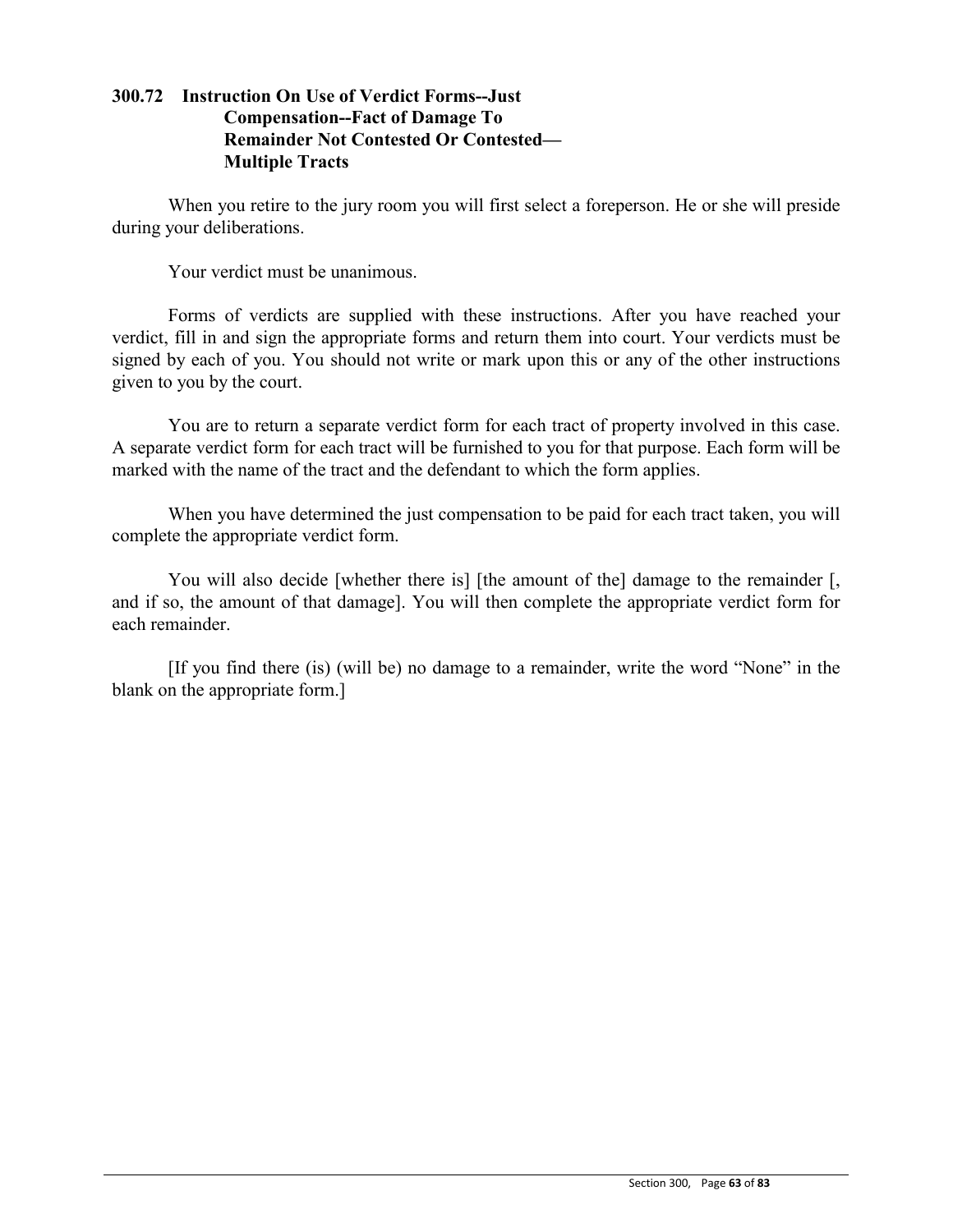## **300.72.1 Forms of Verdict--Just Compensation--Fact of Damage to Remainder Not Contested or Contested--Multiple Tracts**

## **Verdict Form--Part Taken**

We, the jury, find the just compensation to be paid to the defendant [defendant's name] for the taking of his property [insert identifying name or number of part taken] to be \$

[*Signature Lines*]

### **Verdict Form--Damage to Remainder**

We, the jury, find the just compensation to be paid to the defendant [defendant's name] for the remainder of his property [insert identifying name or number of remainder] to be \$

[*Signature Lines*]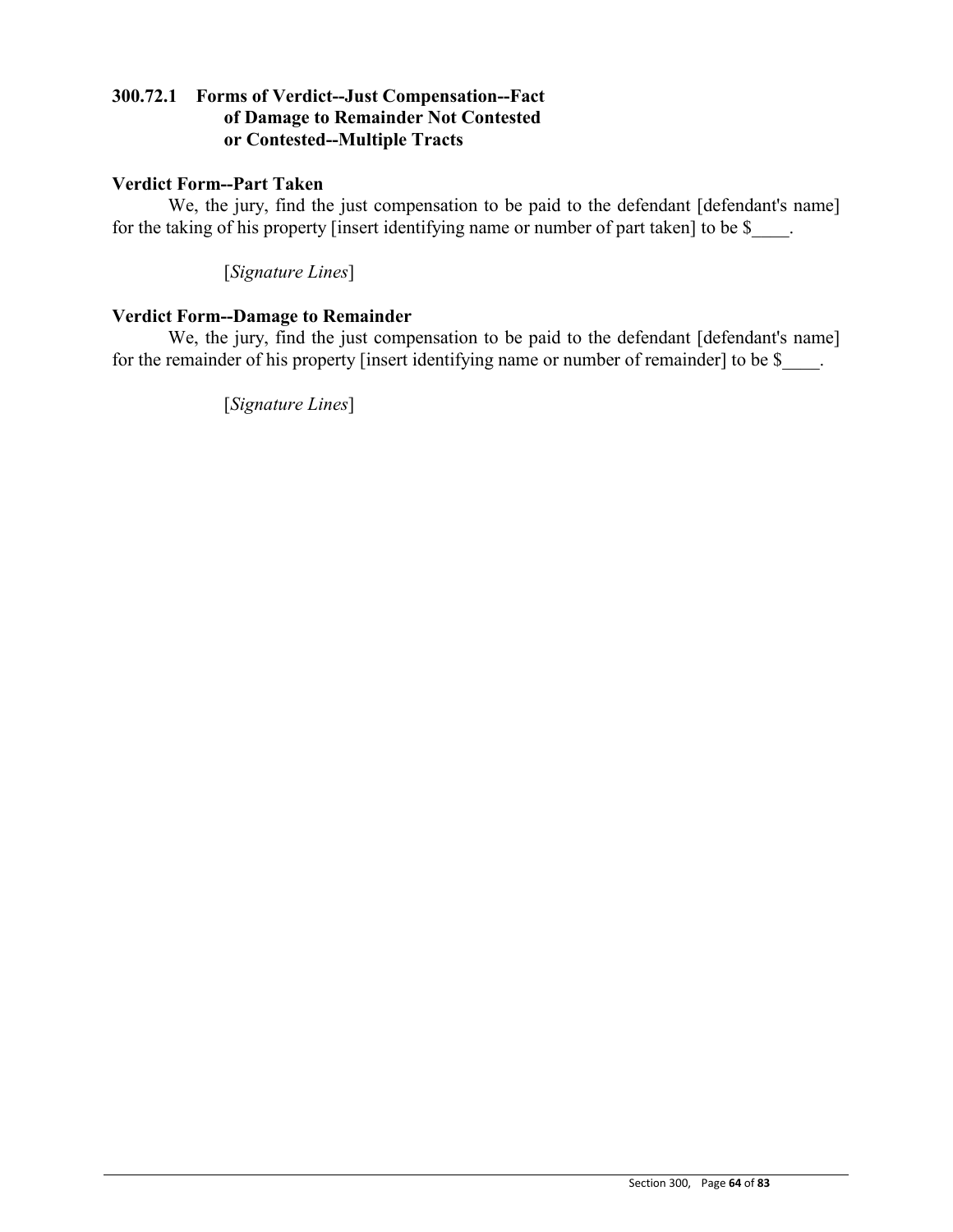## **300.73 Instruction On Use of Verdict Forms— Easement Strip--Underground Pipeline Or Cable--Damage To Land Outside Strip Not Contested Or Contested**

When you retire to the jury room you will first select a foreperson. He or she will preside during your deliberations.

Your verdict must be unanimous.

Forms of verdicts are supplied with these instructions. After you have reached your verdict, fill in and sign the appropriate forms and return them into court. Your verdicts must be signed by each of you. You should not write or mark upon this or any of the other instructions given to you by the court.

When you have determined the damage to the property within the easement strip, you will complete the appropriate verdict form.

You will also decide [whether there is] [the amount of the] damage to the defendant's property outside the easement strip [, and if so, the amount of that damage].

[If you find there (is) (will be) no damage to the property outside the easement strip, write the word "None" in the blank on the appropriate form.]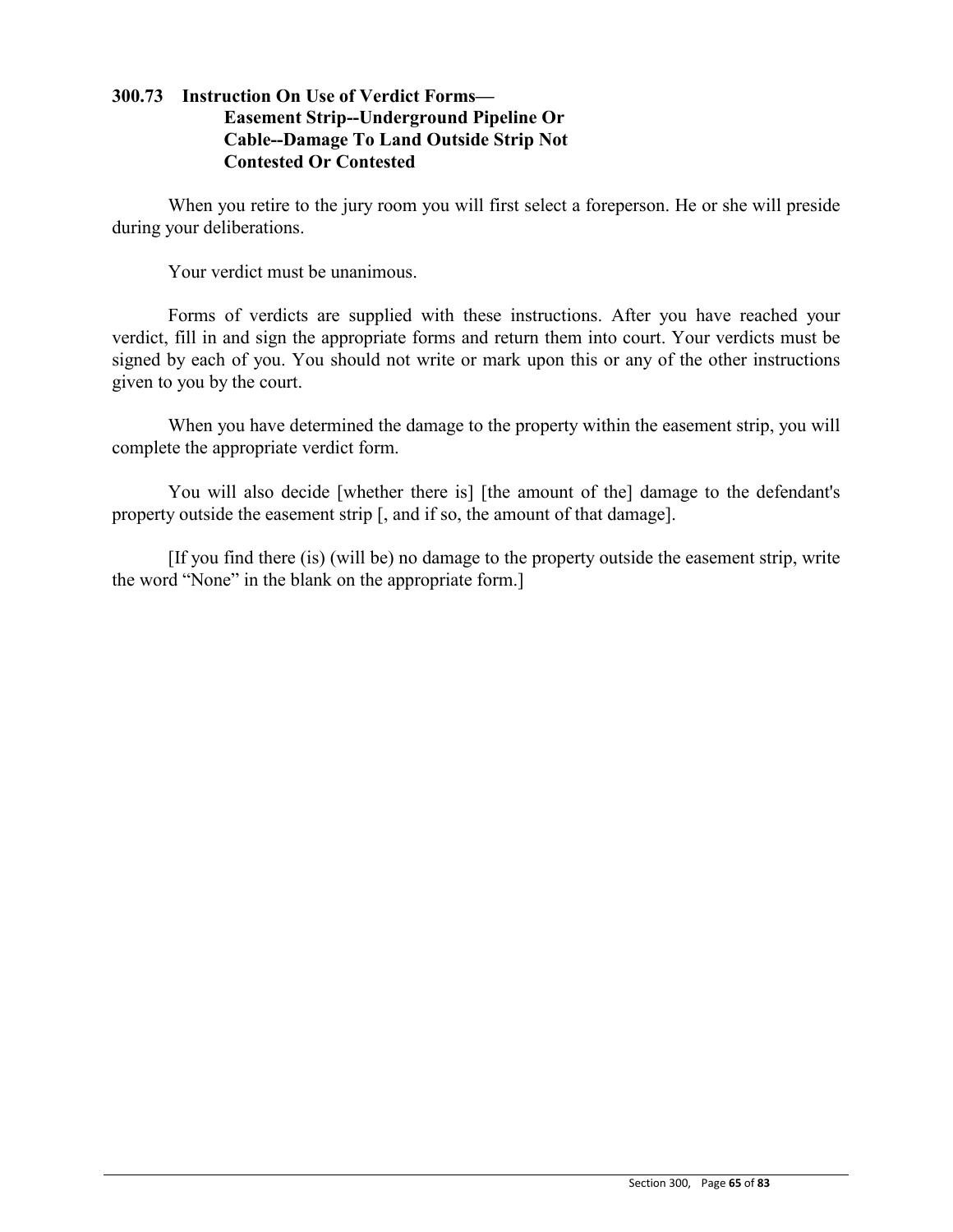## **300.73.1 Forms of Verdict--Easement Strip— Underground Pipeline or Cable--Damage to Land Outside Strip Not Contested or Contested**

### **Verdict Form--Damage to Property Within the Easement Strip**

We, the jury, find the damages to be paid to the defendant defendant's name for the damage to his property within the easement strip identify easement strip by name and number to be  $\frac{\ }{2}$ .

[*Signature Lines*]

### **Verdict Form--Damage to Property Outside the Easement Strip**

We, the jury, find the damages to be paid to the defendant defendant's name for the damage to his property outside the easement strip identify property outside the easement strip by name and number to be \$

[*Signature Lines*]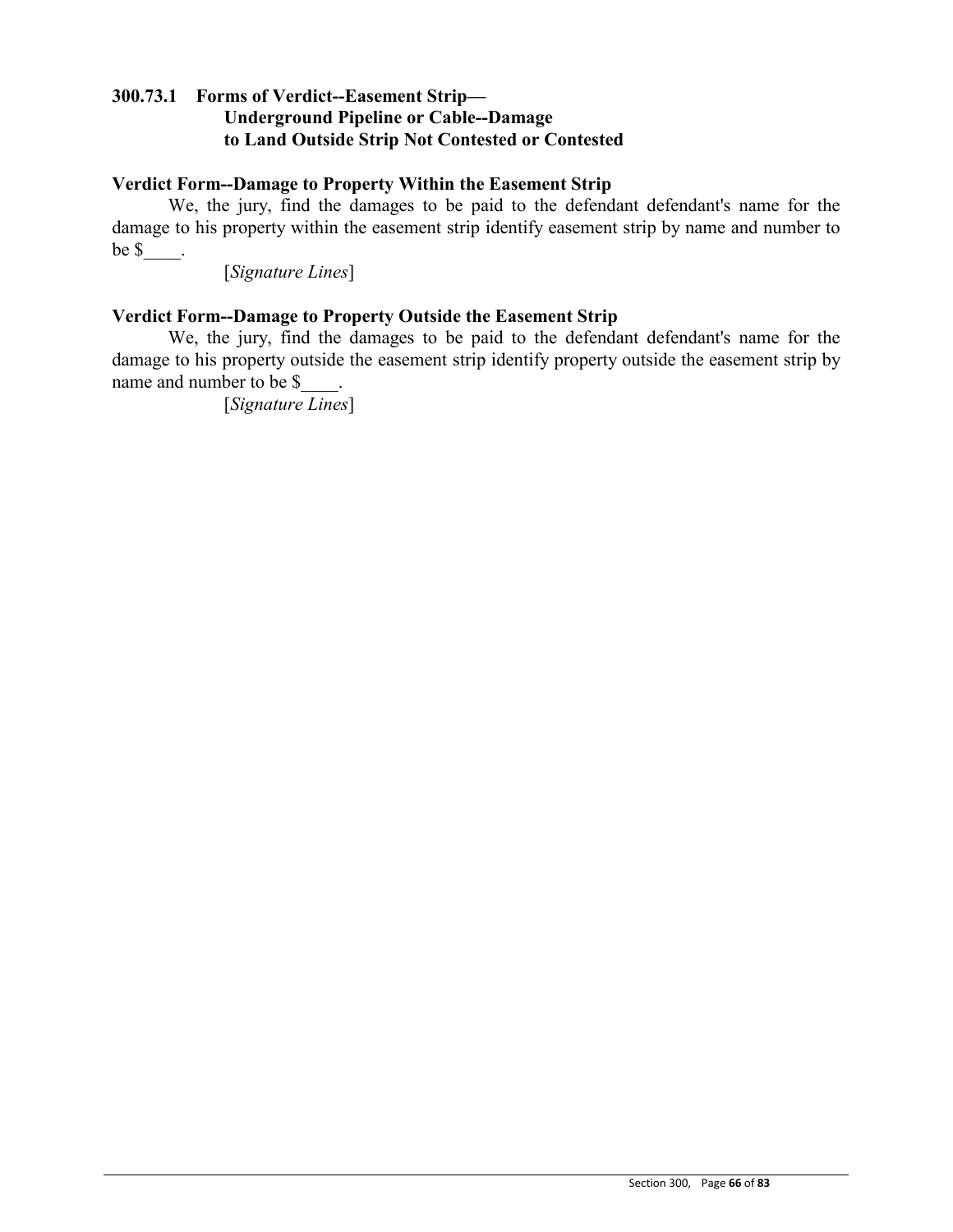## **300.74 Instruction On Use of Verdict Forms— Overhead Electric Transmission Line Case— Damage To Easement Strip Not Contested Or Contested— Damage To Land Outside Strip Not Contested Or Contested**

When you retire to the jury room you will first select a foreperson. He or she will preside during your deliberations.

Your verdict must be unanimous.

Forms of verdicts are supplied with these instructions. After you have reached your verdict, fill in and sign the appropriate forms and return them into court. Your verdicts must be signed by each of you. You should not write or mark upon this or any of the other instructions given to you by the court.

When you have determined the just compensation to be paid to the defendant for his part of the property which is occupied by the structures supporting the transmission lines, you will complete the appropriate verdict form.

> [When reading this instruction, the court should now say, "This verdict form reads as follows:" and should then read the corresponding verdict form to the jury.]

You will also decide [whether there is] [the amount of the] damage to that part of the easement strip not occupied by the structures [, and if so, the amount of that damage].

> [When reading this instruction, the court should now say, "This verdict form reads as follows:" and should then read the corresponding verdict form to the jury.]

[If you find there (is) (will be) no damage to that part of the easement strip not occupied by the structures, write the word "None" in the blank on the appropriate form.]

You will also decide [whether there is] [the amount of the] damage to the defendant's property outside the easement strip [, and if so, the amount of that damage].

> [When reading this instruction, the court should now say, "This verdict form reads as follows:" and should then read the corresponding verdict form to the jury.]

[If you find there (is) (will be) no damage to the defendant's property outside the easement strip, write the word "None" in the blank on the appropriate form.]

### **Notes on Use**

Where there is no damage claimed to the land outside the easement strip, omit the paragraphs that deal with that type of damage.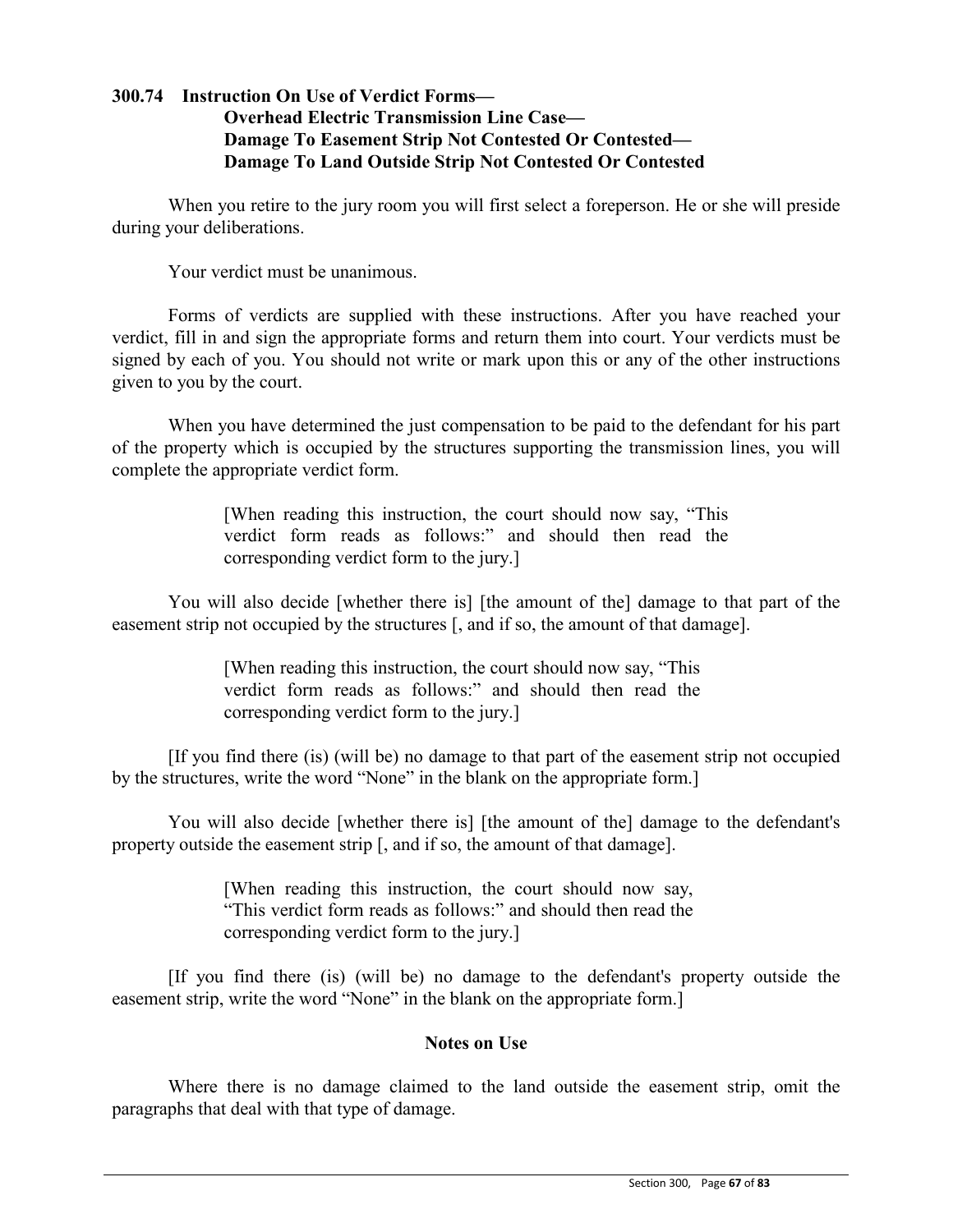Use the bracketed material in accordance with whether damage to the part of the easement strip not occupied by the structures and to the part of the property lying outside the easement strip is contested or not contested.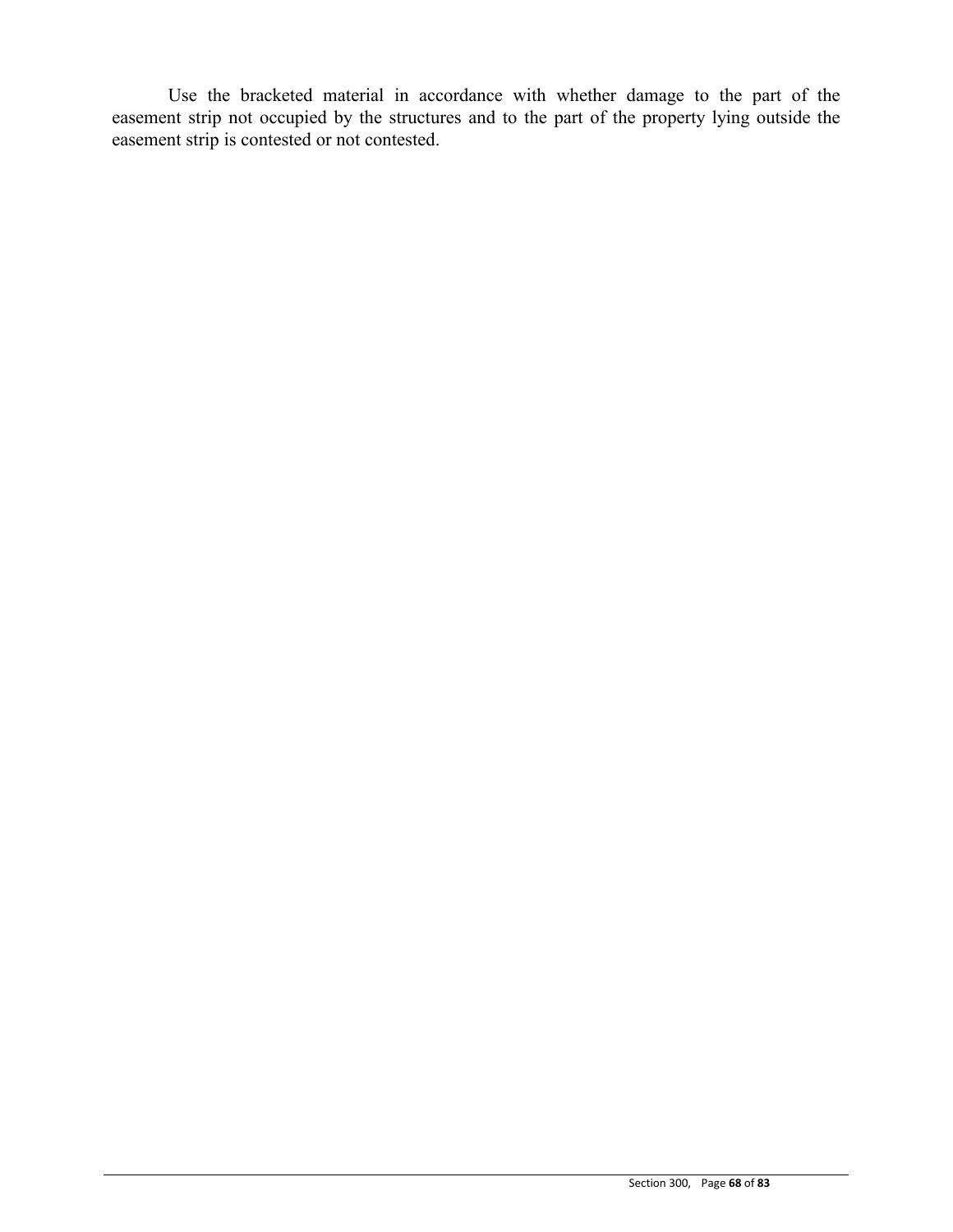## **300.74.1 Forms of Verdict--Overhead Electric Transmission Line Case--Damage to Easement Strip Not Contested or Contested--Damage to Land Outside Strip Not Contested or Contested**

### **Verdict Form--Property Occupied by Structures**

We, the jury, find the just compensation to be paid to the defendant [defendant's name] for the taking of that part of his property which is occupied by the structures supporting the transmission lines identify property occupied by structures by name and number to be \$

[*Signature Lines*]

### **Verdict Form--Damage to Easement Strip Not Occupied by Structures**

We, the jury, find the damages to be paid to the defendant [defendant's name] for the damage to that part of the easement strip which is not occupied by the structures supporting the transmission lines [identify part of easement strip not occupied by structures by name and number] to be \$\_\_\_\_.

[Signature Lines]

#### **Verdict Form--Damage to Property Outside the Easement Strip**

We, the jury, find the damages to be paid to the defendant [defendant's name] for the damage to his property outside the easement strip [identify property outside the easement strip by name and number] to be \$.

[Signature Lines]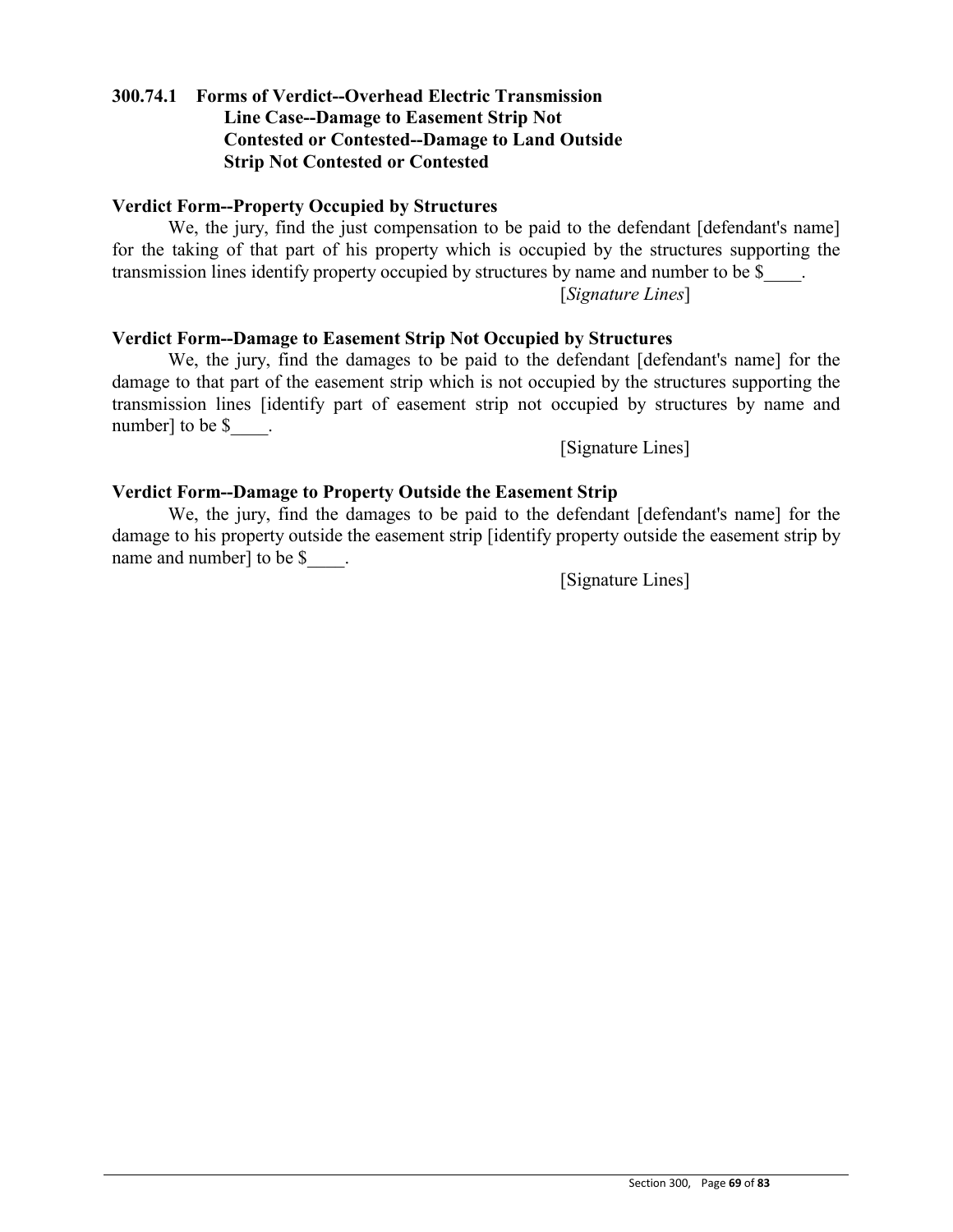## **300.75 Instruction On Use of Verdict Forms--Just Compensation— Total Taking of Fee--Total Taking of Leasehold— Tenant's Share Contested**

When you retire to the jury room you will first select a foreperson. He or she will preside during your deliberations.

Your verdict must be unanimous.

Forms of verdicts are supplied with these instructions. After you have reached your verdict, fill in and sign the appropriate forms and return them into court. Your verdicts must be signed by each of you. You should not write or mark upon this or any of the other instructions given to you by the court.

When you have determined the total just compensation to be paid for the property taken, you will complete the appropriate verdict form.

> [When reading this instruction, the court should now say, "This verdict form reads as follows:" and should then read the corresponding "total just compensation" verdict form to the jury.]

You will also decide whether the tenant is entitled to a share of that compensation, and, if so, the amount of the tenant's share. You will then complete the appropriate verdict form for the tenant.

> [When reading this instruction, the court should now say, "These verdict forms read as follows:" and should then read the corresponding tenant verdict forms to the jury.]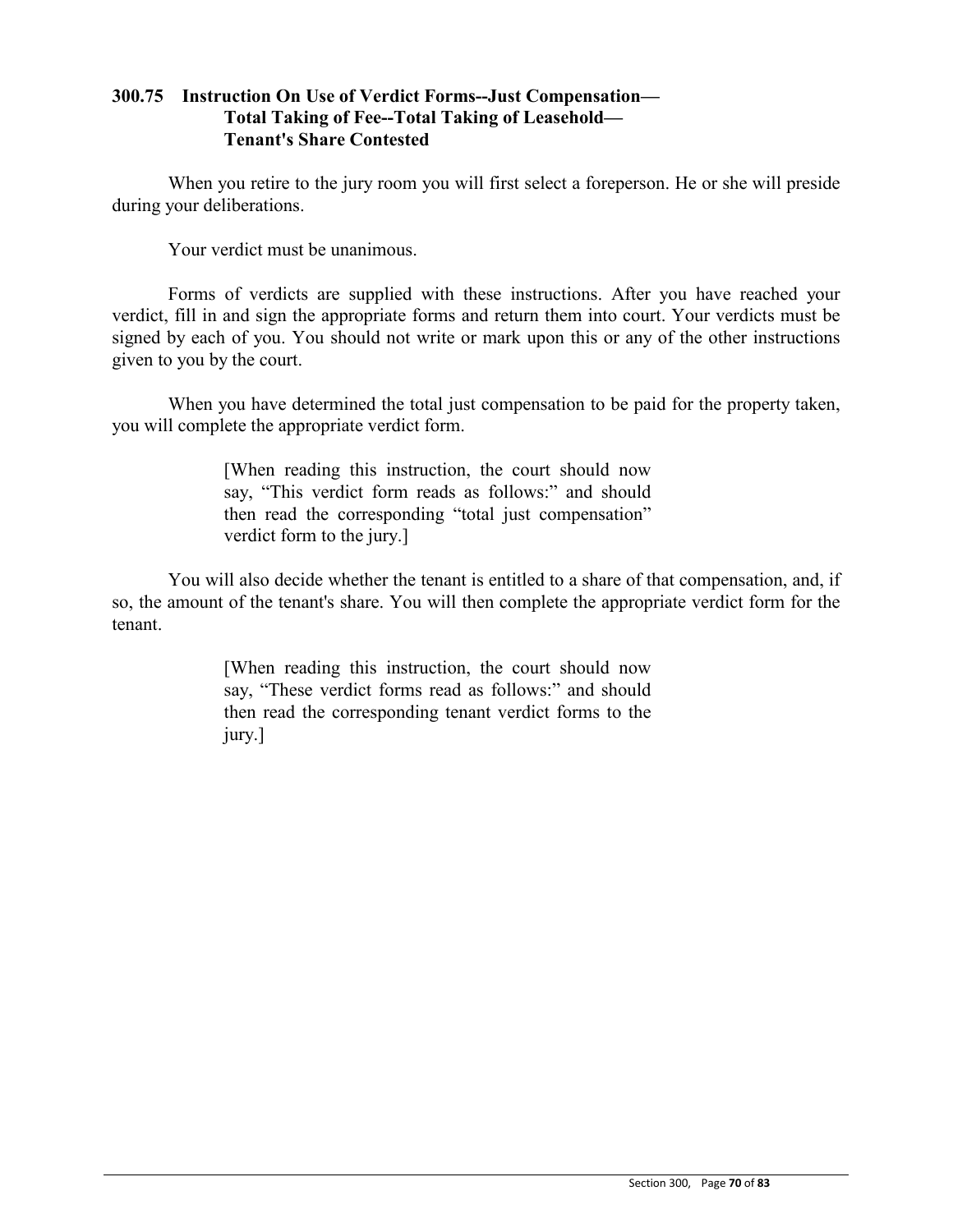### **300.75.1 Forms of Verdict--Just Compensation--Total Taking of Fee--Total Taking of Leasehold--Tenant's Share Contested**

### **Verdict Form--Total Just Compensation**

We, the jury, find the just compensation to be paid to the defendant [defendant's name] for the taking of his property insert identifying name or number of property taken to be \$ [*Signature Lines*]

### **Verdict Form--Tenant Entitled to Share Compensation**

We, the jury, find that the tenant [tenant's name] is entitled to share in the total just compensation. We further find the tenant's share of the total just compensation to be \$  $\,$ , said amount to be deducted from the total just compensation to be paid to the defendant [defendant's name].

[Signature Lines]

### **Verdict Form--Tenant Not Entitled to Share Compensation**

We, the jury, find that the tenant [tenant's name] is not entitled to share in the total just compensation.

[Signature Lines]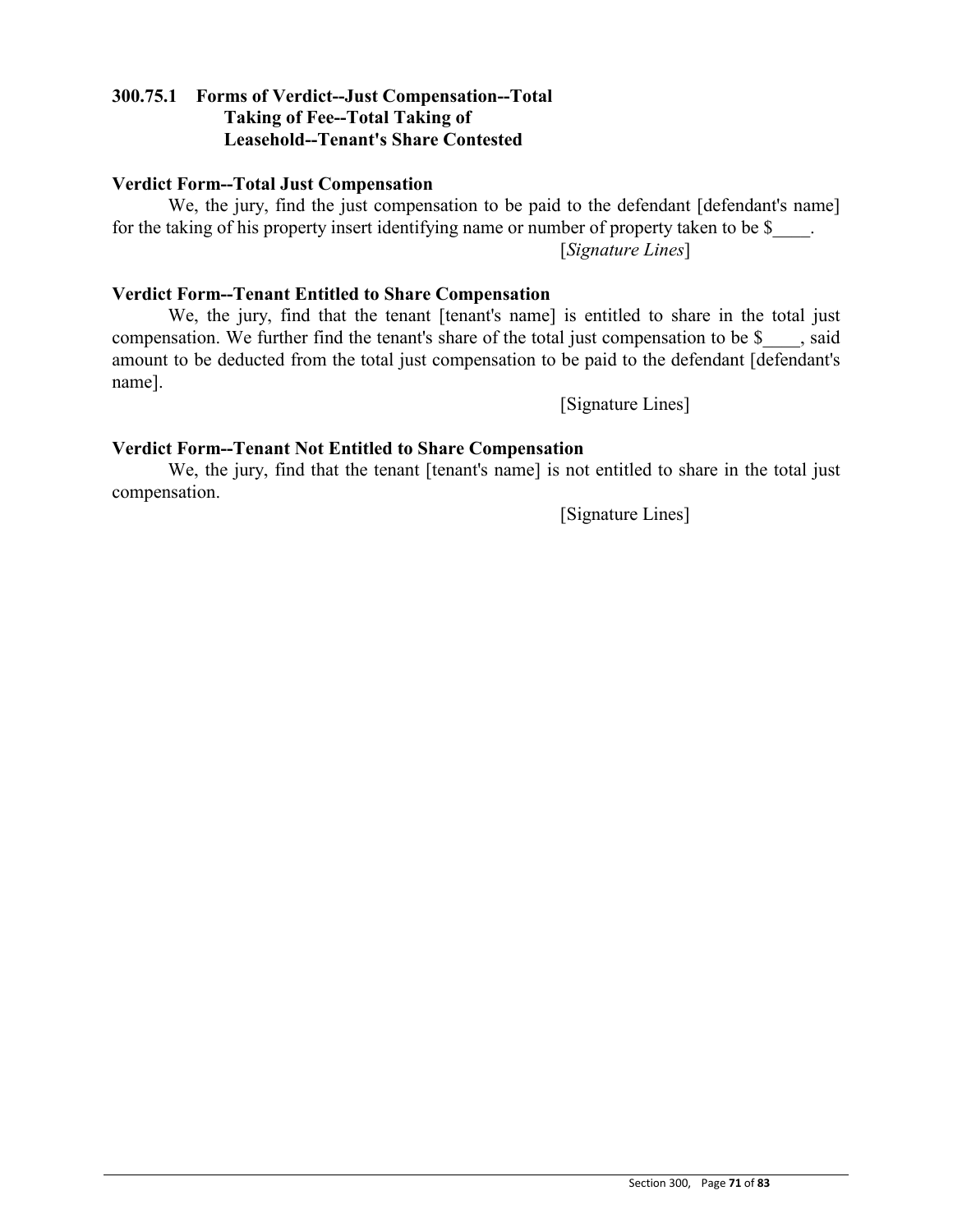# **300.76 Instruction On Use of Verdict Form--Total Taking of Leasehold--Leasehold The Only Interest Taken**

When you retire to the jury room you will first select a foreperson. He or she will preside during your deliberations.

Your verdict must be unanimous.

A verdict form is supplied with these instructions. After you have reached your verdict, fill in and sign the verdict form and return it into court. Your verdict must be signed by each of you. You should not write or mark upon this or any of the other instructions given to you by the court.

You will decide whether the defendant [defendant-tenant's name] is entitled to compensation, and, if so, the amount of that compensation. You will then complete the verdict form.

> [When reading this instruction, the court should now say, "which reads as follows:" and should then read the verdict form to the jury.]

If you find that the defendant is entitled to compensation for the taking of his leasehold interest, insert the amount in the blank in the form. If you find that the defendant is not entitled to compensation for the taking of his leasehold interest, insert the word "None" in the blank in the form.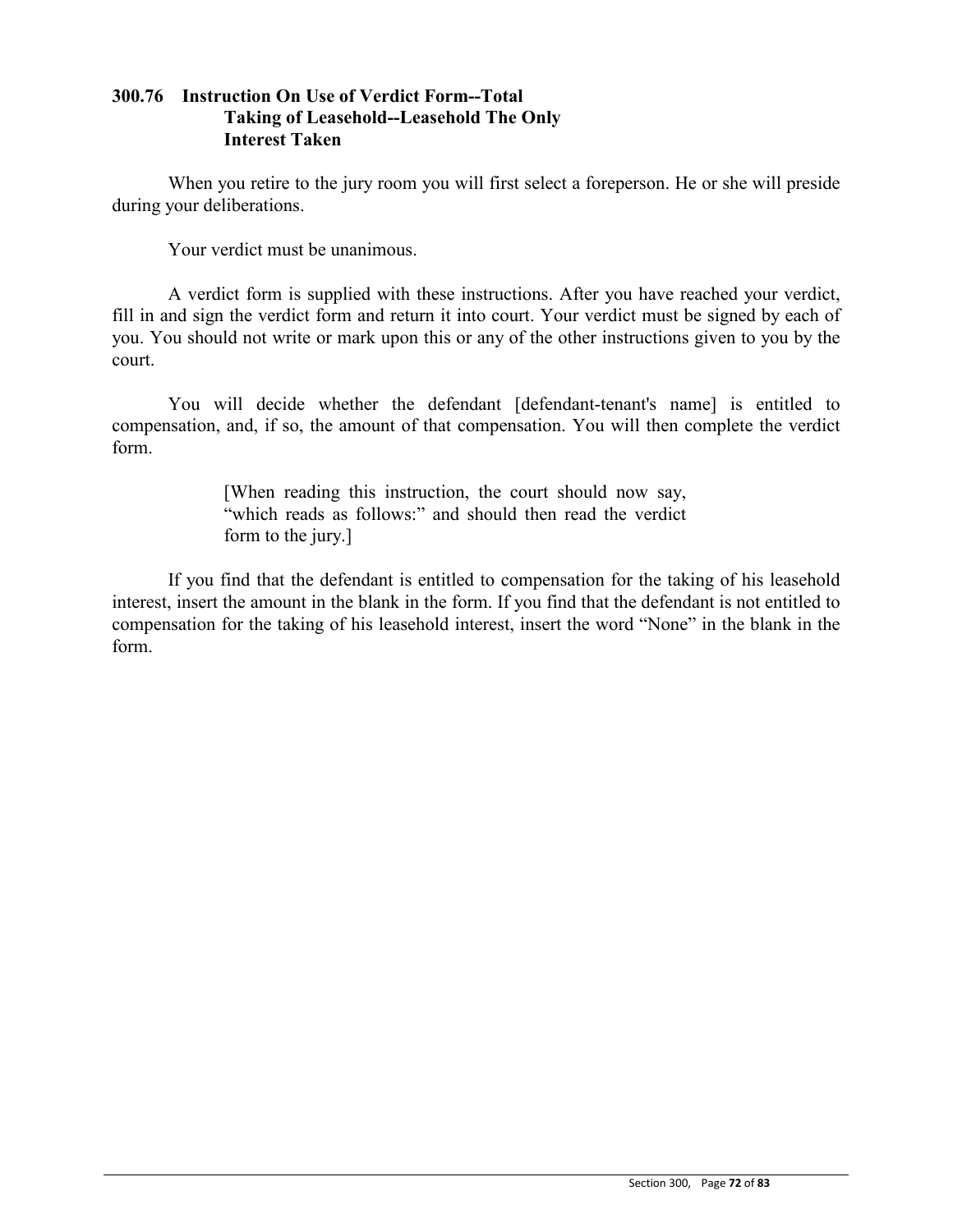# **300.76.1 Form of Verdict--Just Compensation--Total Taking of Leasehold--Leasehold the Only Interest Taken**

# **Verdict Form--Leasehold Interest Only**

We, the jury, find the just compensation to be paid to the defendant [defendant-tenant's name] for the taking of his leasehold [insert identifying name or number of property taken] to be  $S$ \_\_\_\_\_\_.

[Signature Lines]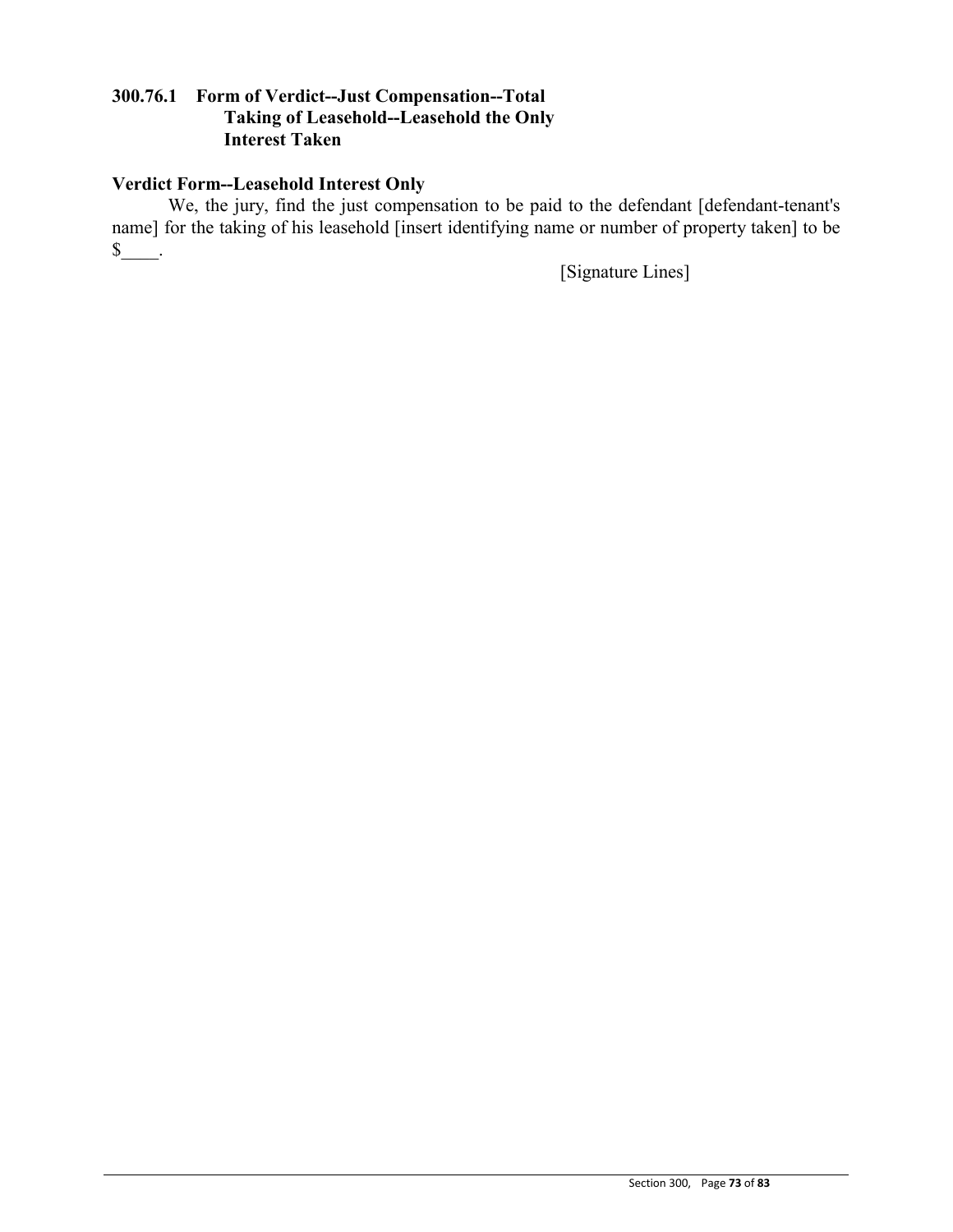# **300.80 Just Compensation Definition**

When I use the words "Just Compensation" for the defendant's property which [will be] [has been] taken, I mean the fair cash market value of the property at its highest and best use [on insert filing date of complaint].

## **Notes on Use**

The past tense should be used when the property has been taken under the "Quick Take" provision of the Eminent Domain Act, 735 ILCS 5/7-103 (1994).

There are two situations when the instruction might have to be modified: (1) when the property owner seeks to show depreciation in the value of the property prior to the filing which was proximately caused by the public improvement; and (2) when the property owner seeks to show a substantial appreciation in the value of the property between the time the complaint is filed and the time of trial. *See* the discussion of the *City of Rock Island* and *Kirby Forest Industries* cases in the Comment below.

## **Comment**

The constitution provides that "[p]rivate property shall not be taken or damaged for public use without just compensation as provided by law." Ill. Const. Art. 1, §15 (1970). This requirement is repeated in the Eminent Domain Act. 735 ILCS 5/7-101 to 7-129 (1994). Definitions of "just compensation" have ranged from the "amount of money necessary to put him in as good condition financially as he was with the ownership of the property," *People ex rel. Director of Finance v. Young Women's Christian Ass'n*, 74 Ill.2d 561, 572; 387 N.E.2d 305, 311; 25 Ill.Dec. 649, 655 (1979), to a "sum of money that is the equivalent of the value of the property." *Chicago Land Clearance Comm'n v. Darrow*, 12 Ill.2d 365, 371-372; 146 N.E.2d 1, 5 (1957). But despite differences in definition, the applied measure of just compensation has been constant. The value to the owner of the property taken or damaged for his particular purposes, or its value to the condemnor for some special use, have been rejected in favor of the market value of the property at the highest and best use to which it is adapted. *City of Chicago v. Harrison-Halsted Building Corp.*, 11 Ill.2d 431, 143 N.E.2d 40 (1957); *Peoples Gas Light & Coke Co. v. Buckles*, 24 Ill.2d 520, 531-532; 182 N.E.2d 169, 176 (1962), *appeal dism'd, cert. denied*, 371 U.S. 185, 83 S.Ct. 266, 9 L.Ed.2d 227 (1962); *Department of Public Works & Bldgs. v. Association of Franciscan Fathers*, 44 Ill.App.3d 49, 57-58; 360 N.E.2d 70, 77-78; 4 Ill.Dec. 323, 331-332 (1976), s24 *aff'd*, 69 Ill.2d 308, 314-19; 371 N.E.2d 616, 618-620; 13 Ill.Dec. 681, 683-85 (1977)

Defining just compensation for the jury in terms of the "richer or poorer" test is not recommended. *See* Comment to IPI 300.82.

This instruction is consistent with §7-121, under which all evidence of value and the determination of just compensation must be made as of the date on which the complaint was filed, and it was approved in *Department of Public Works & Bldgs. v. Guerine*, 19 Ill.App.3d 509, 311 N.E.2d 722 (2d Dist.1974).

However, the property owners have the right to establish the amount of any depreciation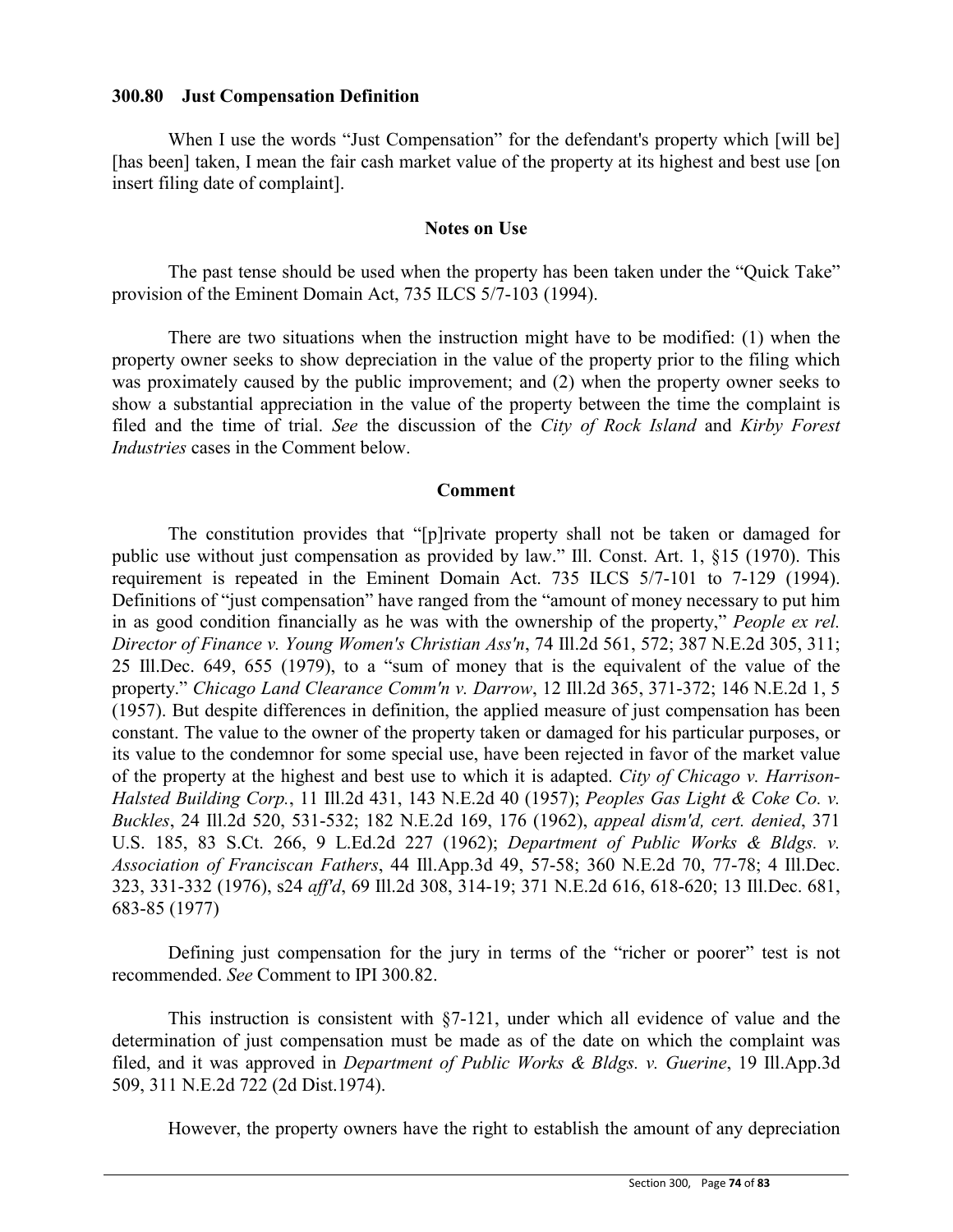in the value of their property which was proximately caused prior to the filing by the public improvement for which their property was taken. *City of Rock Island v. Moline Nat. Bank*, 54 Ill.App.3d 853, 368 N.E.2d 1113, 11 Ill.Dec. 505 (1977). And in *Kirby Forest Industries, Inc. v. United States*, 467 U.S. 1, 104 S.Ct. 2187, 81 L.Ed.2d 1 (1984), the Supreme Court said that it is a violation of the fifth amendment to give the property owner substantially less than the market value of his property at the time of the "taking" by the government. Therefore, if an owner's property appreciates substantially between the time the complaint is filed and the time that payment is tendered, it is arguable that §7-121 may be subject to qualification or exception. There are presently no Illinois appellate decisions considering the effect of the *Kirby* decision on Illinois condemnation law and practice.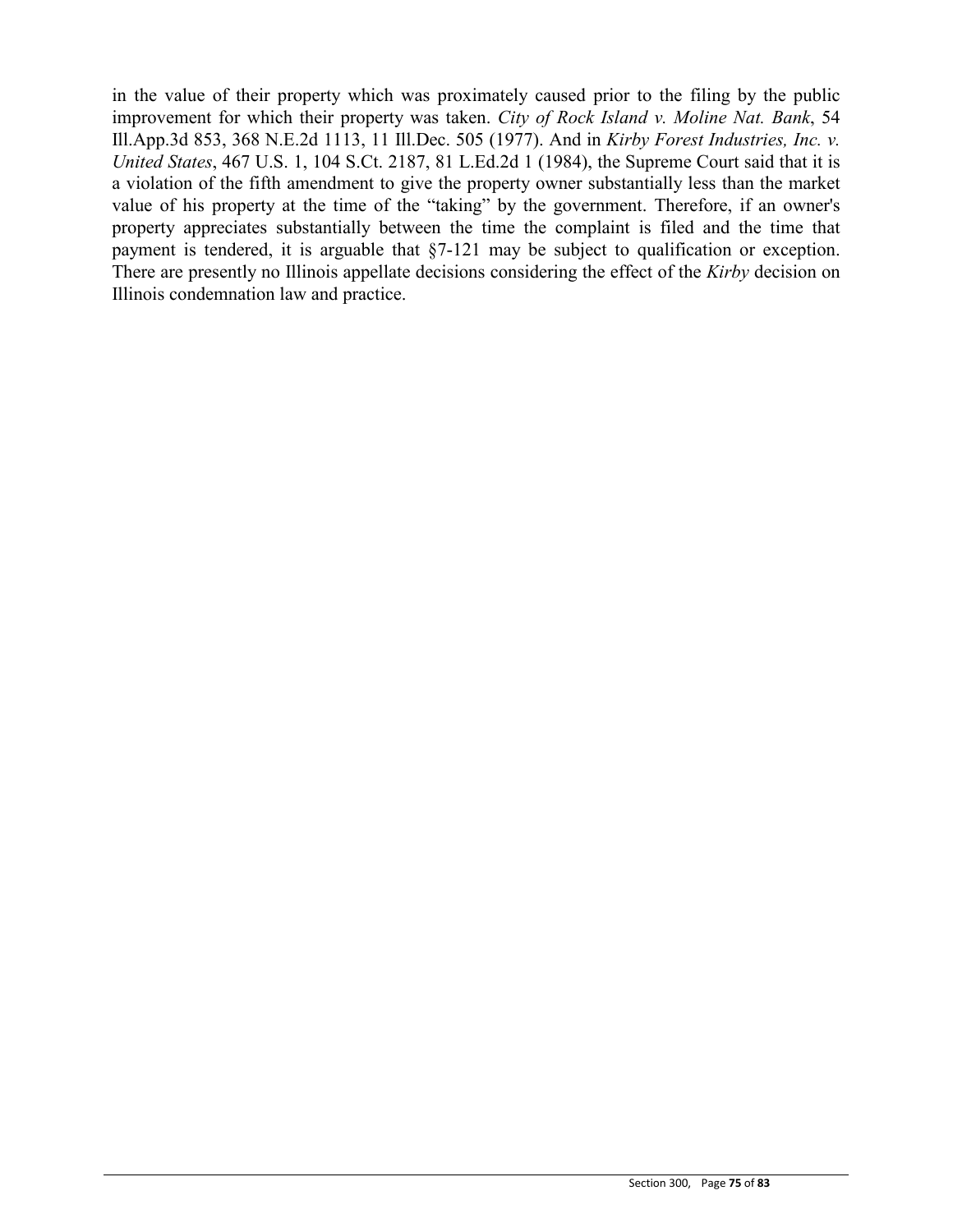### **300.81 Fair Cash Market Value--Definition**

When I use the words "fair cash market value" I mean that price which a willing buyer would pay in cash and a willing seller would accept, when the buyer is not compelled to buy and the seller is not compelled to sell.

#### **Comment**

In discussing just compensation, the Illinois Supreme Court has used the terms "fair cash market value" and "market value" interchangeably. *E.g., Crystal Lake Park Dist. v. Consumers' Co.*, 313 Ill. 395, 402; 145 N.E. 215, 218 (1924). However, it is cash market value which the jury must determine. *Forest Preserve District v. Barchard*, 293 Ill. 556, 563; 127 N.E. 878, 881, 882 (1920); *City of Chicago v. Mullin*, 285 Ill. 296, 300; 120 N.E. 785, 787 (1918); *Dady v. Condit*, 209 Ill. 488, 493; 70 N.E. 1088, 1090 (1904); *Department of Transportation v. Toledo, Peoria & W. R. Co.*, 59 Ill.App.3d 886, 889; 376 N.E.2d 88, 90-91; 17 Ill.Dec. 195, 198 (3d Dist.1978); *Department of Business and Economic Development v. Pioneer Trust & Savings Bank*, 39 Ill.App.3d 8, 10-11, 349 N.E.2d 467, 470-71 (2d Dist.1976). Although evidence of credit sales of comparable property and evidence of sales on deferred payments is admissible, it is for the jury to determine the weight to be given that evidence in determining the ultimate fact of fair cash market value. *Forest Preserve Dist. v. Barchard*, 293 Ill. 556, 127 N.E. 878 (1920); *City of Chicago v. Mullin*, 285 Ill. 296, 300; 120 N.E. 785, 787 (1918); *Dady v. Condit*, 209 Ill. 488, 493; 70 N.E. 1088, 1090 (1904); *Department of Conservation v. Aspegren Financial Corp.*, 72 Ill.2d 302, 310-313; 381 N.E.2d 231, 235-236; 21 Ill.Dec. 153, 157-158 (1978); *Department of Public Works & Bldgs. v. Klehm*, 56 Ill.2d 121, 125-126; 306 N.E.2d 1, 3-4 (1973).

This instruction was approved in *Department of Public Works & Bldgs. v. Guerine*, 19 Ill.App.3d 509, 311 N.E.2d 722 (2d Dist.1974), and *Illinois State Toll Highway Authority v. Heritage Standard Bank & Trust Co.*, 196 Ill.App.3d 5, 552 N.E.2d 1151, 142 Ill.Dec. 410 (2d Dist.1990).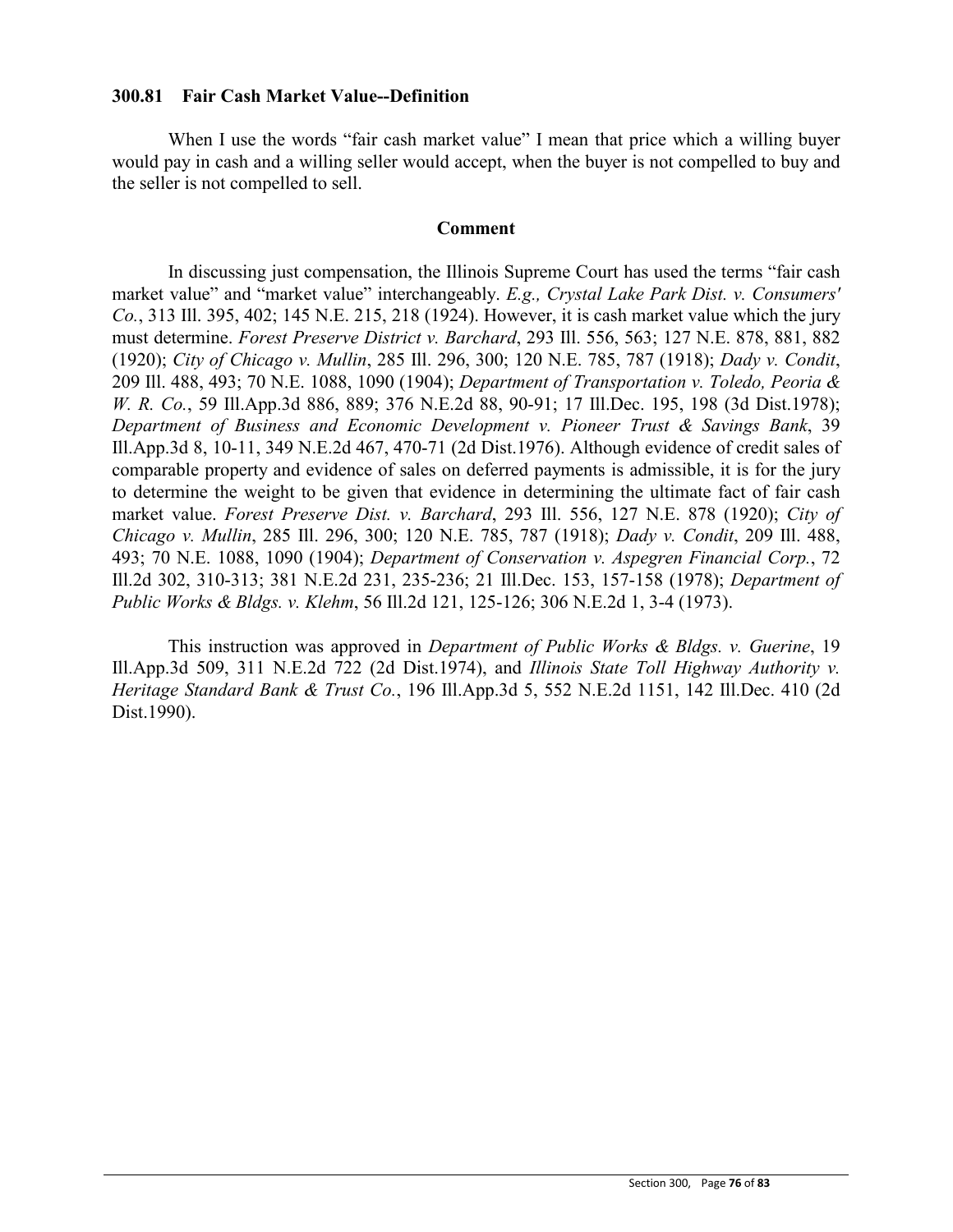# **300.82 Just Compensation--Richer Or Poorer--Owner To Be Made Whole--Definition**

The committee recommends that no instruction be given defining "just compensation" in terms of the "richer or poorer" test or on the basis that the owner should be "made whole."

## **Notes on Use**

"Just compensation" is defined in IPI 300.80.

## **Comment**

The Illinois Supreme Court has accepted fair cash market value as the standard for determining just compensation for land taken, *Housing Authority v. Kosydor*, 17 Ill.2d 602, 605- 606; 162 N.E.2d 357, 359 (1959), and the difference between the value of the land before and after the taking, *County Board of School Trustees v. Elliott*, 14 Ill.2d 440, 444-446; 152 N.E.2d 873, 876-877 (1958), as the standard for determining the damages to land not taken. The application of these two standards does not necessarily result in making the property owner "whole," so that he will not be "poorer or richer" by reason of the property being taken. Consequently, the "richer or poorer" instruction does not define "just compensation" accurately and might confuse and mislead the jury. There are many financial losses which an owner may suffer as a result of the taking which the court has held to be noncompensable insofar as the law of eminent domain or the Illinois Constitution is concerned. Examples of such financial losses which are not compensable are (1) cost of moving personal property, *Housing Authority v. Kosydor*, 17 Ill.2d 602, 605-608; 162 N.E.2d 357, 359-361 (1959); (2) value of business and business income, *Chicago Land Clearance Commission v. Darrow*, 12 Ill.2d 365, 371-373; 146 N.E.2d 1, 5-6, 68 A.L.R.2d 532 (1957); (3) payments made by the owner for financing, appraisal and architects' fees for a proposed improvement on the property, *City of Chicago v. Provus*, 415 Ill. 618, 621; 114 N.E.2d 793, 794, 795 (1953); (4) loss of land for future expansion of the business, *City of Chicago v. Equitable Life Assurance Society*, 8 Ill.2d 341, 348; 134 N.E.2d 296, 300 (1956); (5) reduced traffic flow by virtue of a median strip, *Department of Public Works & Bldgs. v. Mabee*, 22 Ill.2d 202, 174 N.E.2d 801 (1961); and (6) loss of business during the time the improvement is being constructed, *Department of Public Works & Bldgs. v. Maddox*, 21 Ill.2d 489, 493-494; 173 N.E.2d 448, 450-451 (1961).

In *Housing Authority v. Kosydor*, 17 Ill.2d 602, 607; 162 N.E.2d 357, 360 (1959), the court held that "just compensation" does not include payment of moving expenses except where private property is taken only temporarily for public use. The court then made the following statement:

Absent this exception, a condemnee's right of compensation is limited to the market value of the interest taken. "Only in the sense that he is to receive such value is it true that the owner must be put in as good position pecuniarily as if his property had not been taken." *United States v. General Motors Corp.*, 323 U.S. 373, 379; 65 S.Ct. 357, 360; 89 L.Ed. 311.

In *City of Quincy v. V.E. Best Plumbing & Heating Supply Co.*, 17 Ill.2d 570, 576-577; 162 N.E.2d 373, 377-378 (1959), the owner's counsel argued to the jury that, while the jury could not give the owner compensation for moving, for its inconvenience, or for the loss of goodwill in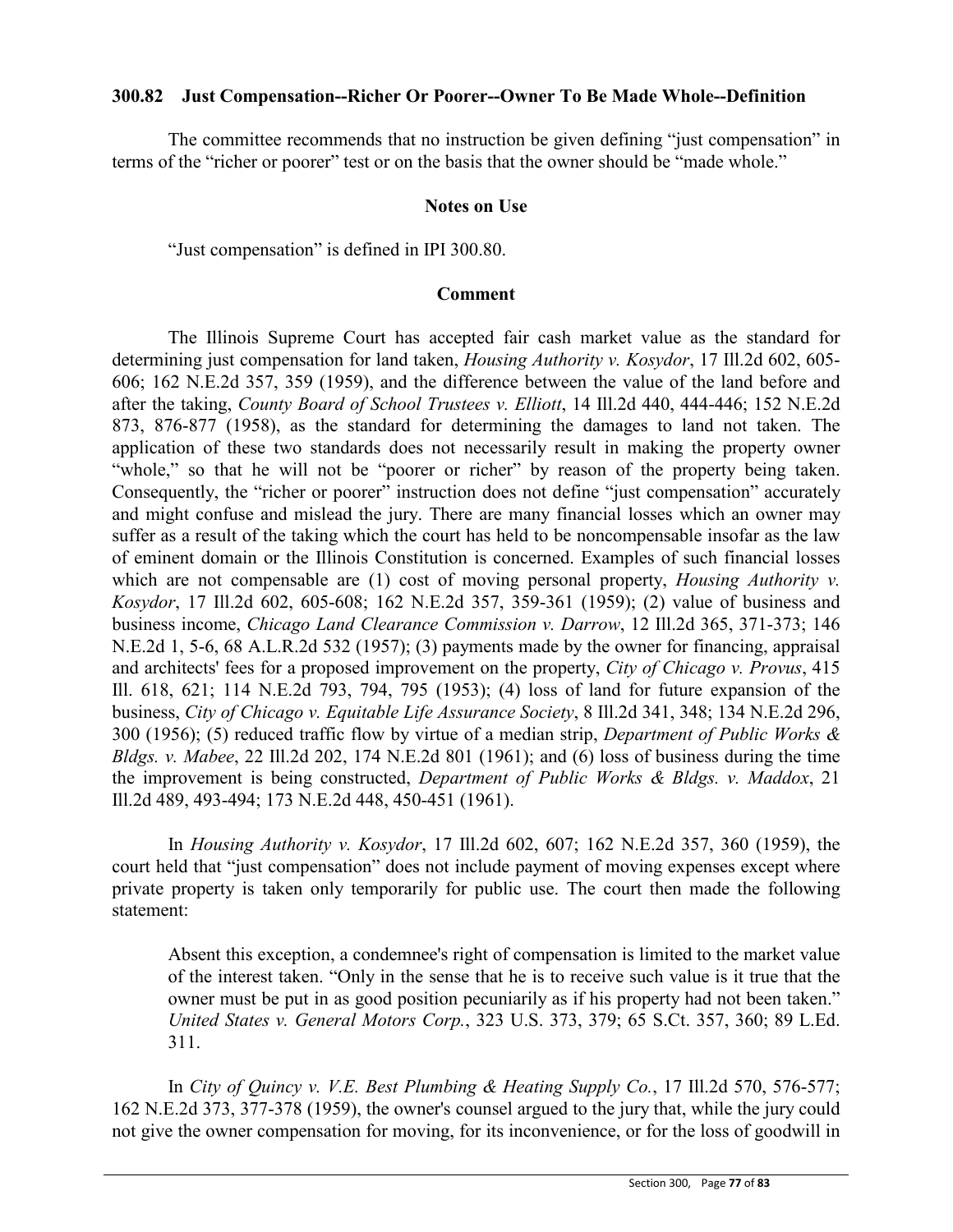that location, the jury could give the owner just compensation that would render it neither richer nor poorer, and that the jury would be so instructed by the court. Even though the condemnor did not object to that argument, the court held that making such an argument was reversible error.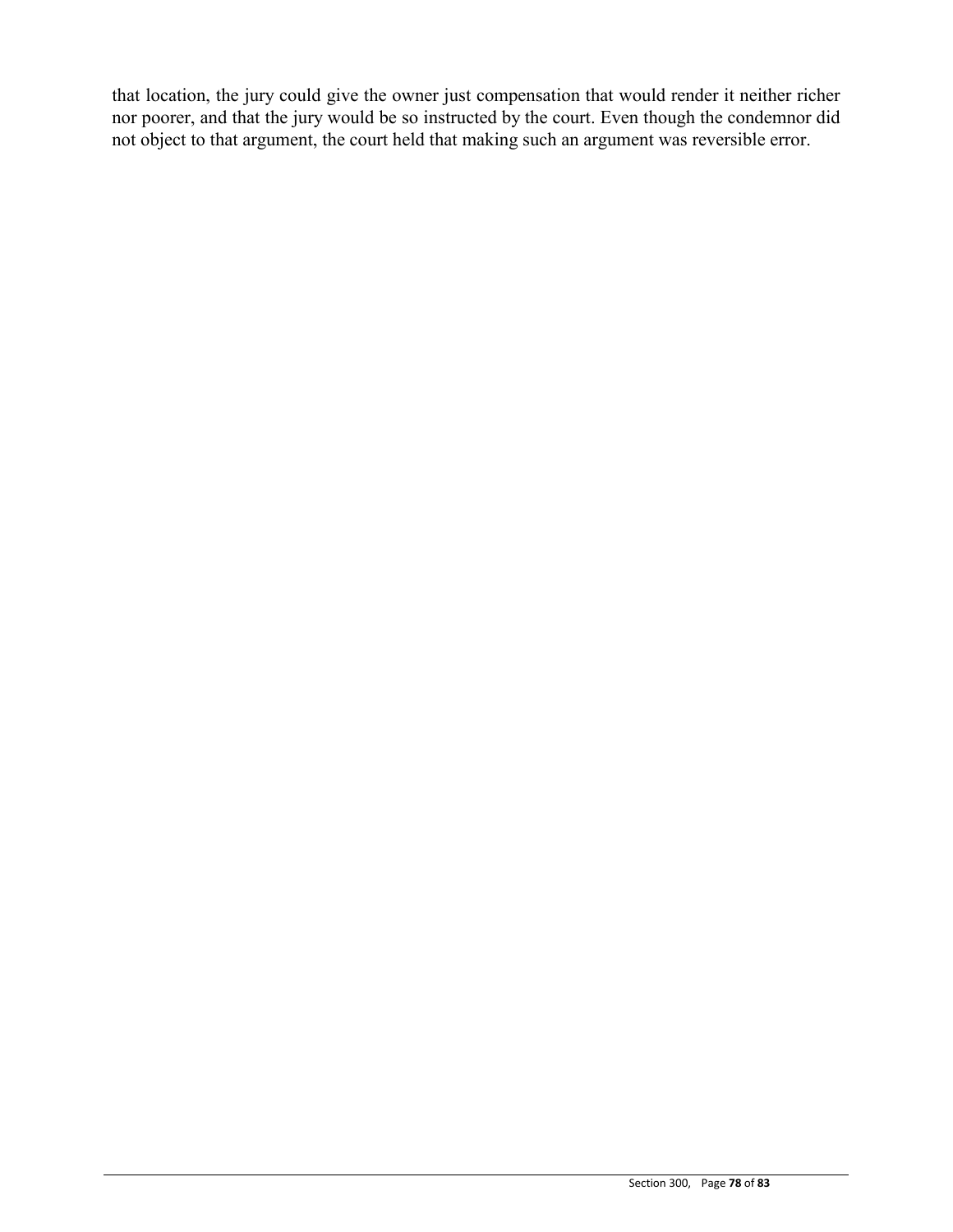## **300.83 Fair Rental Value--Definition**

When I use the words "fair rental value" I mean that amount of rent which a tenant willing to rent would pay and an owner willing to lease would accept, when the tenant is not compelled to rent and the owner is not compelled to lease.

#### **Comment**

The basis for determining the damages a tenant has sustained is "fair rental value." *Commercial Delivery Service v. Medema*, 7 Ill.App.2d 419, 424; 129 N.E.2d 579, 581 (1st Dist.1955); *Department of Public Works & Bldgs. v. Blackberry Union Cemetery*, 32 Ill.App.3d 62, 65; 335 N.E.2d 577, 580 (2d Dist.1975). This instruction is patterned after the definition of fair cash market value, IPI 300.81. The word "cash" is not used because rent is usually paid in cash.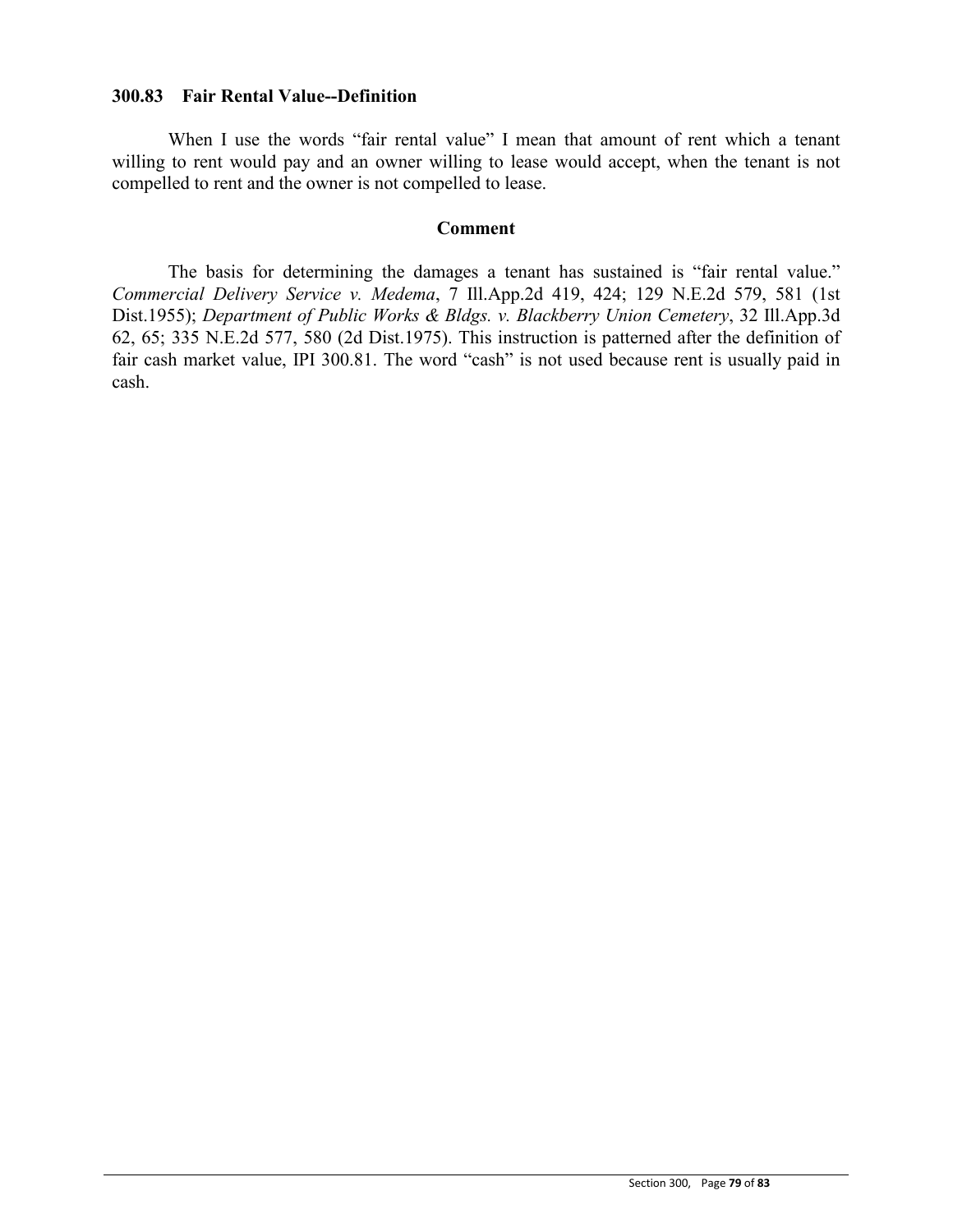### **300.84 Highest and Best Use--Definition**

When I use the expression "highest and best use" of property I mean that use which would give the property its highest cash market value on [insert date complaint was filed]. [This may be the actual use of the property on that date or a use to which it was then adaptable and which would be anticipated with such reasonable certainty that it would enhance the market value on that date.]

#### **Notes on Use**

The bracketed material should be used only where there is evidence of adaptability to other uses which may be anticipated with reasonable certainty.

#### **Comment**

The highest and best use of property includes "not only the actual uses of the land, but its capabilities insofar as they add to its market value." *Haslam v. Galena & S.W.R. Co.*, 64 Ill. 353, 355-356 (1872); *Housing Authority v. Kosydor*, 17 Ill.2d 602, 608; 162 N.E.2d 357, 360 (1959); *Department of Transp. v. Toledo, P. & W. R. Co.*, 59 Ill.App.3d 886, 889; 376 N.E.2d 88, 90-91; 17 Ill.Dec. 195, 198 (3d Dist.1978).

There must be a present capacity for a use which may be anticipated with reasonable certainty so that it enhances the market value of the property on the date of the complaint. *Pittsburgh, C., C. & St. L. Ry. Co. v. Gage*, 286 Ill. 213, 224; 121 N.E. 582, 586, 587 (1918); *Illinois Light & Power Co. v. Bedard*, 343 Ill. 618, 626-27; 175 N.E. 851, 854 (1931); *Department of Public Works & Bldgs. v. Association of Franciscan Fathers*, 44 Ill.App.3d 49, 57-58; 360 N.E.2d 70, 77-78; 4 Ill.Dec. 323, 330-331 (2d Dist.1976), *aff'd*, 69 Ill.2d 308, 314- 319; 371 N.E.2d 616, 618-620; 13 Ill.Dec. 681, 683-685 (1977).

This instruction was approved in *Department of Public Works & Bldgs. v. Guerine*, 19 Ill.App.3d 509, 311 N.E.2d 722 (2d Dist.1974).

*See* Comment to IPI 300.80.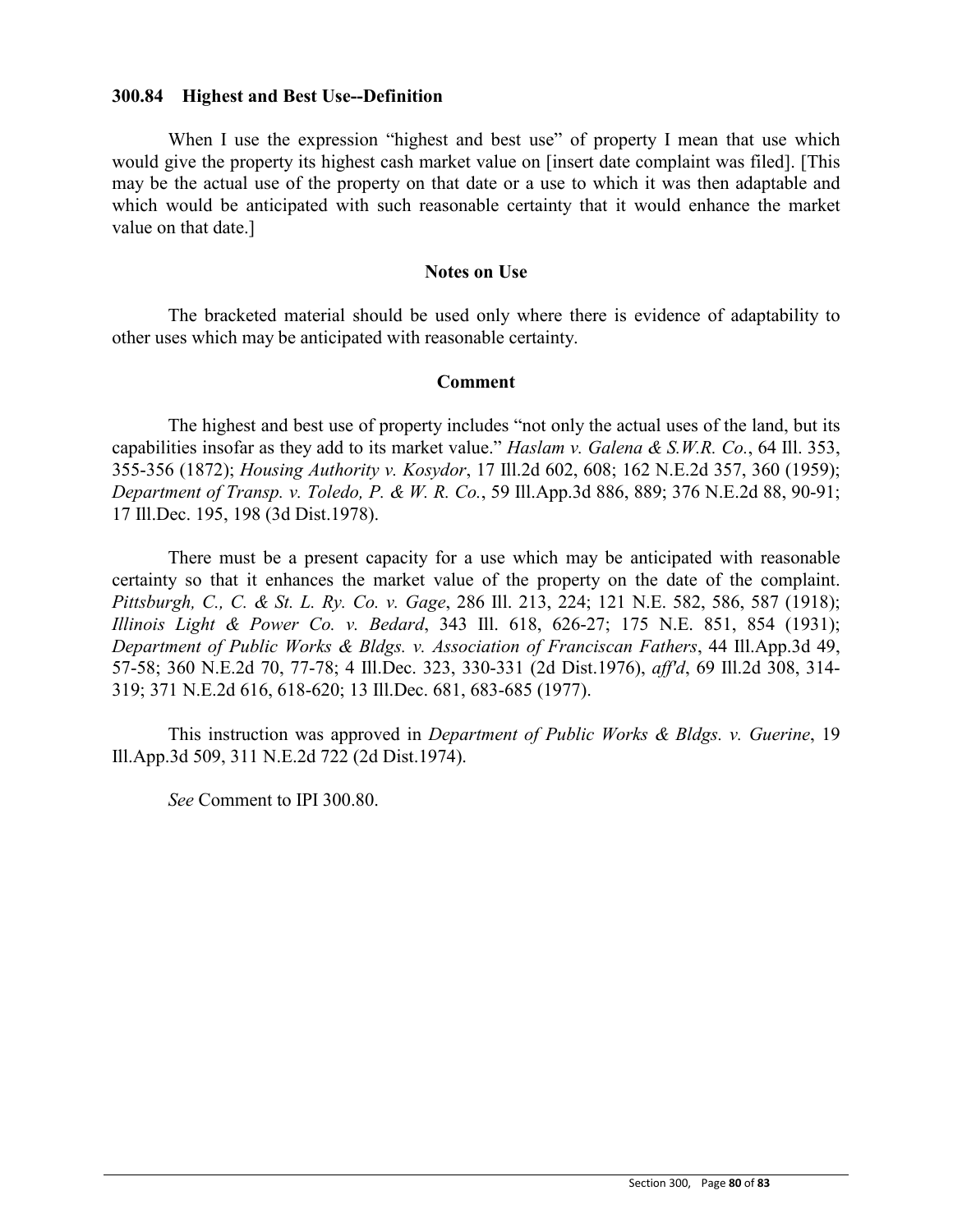## **300.85 Reasonable Probability of Rezoning**

If you find that on insert date complaint was filed there was a reasonable probability of rezoning the property, then you may consider the effect of such rezoning in determining just compensation in this case.

#### **Notes on Use**

This instruction should only be used where there is evidence of a reasonable probability of rezoning and also should be used in conjunction with IPI 300.84.

#### **Comment**

The reasonable probability of rezoning is a proper factor to consider in determining the value of the property. *Department of Public Works & Bldgs. v. Rogers*, 39 Ill.2d 109, 233 N.E.2d 409 (1968); *Department of Transportation v. Western Nat. Bank*, 63 Ill.2d 179, 347 N.E.2d 161 (1976).

In *Department of Public Works & Bldgs. v. Association of Franciscan Fathers*, 69 Ill.2d 308, 371 N.E.2d 616, 13 Ill.Dec. 681 (1977), the Illinois Supreme Court reaffirmed the above rule and held that the trial court erred by failing to give the jury an instruction on the reasonable probability of rezoning. The court recommended giving a separate instruction in conjunction with IPI 300.84.

*Lake County Forest Preserve Dist. v. Reliance Standard Life Ins. Co.*, 29 Ill.App.3d 145, 329 N.E.2d 344 (2d Dist.1975), held that under the conditions enumerated in the opinion, the doctrine of reasonable probability of rezoning may be extended to allow consideration of the reasonable probability of annexation. And in *Lake County Forest Preserve Dist. v. Petersen*, 93 Ill.App.3d 731, 417 N.E.2d 862, 49 Ill.Dec. 172 (2d Dist.1981), the court held that the doctrine of reasonable probability of rezoning may be extended to include the reasonable probability of obtaining an E.P.A. permit for operation of a sanitary landfill on the land to be condemned. If the trial court determines that the jury may consider evidence of the reasonable probability of these or other future events in determining the issue of just compensation, then this instruction should be modified accordingly.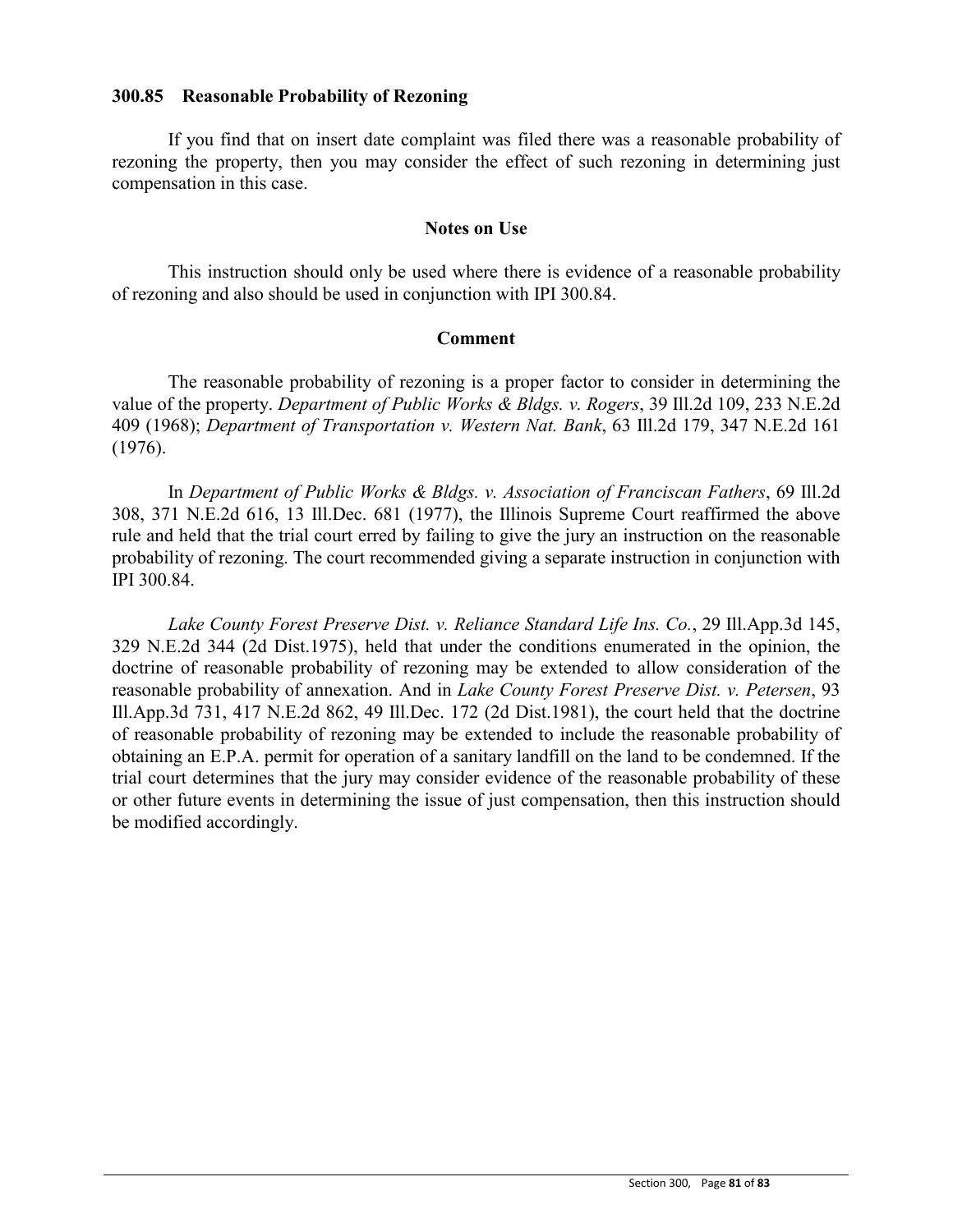# **300.86 Remainder--Definition--Fee Case**

When I use the word "remainder" I mean the defendant's property which is not taken by the plaintiff and which the defendant claims is damaged by the taking.

## **Comment**

This definition of "remainder" permits the use of a single word in these instructions to express the concept of "the defendant's property which is not taken by the plaintiff and which the defendant claims is damaged by the taking."

In a case involving an easement the instruction should be modified to read:

When I use the word "remainder" I mean the defendant's property outside the easement strip which defendant claims is damaged by the imposition of the easement.

Ordinarily an easement is not considered a taking of property.